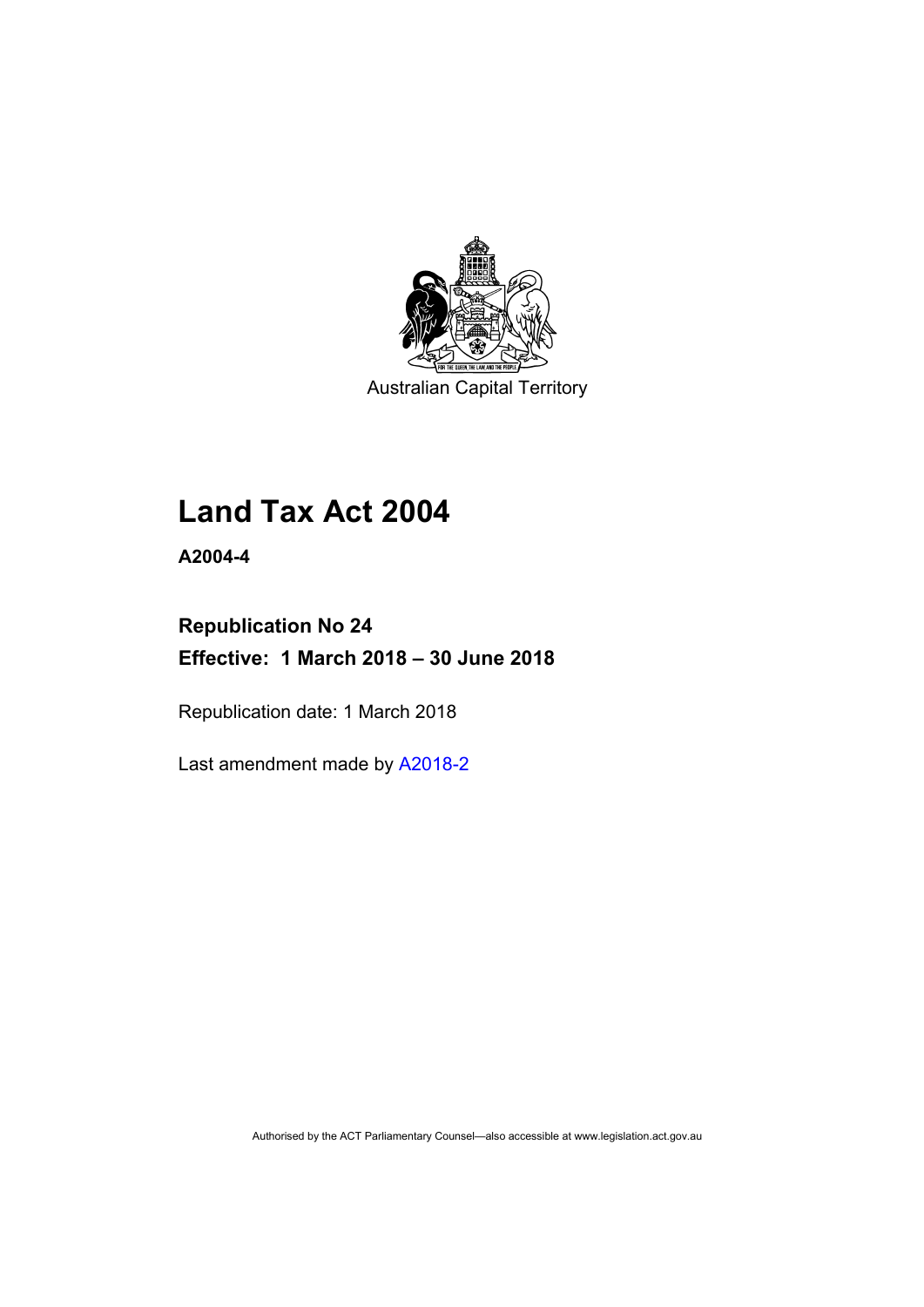### **About this republication**

#### **The republished law**

This is a republication of the *Land Tax Act 2004* (including any amendment made under the *[Legislation Act 2001](http://www.legislation.act.gov.au/a/2001-14)*, part 11.3 (Editorial changes)) as in force on 1 March 2018*.* It also includes any commencement, amendment, repeal or expiry affecting this republished law to 1 March 2018.

The legislation history and amendment history of the republished law are set out in endnotes 3 and 4.

#### **Kinds of republications**

The Parliamentary Counsel's Office prepares 2 kinds of republications of ACT laws (see the ACT legislation register at [www.legislation.act.gov.au](http://www.legislation.act.gov.au/)):

- authorised republications to which the *[Legislation Act 2001](http://www.legislation.act.gov.au/a/2001-14)* applies
- unauthorised republications.

The status of this republication appears on the bottom of each page.

#### **Editorial changes**

The *[Legislation Act 2001](http://www.legislation.act.gov.au/a/2001-14)*, part 11.3 authorises the Parliamentary Counsel to make editorial amendments and other changes of a formal nature when preparing a law for republication. Editorial changes do not change the effect of the law, but have effect as if they had been made by an Act commencing on the republication date (see *[Legislation Act 2001](http://www.legislation.act.gov.au/a/2001-14)*, s 115 and s 117). The changes are made if the Parliamentary Counsel considers they are desirable to bring the law into line, or more closely into line, with current legislative drafting practice.

This republication does not include amendments made under part 11.3 (see endnote 1).

#### **Uncommenced provisions and amendments**

If a provision of the republished law has not commenced, the symbol  $\mathbf{U}$  appears immediately before the provision heading. Any uncommenced amendments that affect this republished law are accessible on the ACT legislation register [\(www.legislation.act.gov.au\)](http://www.legislation.act.gov.au/). For more information, see the home page for this law on the register.

#### **Modifications**

If a provision of the republished law is affected by a current modification, the symbol  $\mathbf{M}$ appears immediately before the provision heading. The text of the modifying provision appears in the endnotes. For the legal status of modifications, see the *[Legislation Act 2001](http://www.legislation.act.gov.au/a/2001-14)*, section 95.

#### **Penalties**

At the republication date, the value of a penalty unit for an offence against this law is \$150 for an individual and \$750 for a corporation (see *[Legislation Act 2001](http://www.legislation.act.gov.au/a/2001-14)*, s 133).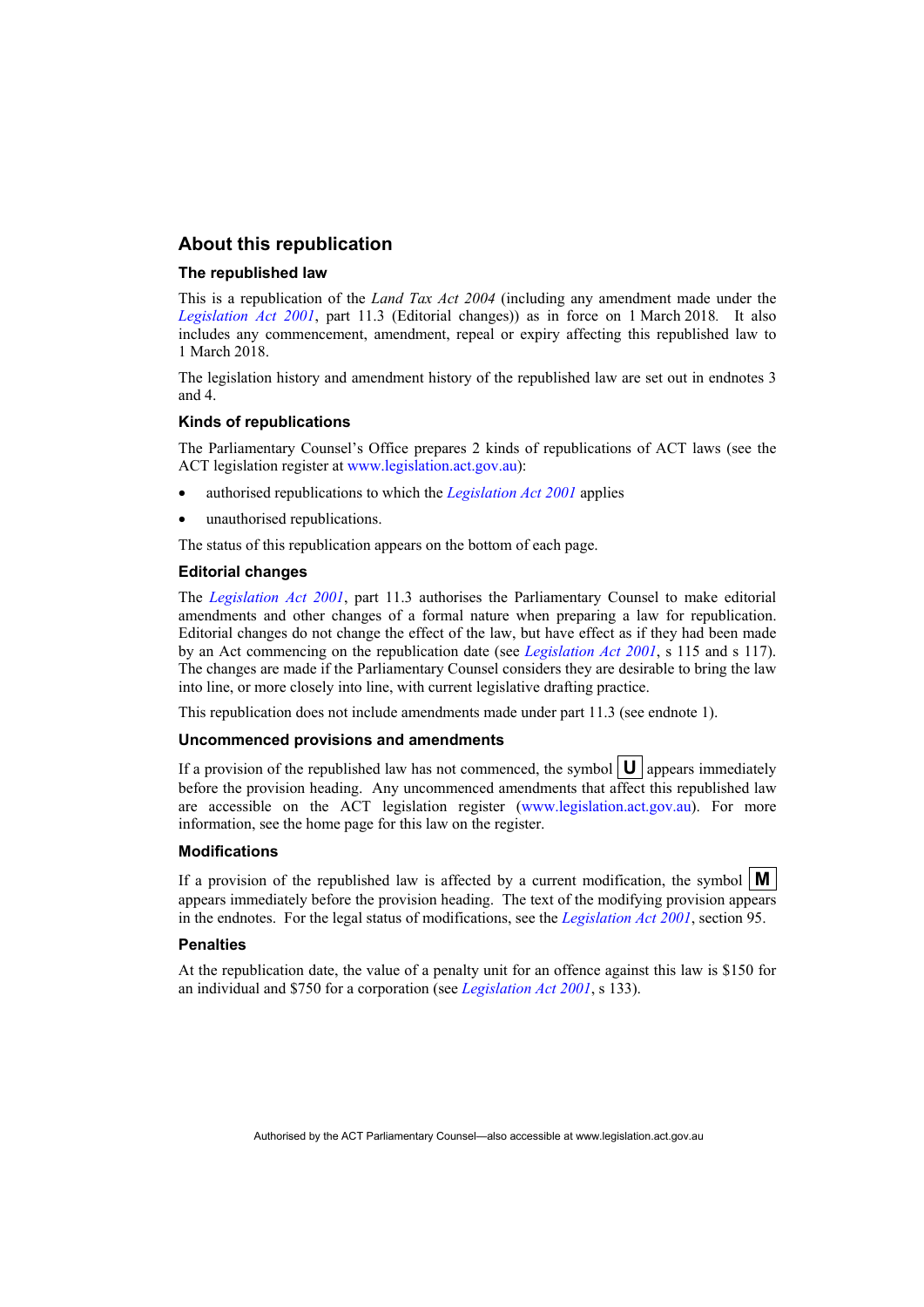

# **Land Tax Act 2004**

## **Contents**

|                 |                                                       | Page       |
|-----------------|-------------------------------------------------------|------------|
| Part 1          | <b>Preliminary</b>                                    |            |
| 1               | Name of Act                                           | 2          |
| 3               | Dictionary                                            | 2          |
| 4               | <b>Notes</b>                                          | 2          |
| 5               | Offences against Act—application of Criminal Code etc | 3          |
| Part 2          | Imposition and payment of land tax                    |            |
| 6               | Pt 2 subject to pt 4                                  | 4          |
| 7               | Definitions for pt 2                                  | 4          |
| 8               | When is something rented for pt 2?                    | 5          |
| 9               | Imposition of land tax                                | 6          |
| 10              | Land exempted from s 9 generally                      |            |
| 11              | Land exempted from land tax                           | 9          |
| 12 <sup>2</sup> | Application for compassionate case exemption          | 11         |
| 13              | Decision on compassionate application                 | 11         |
| R <sub>24</sub> | Land Tax Act 2004                                     | contents 1 |
| 01/03/18        | Effective: 01/03/18-30/06/18                          |            |

Authorised by the ACT Parliamentary Counsel—also accessible at www.legislation.act.gov.au

Effective: 01/03/18-30/06/18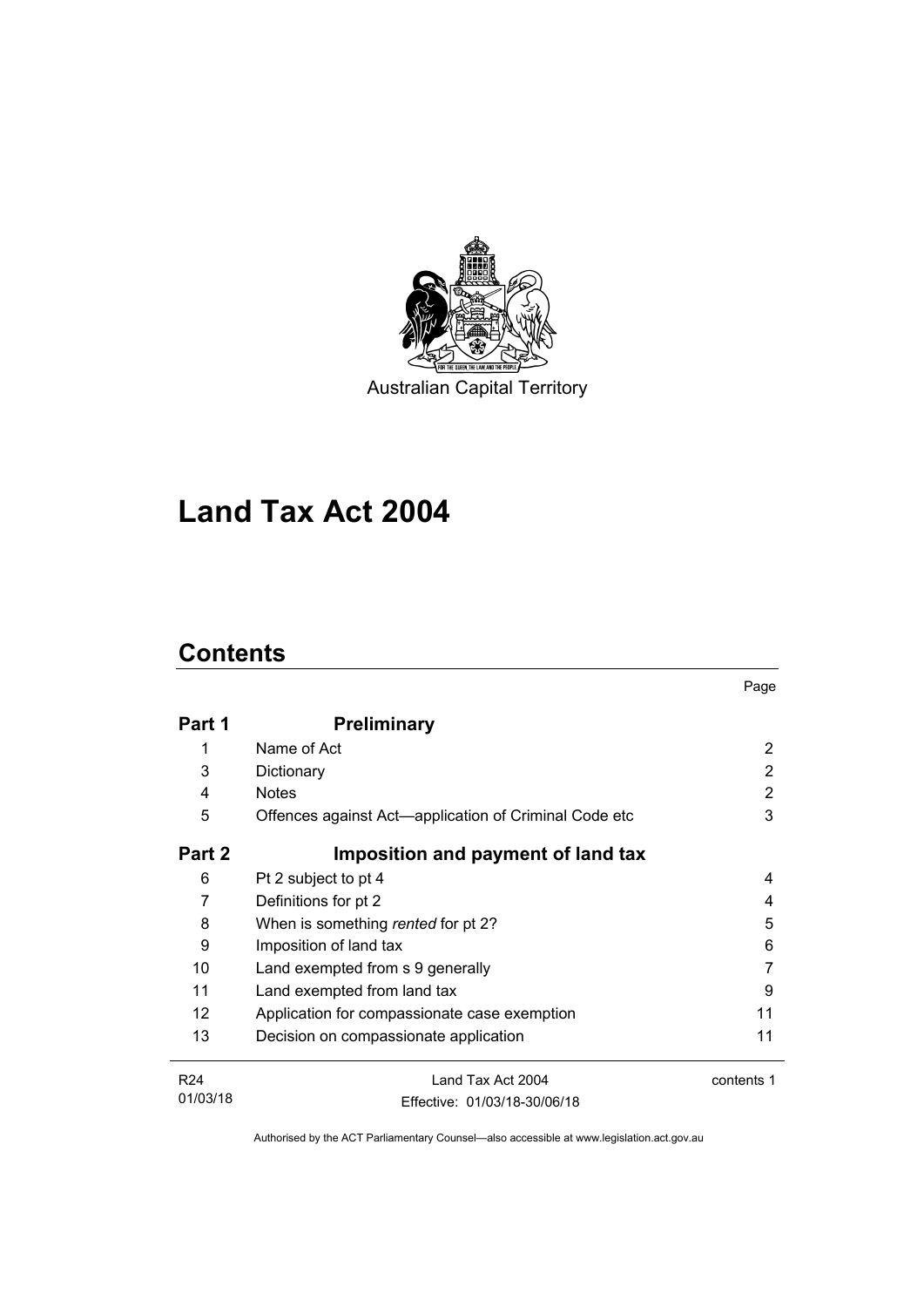| Contents |                                                                                  |      |
|----------|----------------------------------------------------------------------------------|------|
|          |                                                                                  | Page |
| 14       | Commissioner to be told if residential land rented                               | 12   |
| 14A      | Commissioner to be told if residential land owned by an individual as<br>trustee | 13   |
| 15       | Multiple dwellings                                                               | 14   |
| 16       | Land partly owned by corporation or trustee                                      | 15   |
| 17       | Payment of land tax                                                              | 16   |
| 18       | Land tax for part of quarter                                                     | 17   |
| Part 3   | <b>Enforcement</b>                                                               |      |
| 19       | Interest payable on overdue land tax                                             | 19   |
| 19A      | Interest and penalty tax payable on land tax if no disclosure                    | 20   |
| Part 4   | <b>Unit subdivisions</b>                                                         |      |
| 26       | Unit subdivisions                                                                | 22   |
| 27       | Unit subdivisions-land tax                                                       | 22   |
| Part 5   | <b>Exemptions, remissions and certain interest</b>                               |      |
|          | payments                                                                         |      |
| 34       | Exemption from land tax                                                          | 25   |
| 35       | Remission of land tax                                                            | 25   |
| 36       | Remission of interest                                                            | 26   |
| 37       | Interest on refund                                                               | 26   |
| Part 6   | <b>Miscellaneous</b>                                                             |      |
| 38       | Objections                                                                       | 27   |
| 39       | Review of decisions by ACAT                                                      | 27   |
| 40       | Working out amounts with fractions for Act                                       | 28   |
| 41       | Certificate of land tax and other charges                                        | 28   |
| 42       | Statement of amounts payable and payments made                                   | 29   |
| 43       | Determination of fees                                                            | 29   |
| 44       | Regulation-making power                                                          | 30   |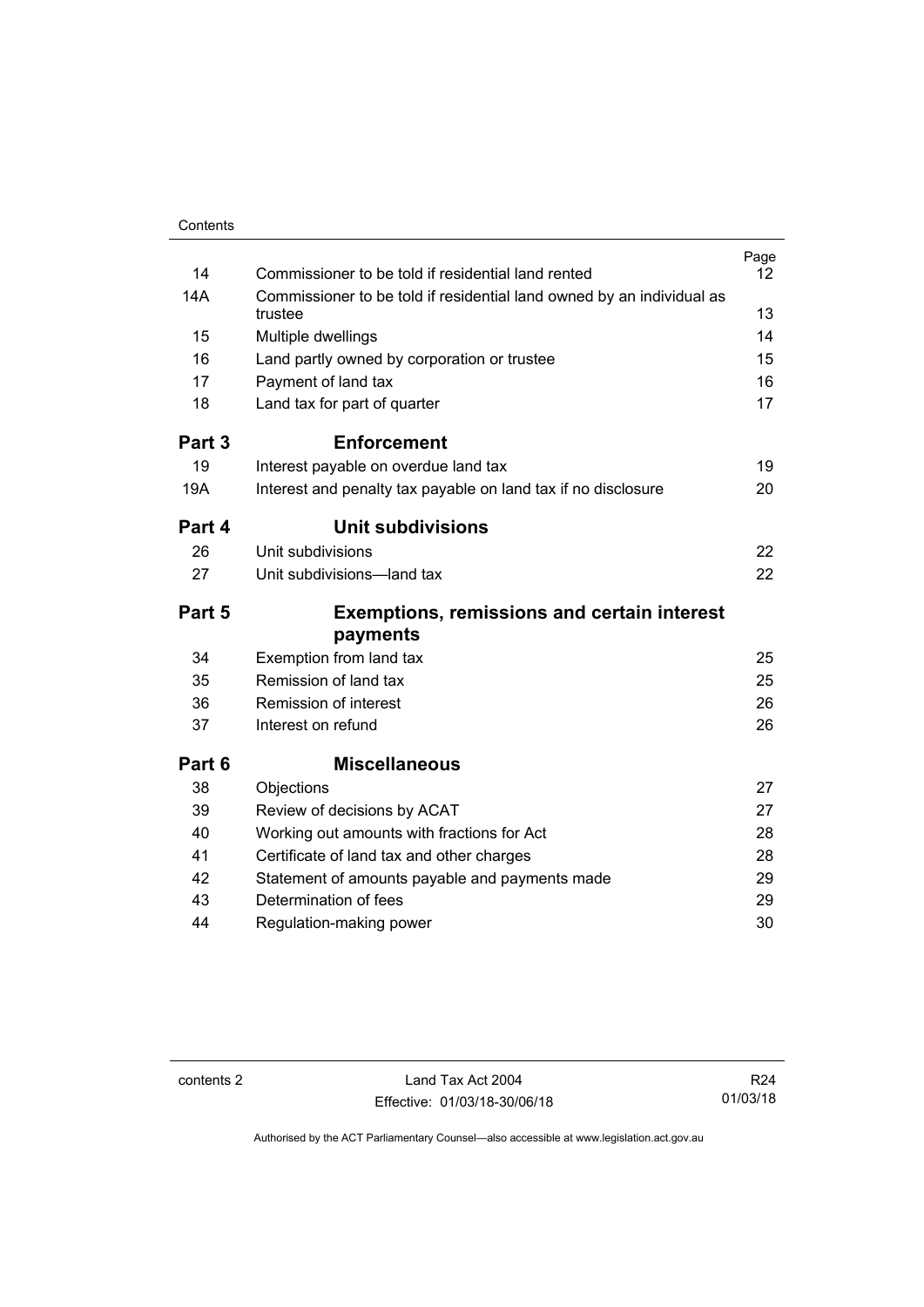|                   |                        | Contents |
|-------------------|------------------------|----------|
|                   |                        | Page     |
| <b>Dictionary</b> |                        | 31       |
|                   |                        |          |
| <b>Endnotes</b>   |                        |          |
| 1                 | About the endnotes     | 35       |
| 2                 | Abbreviation key       | 35       |
| 3                 | Legislation history    | 36       |
| 4                 | Amendment history      | 40       |
| 5                 | Earlier republications | 44       |

Land Tax Act 2004 Effective: 01/03/18-30/06/18 contents 3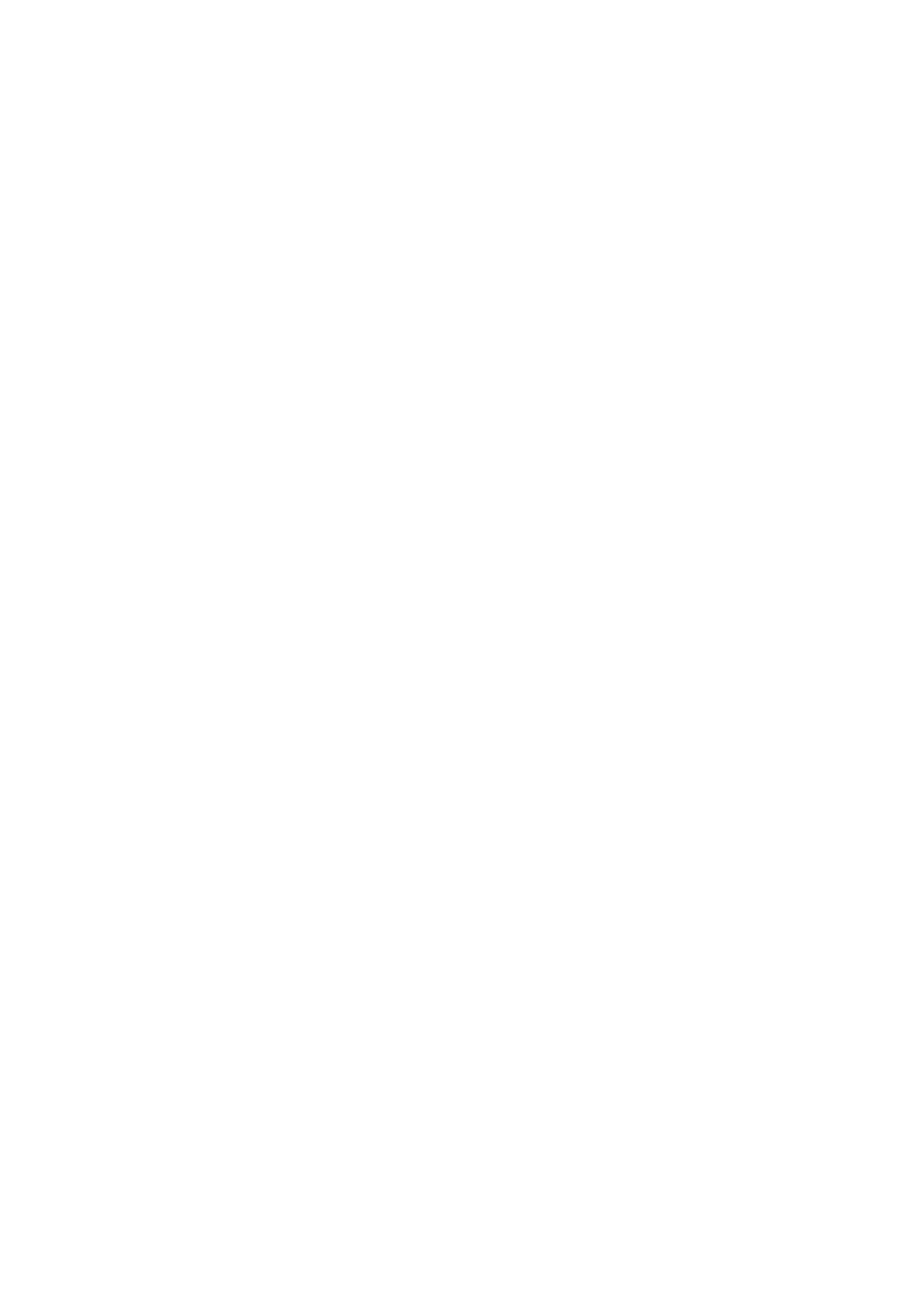

# **Land Tax Act 2004**

An Act about land tax

l

R24 01/03/18 page 1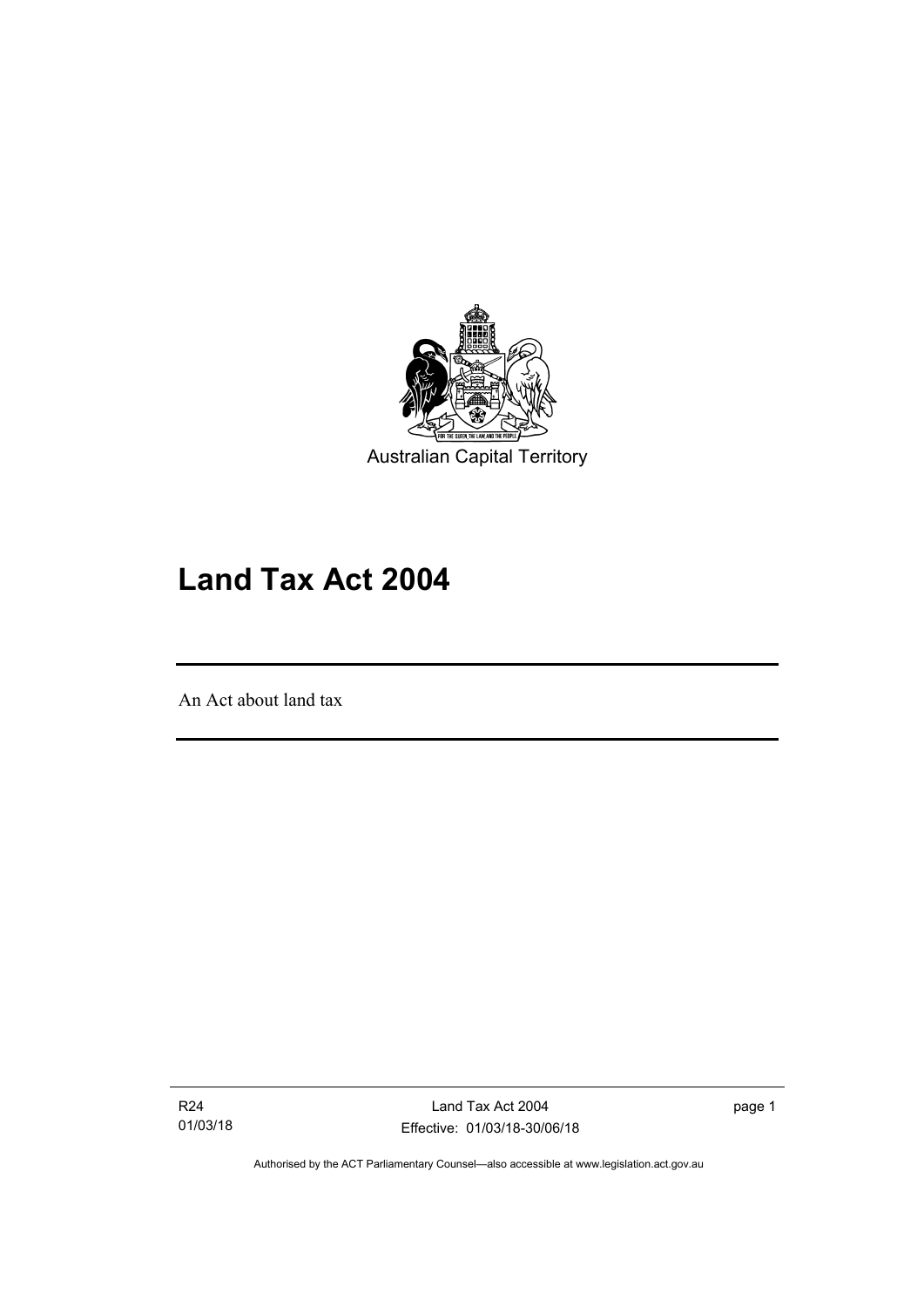#### **Part 1** Preliminary

Section 1

## <span id="page-7-0"></span>**Part 1** Preliminary

### <span id="page-7-1"></span>**1 Name of Act**

This Act is the *Land Tax Act 2004*.

*Note* This Act is a *tax law* under the Taxation Administration Act. As a tax law, this Act is subject to provisions of the Taxation Administration Act about the administration and enforcement of tax laws generally.

### <span id="page-7-2"></span>**3 Dictionary**

The dictionary at the end of this Act is part of this Act.

*Note 1* The dictionary at the end of this Act defines certain terms used in this Act, and includes references (*signpost definitions*) to other terms defined elsewhere.

> For example, the signpost definition '*unit subdivision*—see the *[Rates](http://www.legislation.act.gov.au/a/2004-3)  [Act 2004](http://www.legislation.act.gov.au/a/2004-3)*, dictionary.' means that the term 'unit subdivision' is defined in that dictionary and the definition applies to this Act.

*Note 2* A definition in the dictionary (including a signpost definition) applies to the entire Act unless the definition, or another provision of the Act, provides otherwise or the contrary intention otherwise appears (see [Legislation Act,](http://www.legislation.act.gov.au/a/2001-14) s  $155$  and s  $156$  (1)).

### <span id="page-7-3"></span>**4 Notes**

A note included in this Act is explanatory and is not part of this Act.

*Note* See [Legislation Act,](http://www.legislation.act.gov.au/a/2001-14) s 127 (1), (4) and (5) for the legal status of notes.

R24 01/03/18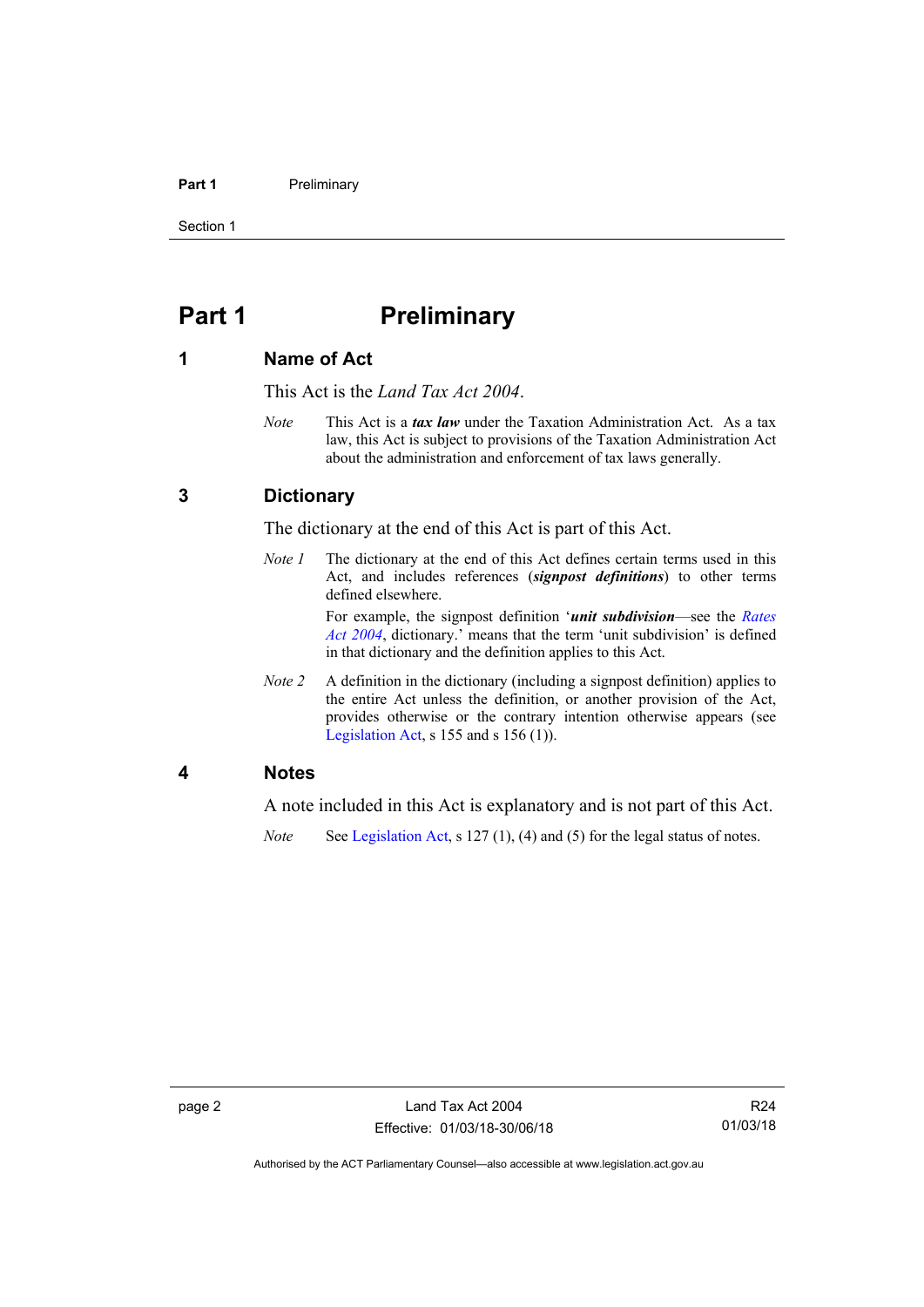### <span id="page-8-0"></span>**5 Offences against Act—application of Criminal Code etc**

Other legislation applies in relation to offences against this Act.

- *Note 1 Criminal Code* The [Criminal Code](http://www.legislation.act.gov.au/a/2002-51), ch 2 applies to all offences against this Act (see Code, pt 2.1). The chapter sets out the general principles of criminal responsibility (including burdens of proof and general defences), and defines terms used for offences to which the Code applies (eg *conduct*, *intention*, *recklessness* and *strict liability*).
- *Note 2 Penalty units*

The [Legislation Act](http://www.legislation.act.gov.au/a/2001-14), s 133 deals with the meaning of offence penalties that are expressed in penalty units.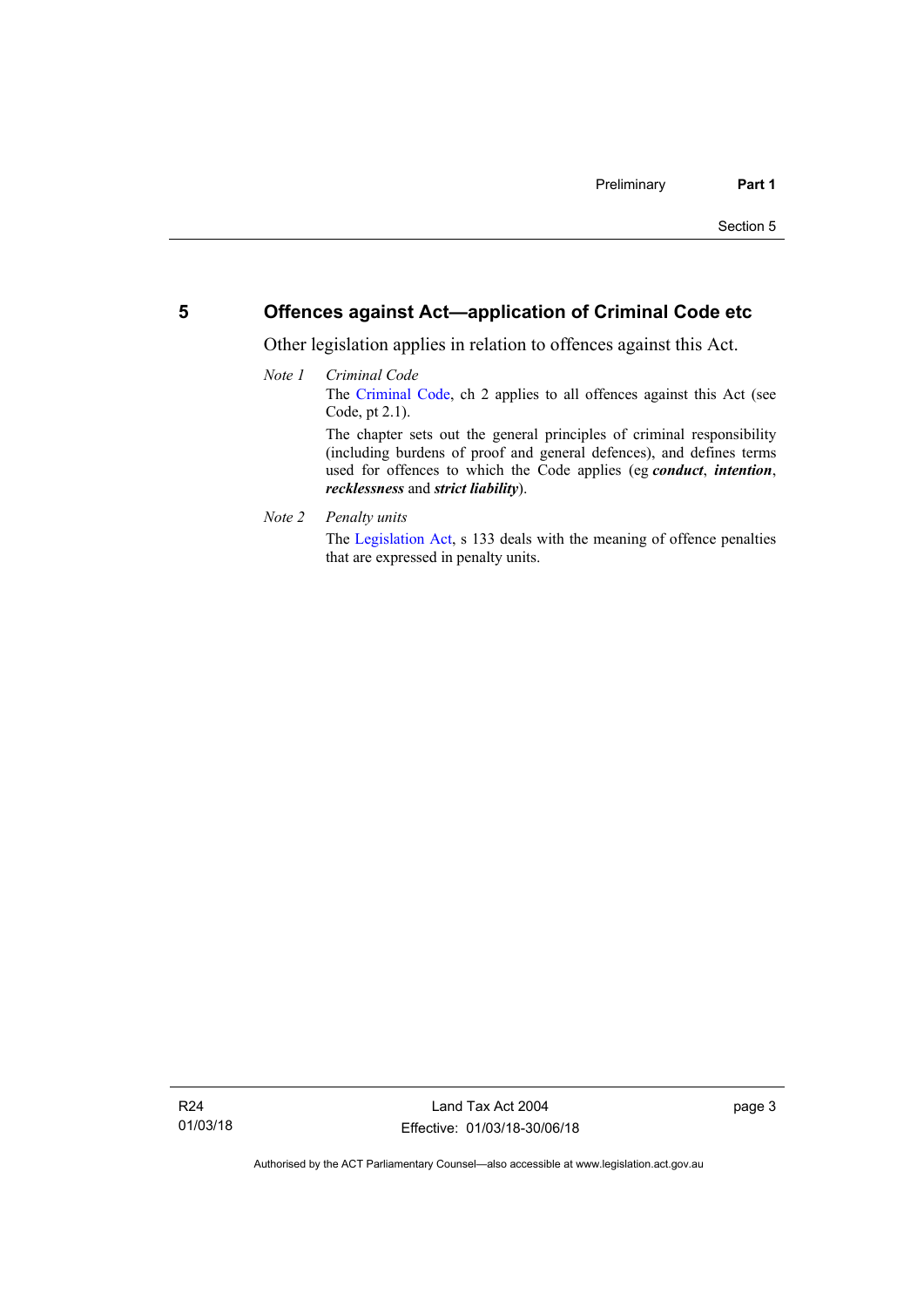## <span id="page-9-0"></span>**Part 2 Imposition and payment of land tax**

### <span id="page-9-1"></span>**6 Pt 2 subject to pt 4**

This part is subject to part 4 (Unit subdivisions).

### <span id="page-9-2"></span>**7 Definitions for pt 2**

In this part:

*rent* means valuable consideration for which a tenant is liable under a tenancy agreement in relation to the tenancy or a period of the tenancy.

#### *tenancy agreement*—

- (a) means an agreement under which a person grants to someone else for value a right of occupation of a parcel of land for use as a residence—
	- (i) whether the right of occupation is exclusive or not; and
	- (ii) whether the agreement is express or implied; and
	- (iii) whether the agreement is in writing, is oral, or is partly in writing and partly oral; but
- (b) does not include an agreement giving a right of occupation only as a boarder or lodger.

*tenant* means a person with a right of occupation under a tenancy agreement.

*trustee* does not include—

- (a) in relation to a dead person—an executor of the will, or an administrator of the estate, of the dead person; or
- (b) a guardian or manager of the property of a person with a legal disability.

R24 01/03/18

Authorised by the ACT Parliamentary Counsel—also accessible at www.legislation.act.gov.au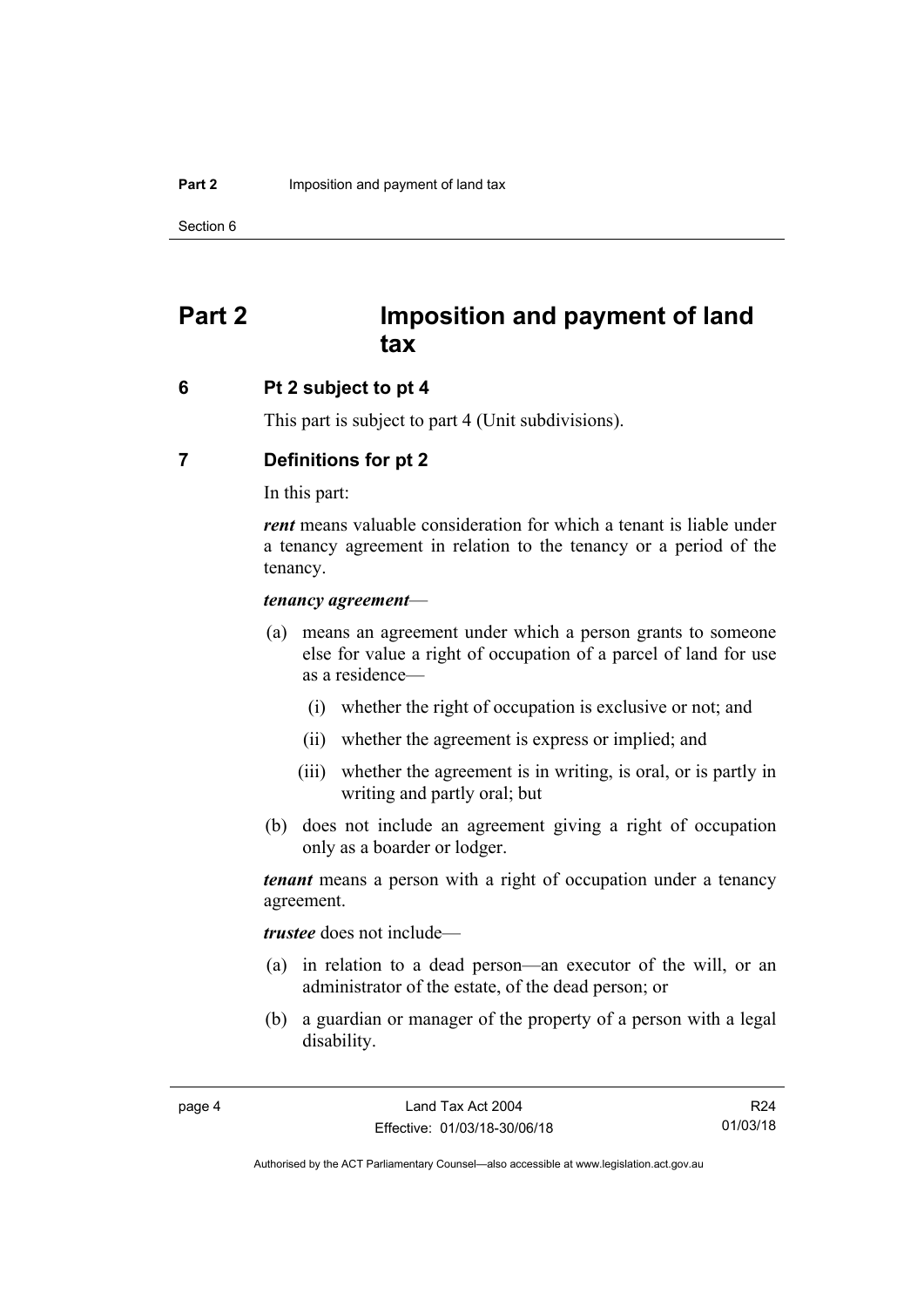### <span id="page-10-0"></span>**8 When is something** *rented* **for pt 2?**

 (1) For this part, a parcel of land or dwelling is not taken to be *rented* only because a tenant is liable to pay for rates, land tax, repairs, maintenance or insurance in relation to the parcel or dwelling.

*Note* For provision about multiple dwellings on a parcel of land, see s 15.

- (2) For this part, a parcel of land or dwelling is taken to be *rented* if it is rented on the 1st day of a quarter.
- (3) For this part, a parcel of land or dwelling is taken to be *rented* on the 1st day of a quarter if—
	- (a) it is leased for residential purposes on that day; and
	- (b) it was rented at any time in the previous quarter.
- (4) However, the parcel of land or dwelling is taken not to be *rented* on the 1st day of a quarter if—
	- (a) the owner gives written notice to the commissioner before the beginning of the quarter that the parcel or dwelling will not be rented at any time in the quarter; or
	- (b) the owner gives written notice to the commissioner during the quarter that the parcel or dwelling has not been, and will not be, rented at any time in the quarter; or
	- (c) the owner gives written notice to the commissioner after the quarter that the parcel was not rented at any time in the quarter; or
	- (d) the owner gives written notice to the commissioner that the parcel or dwelling was not rented during a continuous period of at least 91 days that—
		- (i) begins in a quarter after the 1st day of the quarter; and
		- (ii) ends in the following quarter.

page 5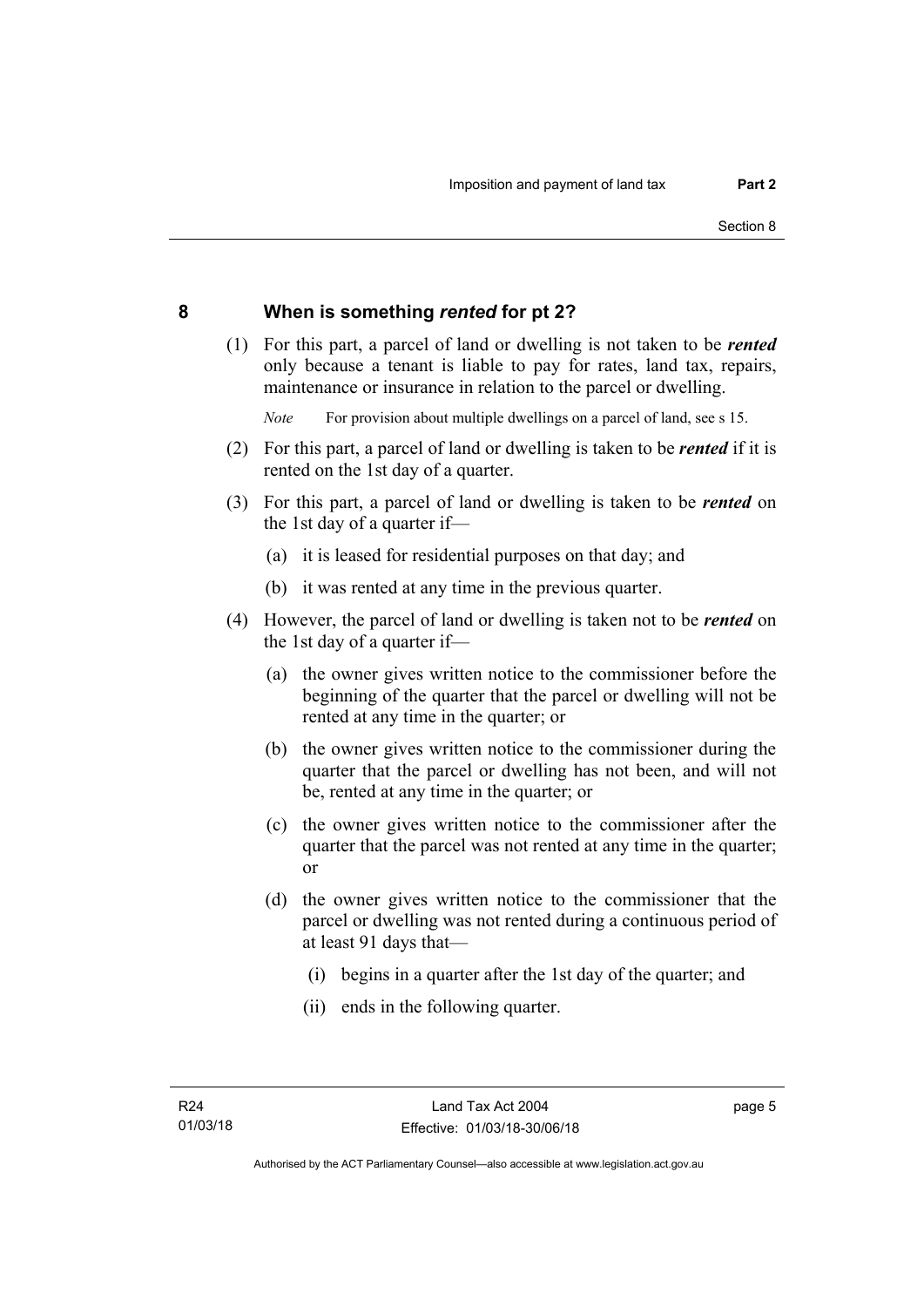Section 9

- (5) Also, if the owner of a parcel of land becomes the owner on the 1st day of a quarter or during the previous quarter, the parcel is taken to be not rented on the 1st day of the quarter unless—
	- (a) the owner advises under section 14 that the parcel is rented; or
	- (b) the commissioner is otherwise satisfied that the parcel is rented.

### <span id="page-11-0"></span>**9 Imposition of land tax**

- (1) Land tax at the appropriate rate is imposed for a quarter on each parcel of rateable land that is—
	- (a) rented residential land; or
	- (b) residential land owned by a corporation or trustee.
- (2) The *appropriate rate* of land tax for a parcel of land is—
	- (a) if section 27 (3) applies—the amount worked out under section  $27(4)$ ; or
	- (b) in any other case—the amount worked out for the parcel as follows:

 $FC + (AUV \times P)$ 

- *Note* Section 27 (3) applies to a unit owner in a registered units plan whose unit is subject to land tax.
- (3) However, land tax is not imposed on a parcel of land that is exempt under section 10 or section 11.
- (4) In this section:

*AUV* means the average unimproved value of the parcel of land under the *[Rates Act 2004](http://www.legislation.act.gov.au/a/2004-3)*.

*FC* means the fixed charge determined under the [Taxation](http://www.legislation.act.gov.au/a/1999-4/default.asp)  [Administration Act](http://www.legislation.act.gov.au/a/1999-4/default.asp), section 139 for the parcel of land.

R24 01/03/18

Authorised by the ACT Parliamentary Counsel—also accessible at www.legislation.act.gov.au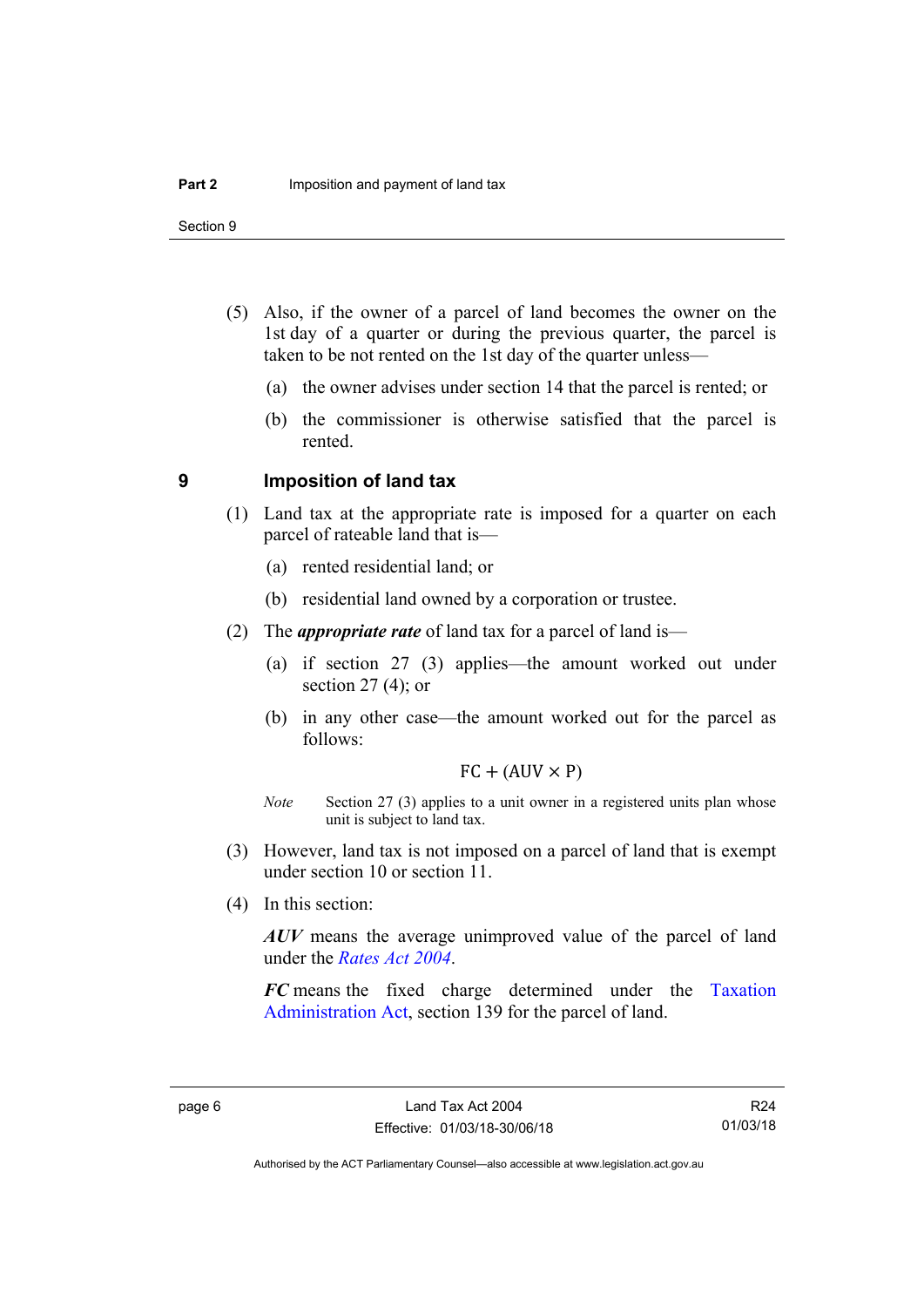*P* means the percentage rate determined under the [Taxation](http://www.legislation.act.gov.au/a/1999-4/default.asp)  [Administration Act](http://www.legislation.act.gov.au/a/1999-4/default.asp), section 139 for the parcel of land.

*Note* Power to determine a fixed charge or percentage rate under the Taxation [Administration Act](http://www.legislation.act.gov.au/a/1999-4/default.asp) includes the power to determine a different charge or rate for different matters or classes of matter (see [Legislation Act,](http://www.legislation.act.gov.au/a/2001-14) s 48).

### <span id="page-12-0"></span>**10 Land exempted from s 9 generally**

- (1) The following parcels of land are exempt from land tax imposed under section 9:
	- (a) a parcel of residential land owned by an individual if the parcel is exempted under section 13 (Decision on compassionate application) in relation to the parcel;
	- *Note* An exemption under s 13 is for 1 year or less.
	- (b) a parcel of rural land;
	- (c) a parcel of land owned by the housing commissioner under the *[Housing Assistance Act 2007](http://www.legislation.act.gov.au/a/2007-8)*;
	- (d) a parcel of land owned or leased by an entity declared under the *[Duties Act 1999](http://www.legislation.act.gov.au/a/1999-7)*, section 73A (Transfers etc to entities for community housing);
	- (e) a parcel of land leased for a retirement village;
	- (f) a parcel of land leased for a nursing home;
	- (g) a parcel of land leased for a nursing home and a retirement village;
	- (h) a parcel of land leased by a religious institution or order to provide residential accommodation to a member of the institution or order and allow the member to perform his or her duties as a member of the institution or order;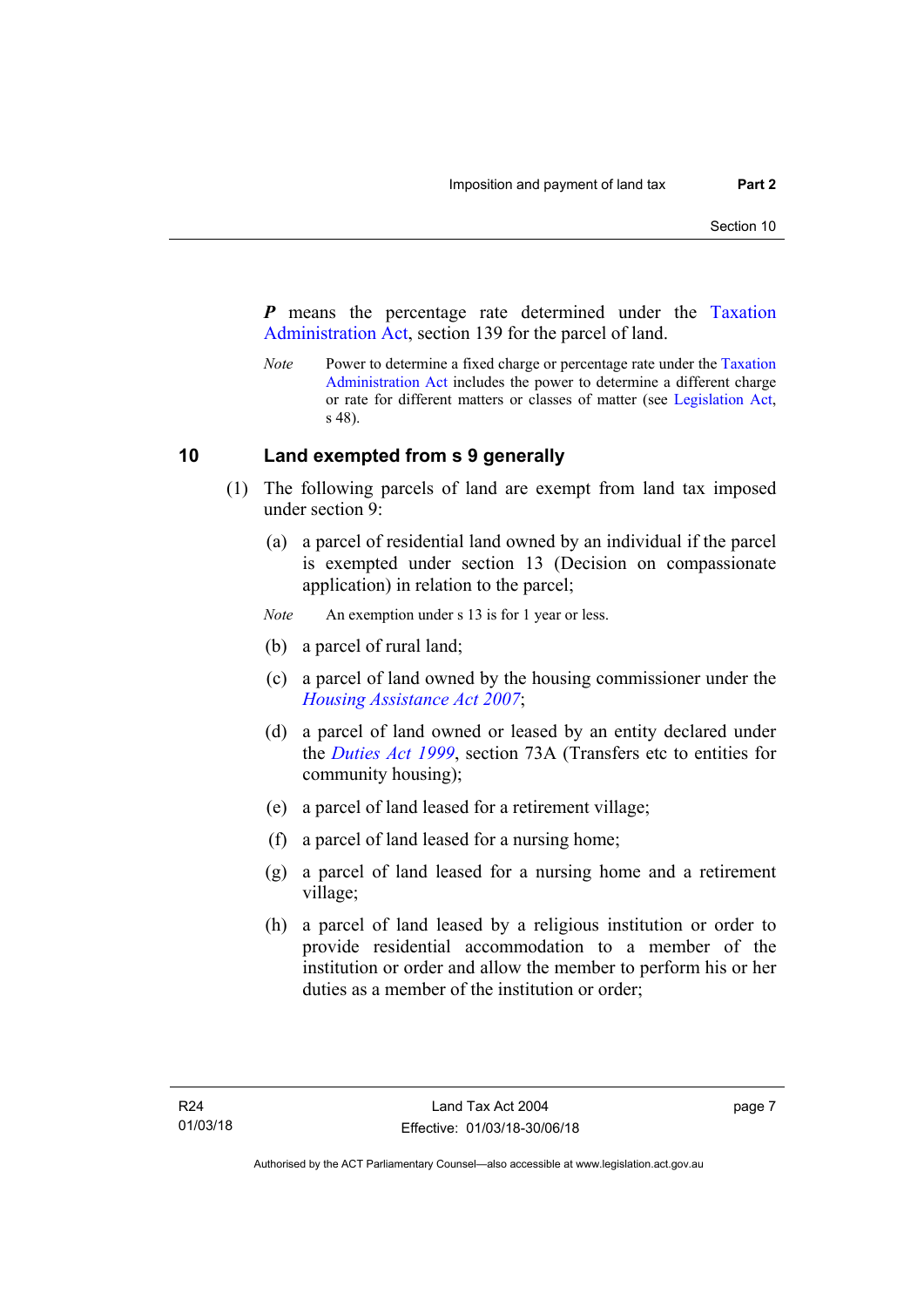Section 10

- (i) a parcel of land, other than a parcel of residential land leased to a corporation or trustee, being used for a purpose prescribed under the regulations.
- (2) In this section:

*nursing home* means premises that—

- (a) are approved, or taken to be approved, as a nursing home under the *[National Health Act 1953](http://www.comlaw.gov.au/Details/C2013C00083)* (Cwlth); and
- (b) are built on land under a lease that allows the use of the land—
	- (i) for residential accommodation and nursing care for patients who, because of infirmity or illness, disease, incapacity or disability have a continuing need for nursing care; and
	- (ii) if the land is also used, or to be used, as a retirement village—for residential retirement accommodation.

*retirement village* means a complex of buildings (whether or not including hostel units)—

- (a) that is intended predominantly for retired people who are at least 55 years old, or couples, at least 1 of whom is at least 55 years old; and
- (b) each of which is, or is to be, occupied or used under a sublease, licence or other arrangement (other than a lease); and
- (c) each of which is intended, and able, to be occupied as a home; and
- (d) that is built on land under a lease that allows the use of the land—
	- (i) for residential retirement accommodation; and

Authorised by the ACT Parliamentary Counsel—also accessible at www.legislation.act.gov.au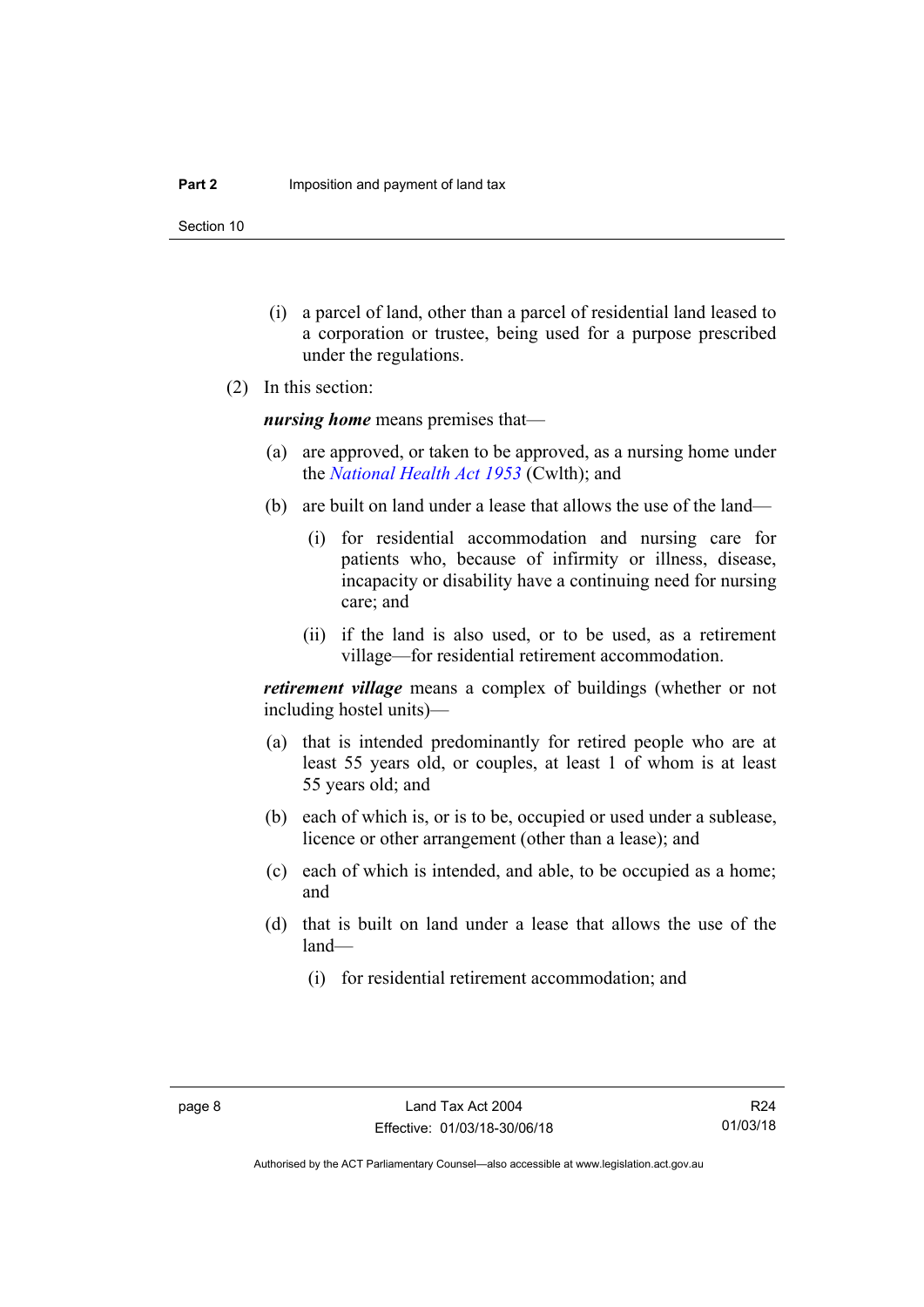- (ii) if the land is also used, or to be used, for a nursing home—for residential accommodation and nursing care for patients who, because of infirmity or illness, disease, incapacity or disability have a continuing need for nursing care; and
- (e) from which no business activity is conducted by the lessee, other than a business connected with the conduct of—
	- (i) a retirement village; or
	- (ii) if a nursing home is also conducted under the same lease—the nursing home.

### *rural land* means—

- (a) rateable land leased for the purpose of primary production only; or
- (b) rateable land leased for the purpose of primary production and other purposes but used mainly for primary production; or
- (c) a parcel of rateable land included in the common property of a community title scheme under the *[Community Title Act 2001](http://www.legislation.act.gov.au/a/2001-58)*, if no parcel of land in the scheme is—
	- (i) residential land; or
	- (ii) leased for a commercial purpose.
- *Note* Section 15 (2) disapplies this section in certain circumstances.

### <span id="page-14-0"></span>**11 Land exempted from land tax**

- (1) The following parcels of land are exempted from land tax:
	- (a) a parcel of land held under a development lease by a corporation;
	- (b) a parcel of residential land owned by a not-for-profit housing corporation.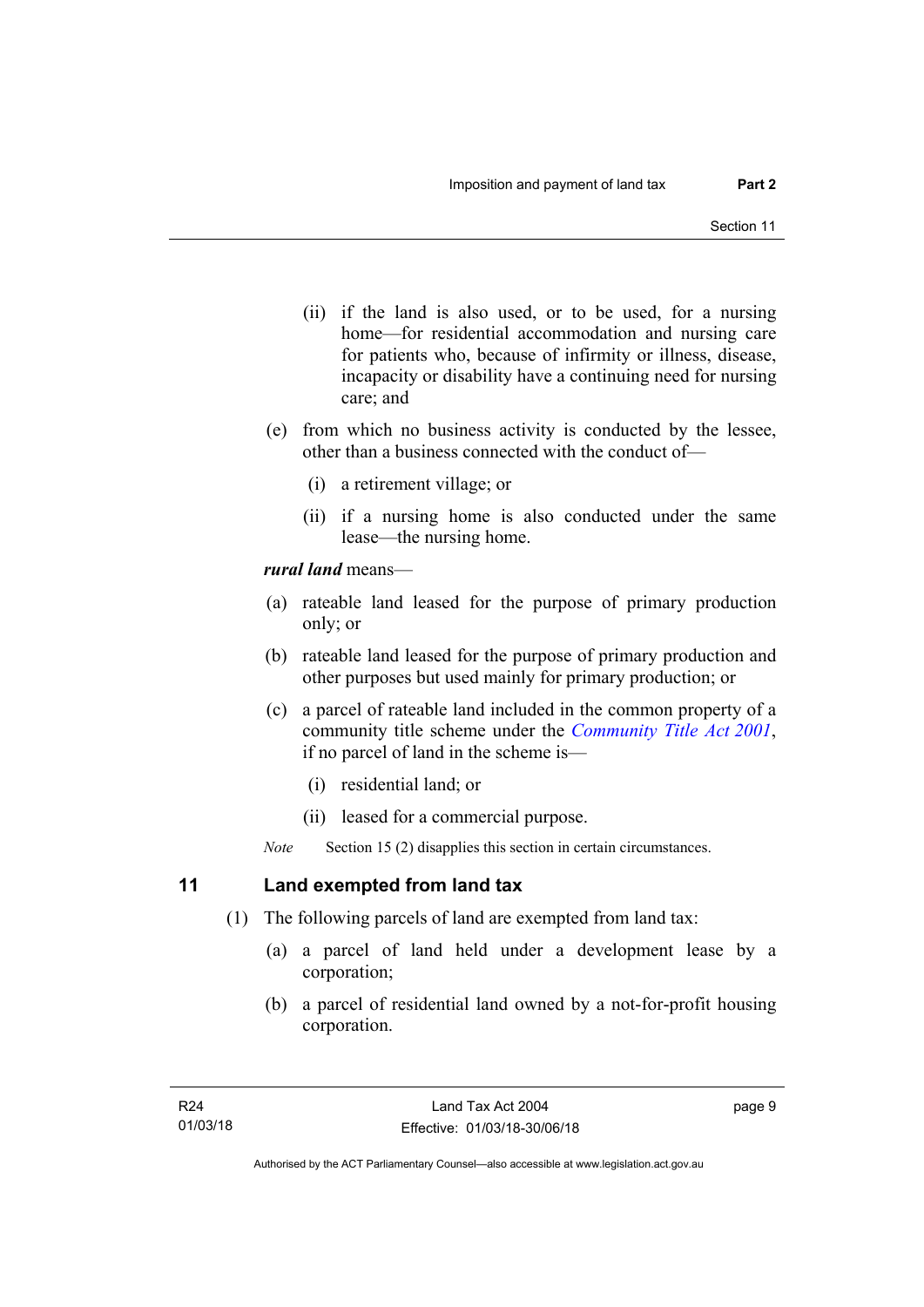Section 11

- (2) A corporation carrying on business as a builder or land developer may apply, in writing, to the commissioner for a declaration that a parcel of land owned by the corporation is exempt from land tax for 2 years beginning on the 1st day of the 1st quarter after the corporation becomes the owner of the parcel if—
	- (a) the parcel is used by the corporation only to construct new residential premises; and
	- (b) the new residential premises are to be sold by the corporation when finished.
- (3) In this section:

*development lease*, of land, means a lease for the development of the land by the lessee, or at the lessee's expense, by clearing, filling, grading, draining, levelling or excavating the land to make it suitable for subdivision into parcels of land to be leased.

*new residential premises* includes premises intended and able to be occupied as a home that—

- (a) have been created through substantial renovations of a building; or
- (b) have been built, or contain a building that has been built, to replace demolished premises on the same land.

*not-for-profit housing corporation* means a corporation registered under the [Corporations Act](http://www.comlaw.gov.au/Series/C2004A00818) or the *Co-operatives National Law (ACT)* with a constitution that—

- (a) states that the main objective of the corporation is the provision of housing; and
- (b) prohibits the corporation from making a distribution (whether in money, property or another way) to its members.

R24 01/03/18

Authorised by the ACT Parliamentary Counsel—also accessible at www.legislation.act.gov.au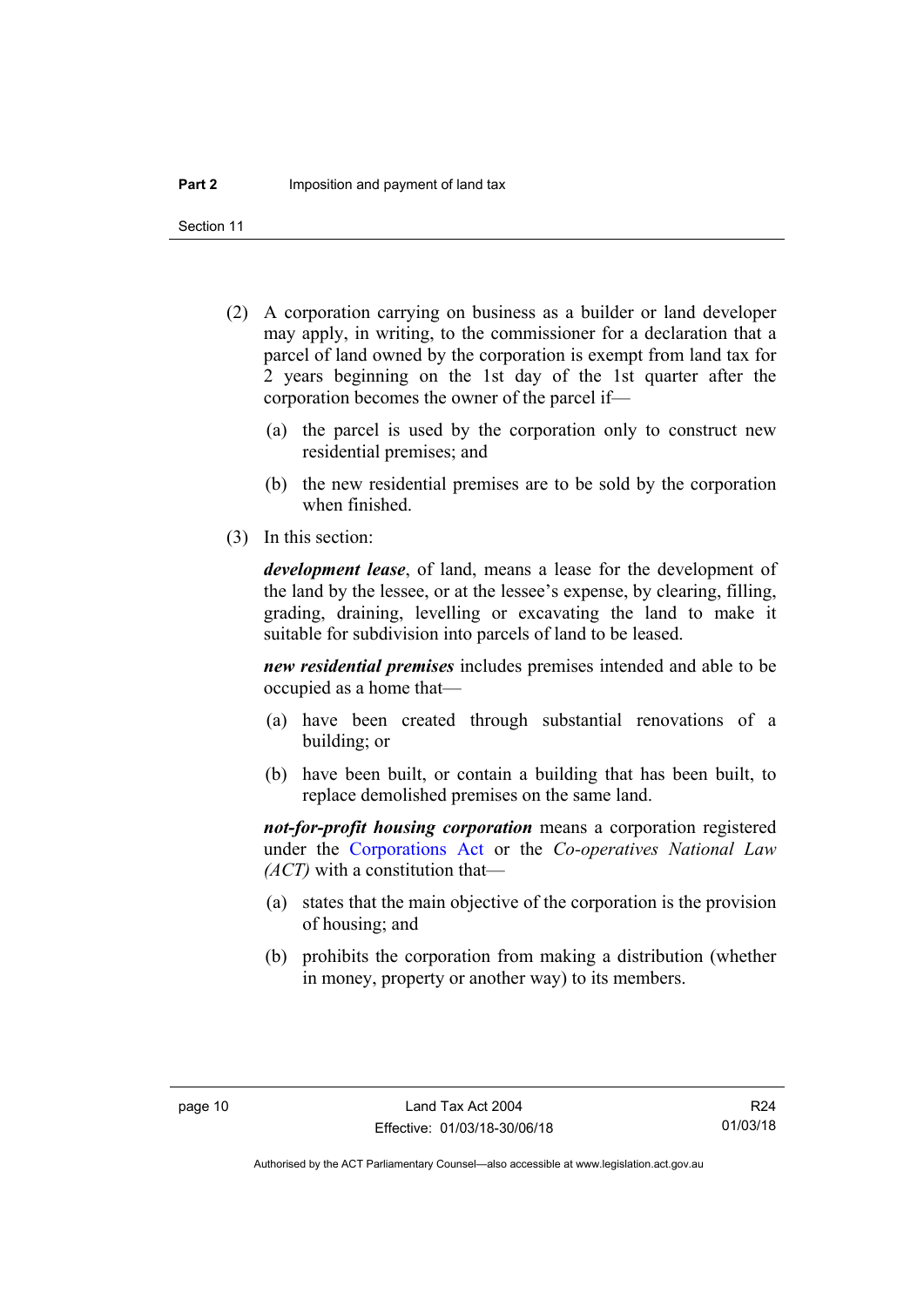*substantial renovations*, of a building, are renovations in which all, or substantially all, of the building is removed or replaced, whether or not the renovations involve removal or replacement of foundations, external walls, interior supporting walls, floors, roof or staircases.

*Note* Section 15 (2) disapplies this section in certain circumstances.

### <span id="page-16-0"></span>**12 Application for compassionate case exemption**

- (1) This section applies if, on the 1st day of a quarter, a parcel of residential land is owned by an individual (the *owner*) and rented by a tenant.
- (2) The owner may apply in writing to the commissioner for a declaration that the parcel of land be treated as exempt from land tax on compelling compassionate grounds.
- (3) The application must set out the grounds on which it is made.

### <span id="page-16-1"></span>**13 Decision on compassionate application**

- (1) On receiving an application under section 12 by the owner of a parcel of land, the commissioner must—
	- (a) if satisfied that the owner is temporarily absent because of compelling compassionate reasons and the parcel is not a parcel to which subsection (2) relates—exempt the parcel from land tax; or
	- (b) in any other case—refuse to exempt the parcel from land tax.
- (2) The commissioner must not exempt a parcel of land under this section if—
	- (a) a person carries on business as the proprietor of a boarding house on the parcel; or
	- (b) the parcel is leased to a corporation or trustee.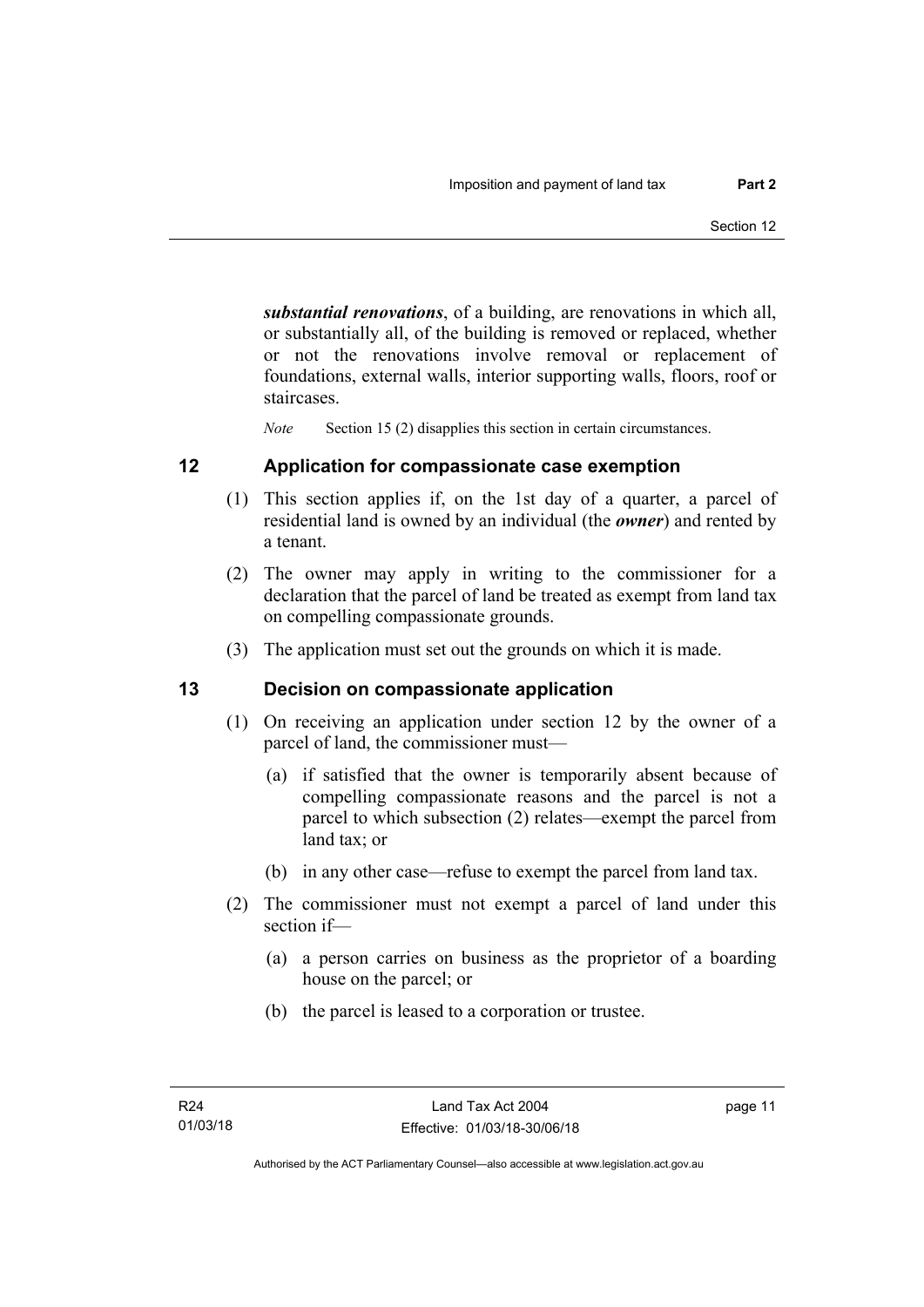Section 14

- (3) An exemption under subsection (1) in relation to a parcel of land must state that the parcel is exempt from land tax for a stated period of 1 year or less.
- (4) A notice of refusal under subsection (1) (b) must give reasons why the commissioner is not satisfied that the parcel should be exempt from land tax under this section.
- (5) The commissioner may, by notice given to the owner of the parcel of land, revoke an exemption under this section if satisfied that the parcel should no longer be exempted.

### <span id="page-17-0"></span>**14 Commissioner to be told if residential land rented**

- (1) This section applies in relation to a parcel of land that—
	- (a) is leased for residential purposes; and
	- (b) is rented by a tenant.
- (2) A relevant person must tell the commissioner, in writing—
	- (a) that the parcel is rented; and
	- (b) when the rental began.
	- *Note 1* If a form is approved under the *[Taxation Administration Act 1999](http://www.legislation.act.gov.au/a/1999-4)*, s 139C, the form must be used.
	- *Note 2* It is an offence to fail to notify the commissioner under this section (see *[Taxation Administration Act 1999](http://www.legislation.act.gov.au/a/1999-4)*, s 67 (2)).
	- *Note 3* It is also an offence to knowingly avoid paying, or disclosing a liability to pay, part or all of an amount of tax (see *[Taxation Administration](http://www.legislation.act.gov.au/a/1999-4)  [Act 1999](http://www.legislation.act.gov.au/a/1999-4)*, s 65 (1)).
- (3) The relevant person must tell the commissioner the information mentioned in subsection (2) not later than 30 days after—
	- (a) if there is a change of ownership of the parcel—the day the ownership changes; or
	- (b) in any other case—the day the rental begins.

R24 01/03/18

Authorised by the ACT Parliamentary Counsel—also accessible at www.legislation.act.gov.au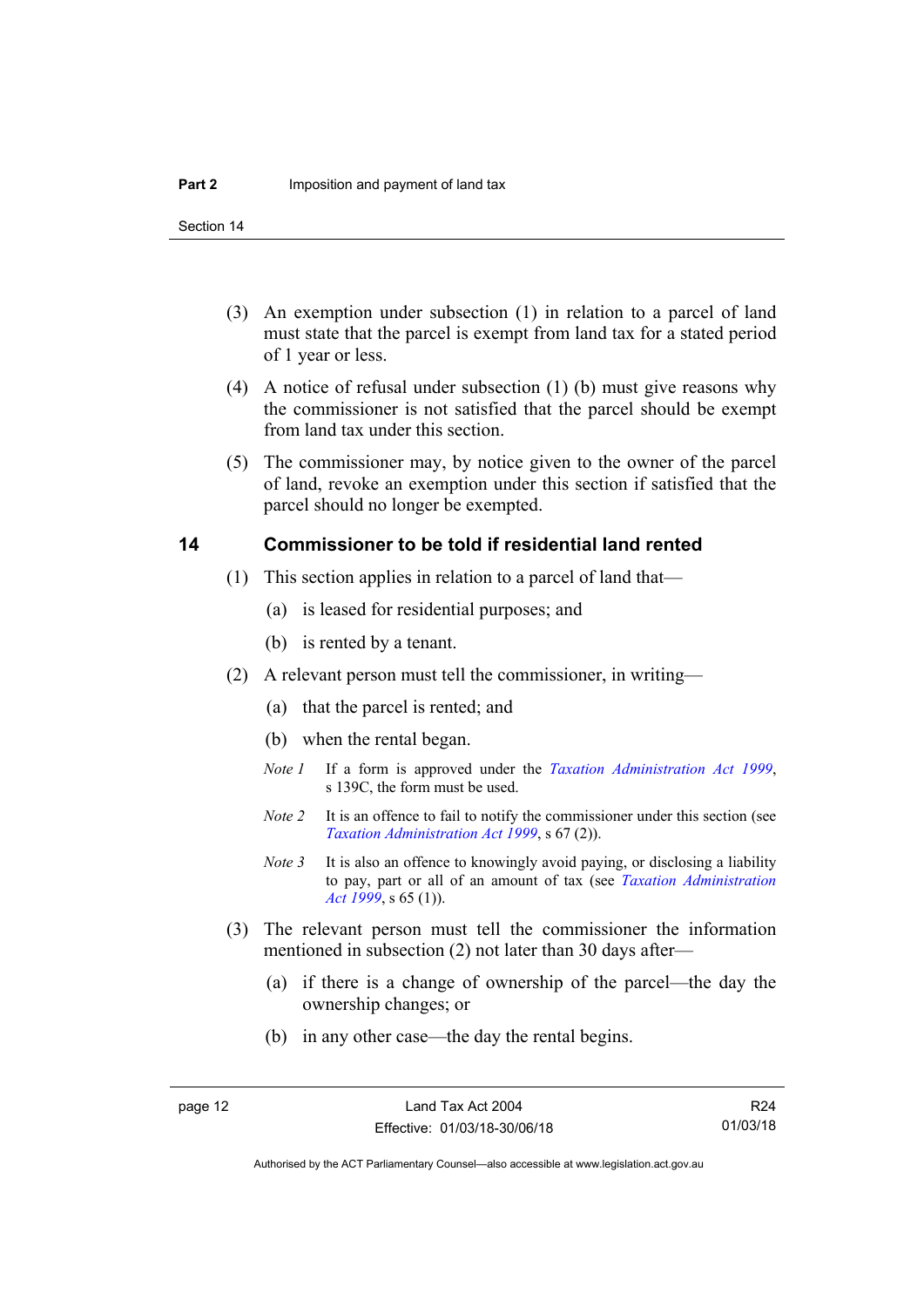- (4) This section does not apply if the owner of the parcel of land is a corporation.
- (5) In this section:

*relevant person* means—

- (a) the owner of the parcel of land; or
- (b) if the owner has authorised an agent to act on the owner's behalf in relation to the rental of the parcel—the agent.

#### **Examples—agent**

accountant, real estate agent, solicitor

*Note* An example is part of the Act, is not exhaustive and may extend, but does not limit, the meaning of the provision in which it appears (see [Legislation Act,](http://www.legislation.act.gov.au/a/2001-14) s 126 and s 132).

### <span id="page-18-0"></span>**14A Commissioner to be told if residential land owned by an individual as trustee**

- (1) This section applies in relation to a parcel of residential land that is owned by an individual as trustee.
- (2) The individual must tell the commissioner, in writing—
	- (a) that the individual owns the parcel as trustee; and
	- (b) when the ownership as trustee began.
	- *Note 1* If a form is approved under the *[Taxation Administration Act 1999](http://www.legislation.act.gov.au/a/1999-4)*, s 139C, the form must be used.
	- *Note 2* It is an offence to fail to notify the commissioner under this section (see *[Taxation Administration Act 1999](http://www.legislation.act.gov.au/a/1999-4)*, s 67 (2)).
	- *Note 3* It is also an offence to knowingly avoid paying, or disclosing a liability to pay, part or all of an amount of tax (see *[Taxation Administration](http://www.legislation.act.gov.au/a/1999-4)  [Act 1999](http://www.legislation.act.gov.au/a/1999-4)*, s 65 (1)).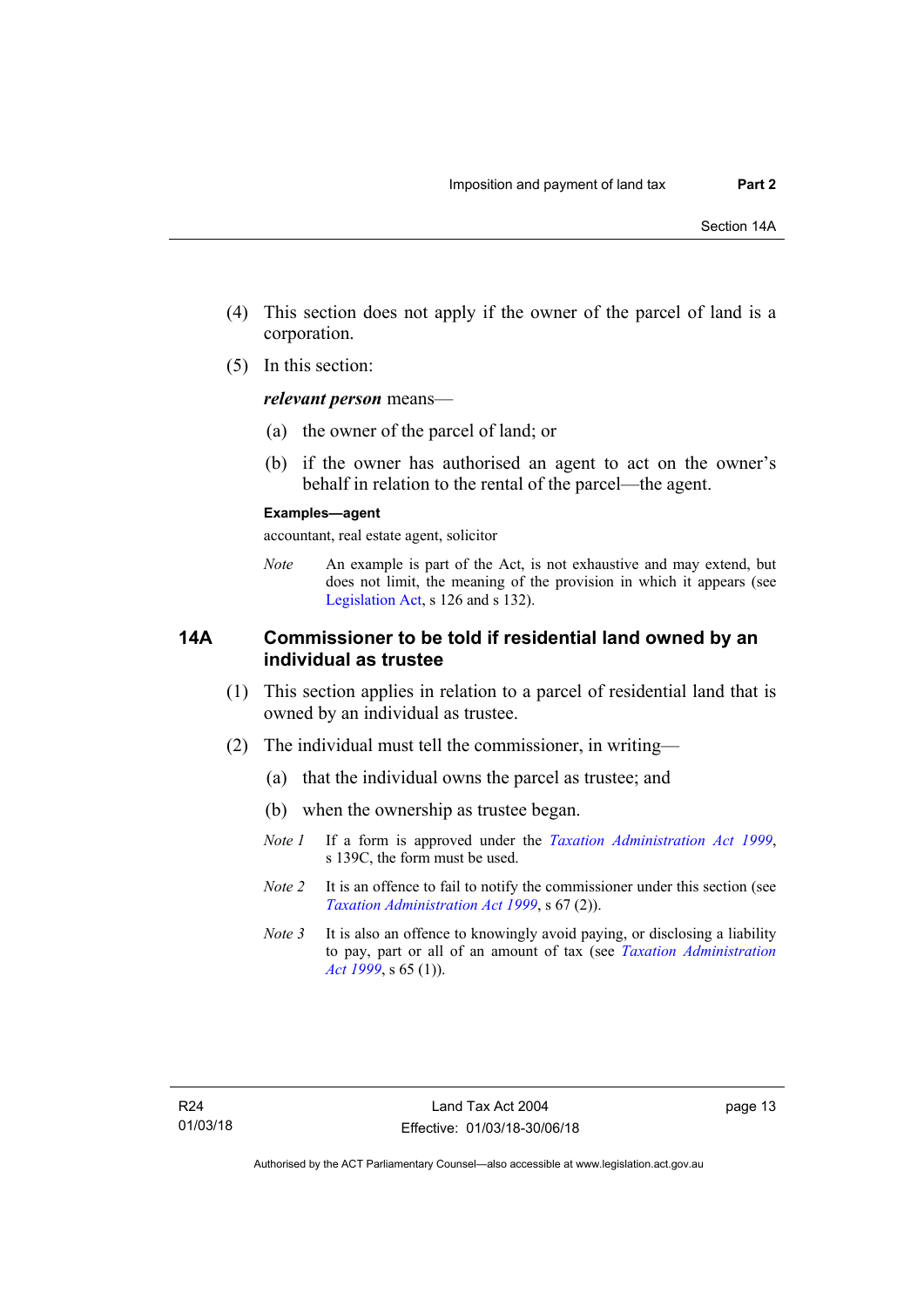Section 15

- (3) The individual must tell the commissioner the information mentioned in subsection (2) not later than 30 days after—
	- (a) if there is a change of ownership of the parcel—the day the ownership changes; or
	- (b) in any other case—the day the ownership as trustee begins.

### <span id="page-19-0"></span>**15 Multiple dwellings**

- (1) This section applies if—
	- (a) a parcel of residential land owned by someone other than a corporation or trustee contains multiple dwellings; and
	- (b) at least 1 of the dwellings is rented by a tenant.
- (2) Section 10 (Land exempted from s 9 generally) and section 11 (Land exempted from land tax) do not apply to the parcel of land.
- (3) In working out the land tax payable for the parcel of land under section 9 (Imposition of land tax), the AUV of the parcel of land is the amount worked out as follows:

$$
AUV \times \frac{FA}{TFA}
$$

 (4) In working out the land tax payable for the parcel of land under section 9 (Imposition of land tax), the FC for the parcel of land is the amount worked out as follows:

$$
FC \times \frac{FA}{TFA}
$$

(5) In this section:

*AUV* means the average unimproved value of the parcel of land under the *[Rates Act 2004](http://www.legislation.act.gov.au/a/2004-3)*.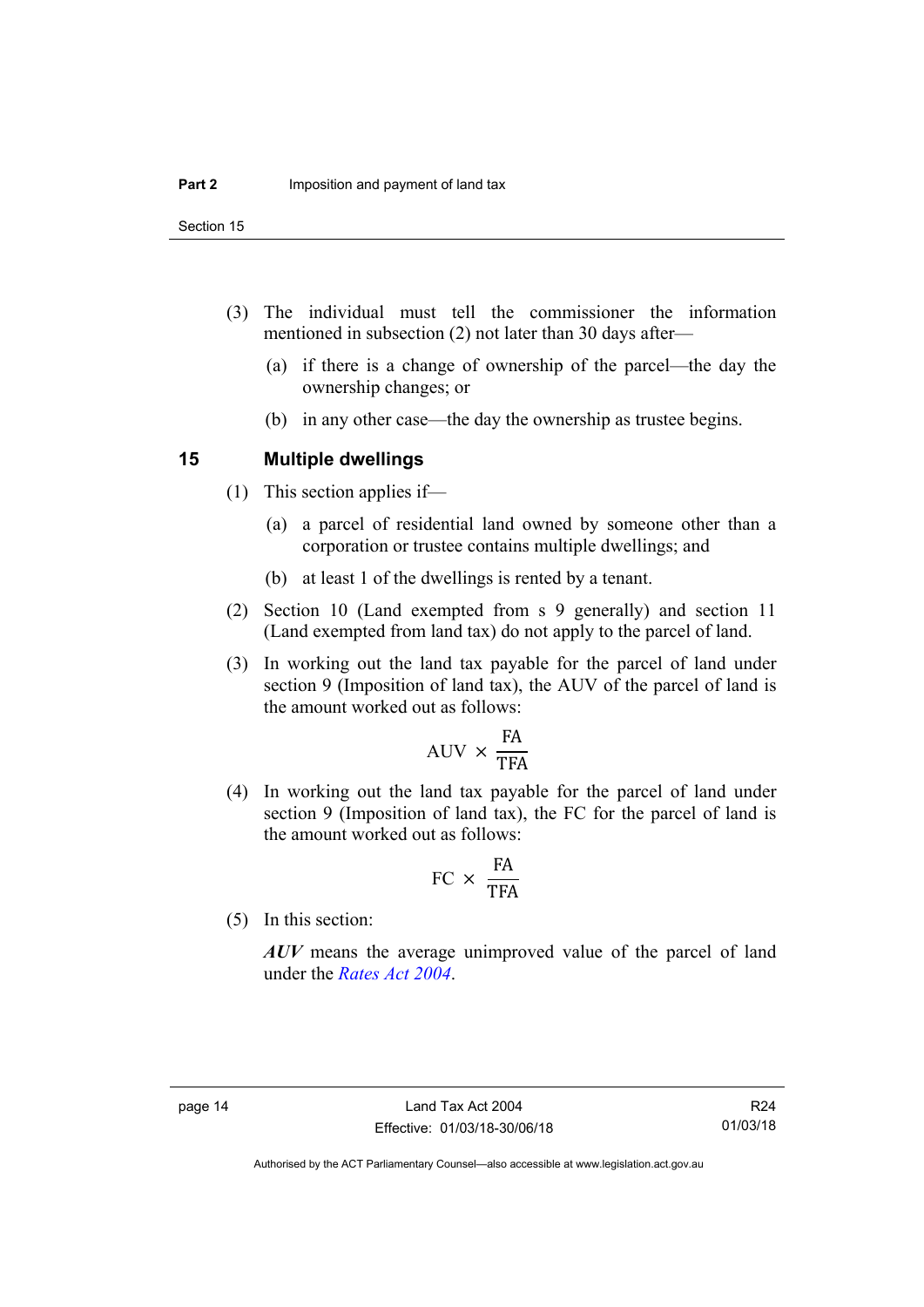*dwelling* does not include—

- (a) a garage, carport, garden shed, veranda, pergola or patio, or any other structure not used for living in; or
- (b) a unit.

*FA* means the floor area of the rented dwelling.

*FC* means the fixed charge determined under the [Taxation](http://www.legislation.act.gov.au/a/1999-4/default.asp)  [Administration Act](http://www.legislation.act.gov.au/a/1999-4/default.asp), section 139 for section 9 (4), definition of *FC*.

*TFA* means the total floor area of all dwellings on the parcel of land.

### <span id="page-20-0"></span>**16 Land partly owned by corporation or trustee**

- (1) This section applies to a parcel of residential land that is not rented and is owned by—
	- (a) 1 or more people who are corporations or trustees; and
	- (b) 1 or more people who are not corporations or trustees.
- (2) In working out the land tax payable for the parcel of land under section 9 (Imposition of land tax), the AUV of the parcel of land is the amount worked out as follows:

$$
AUV \times \frac{C&TI}{AI}
$$

 (3) In working out the land tax payable for the parcel of land under section 9 (Imposition of land tax), the FC for the parcel of land is the amount worked out as follows:

$$
FC \times \frac{C&TI}{AI}
$$

(4) In subsection (2):

*AI* means the value of all interests in the parcel of land.

page 15

Authorised by the ACT Parliamentary Counsel—also accessible at www.legislation.act.gov.au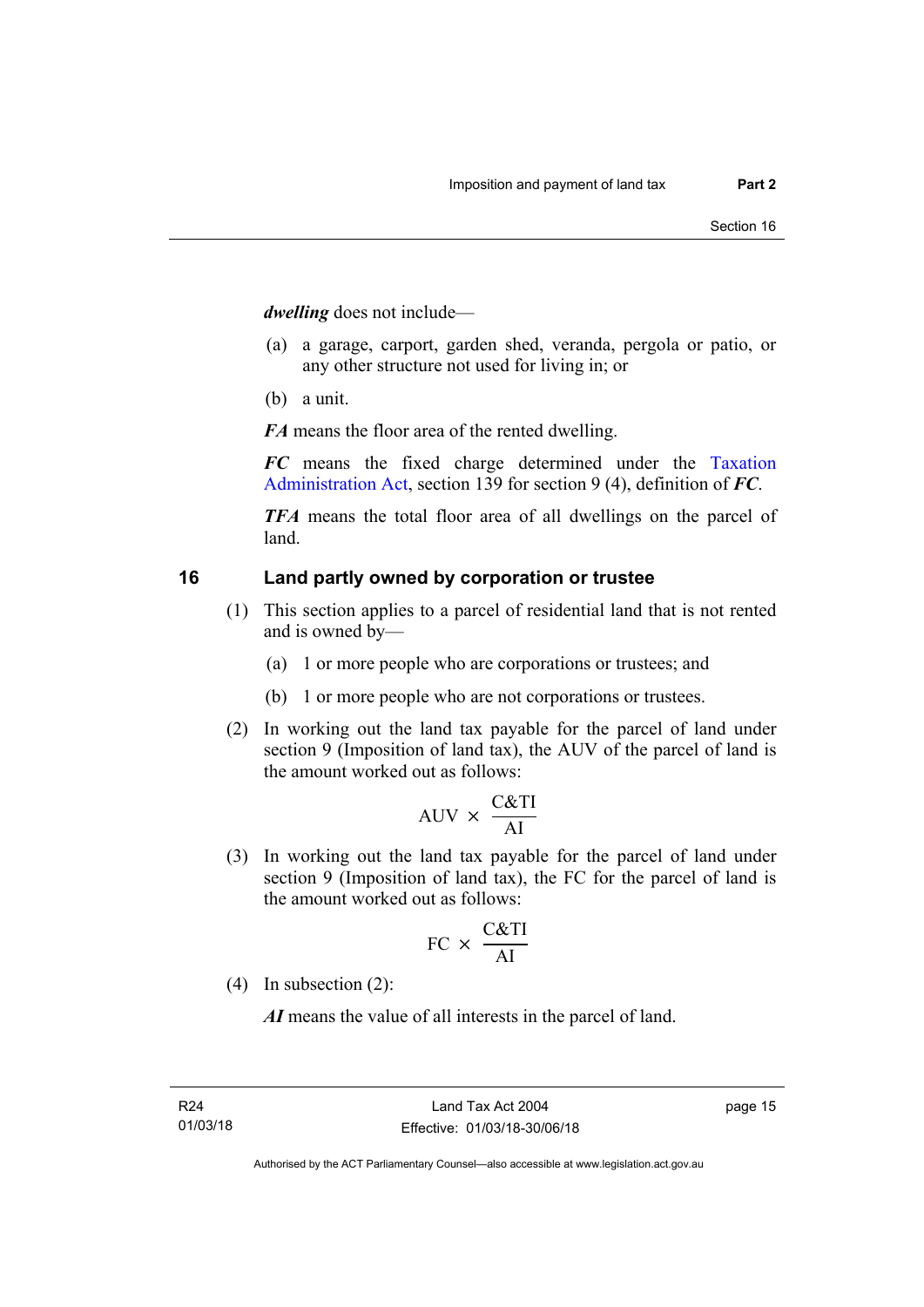Section 17

*AUV* means the average unimproved value of the parcel of land under the *[Rates Act 2004](http://www.legislation.act.gov.au/a/2004-3)*.

*C&TI* means the value of all interests in the parcel of land held by corporations and trustees.

*FC* means the fixed charge determined under the [Taxation](http://www.legislation.act.gov.au/a/1999-4/default.asp)  [Administration Act](http://www.legislation.act.gov.au/a/1999-4/default.asp), section 139 for section 9 (4), definition of *FC*.

 (5) Any land tax payable for the parcel of land is payable by the owners of the land who are corporations or trustees.

### <span id="page-21-0"></span>**17 Payment of land tax**

- (1) Land tax in relation to a parcel of land is payable to the commissioner by the owner of the parcel.
- (2) A person who is the owner of the parcel of land is liable to pay to the commissioner any unpaid land tax payable in relation to the parcel, whether the amount became payable before or after the person became the owner.
- (3) However, if the owner of the parcel is a person to whom the [Taxation Administration Act](http://www.legislation.act.gov.au/a/1999-4/default.asp), section 56H (3) (Tax payable is charge on land) applies in relation to the unpaid land tax, the amount is payable by the person who was the owner of the parcel for the period to which the liability relates.
- (4) The assessment notice for the land tax payable for a quarter for a parcel of land must state a date for payment of the land tax (the *payment date*).
- (5) The payment date must not be earlier than 4 weeks after the date of the notice.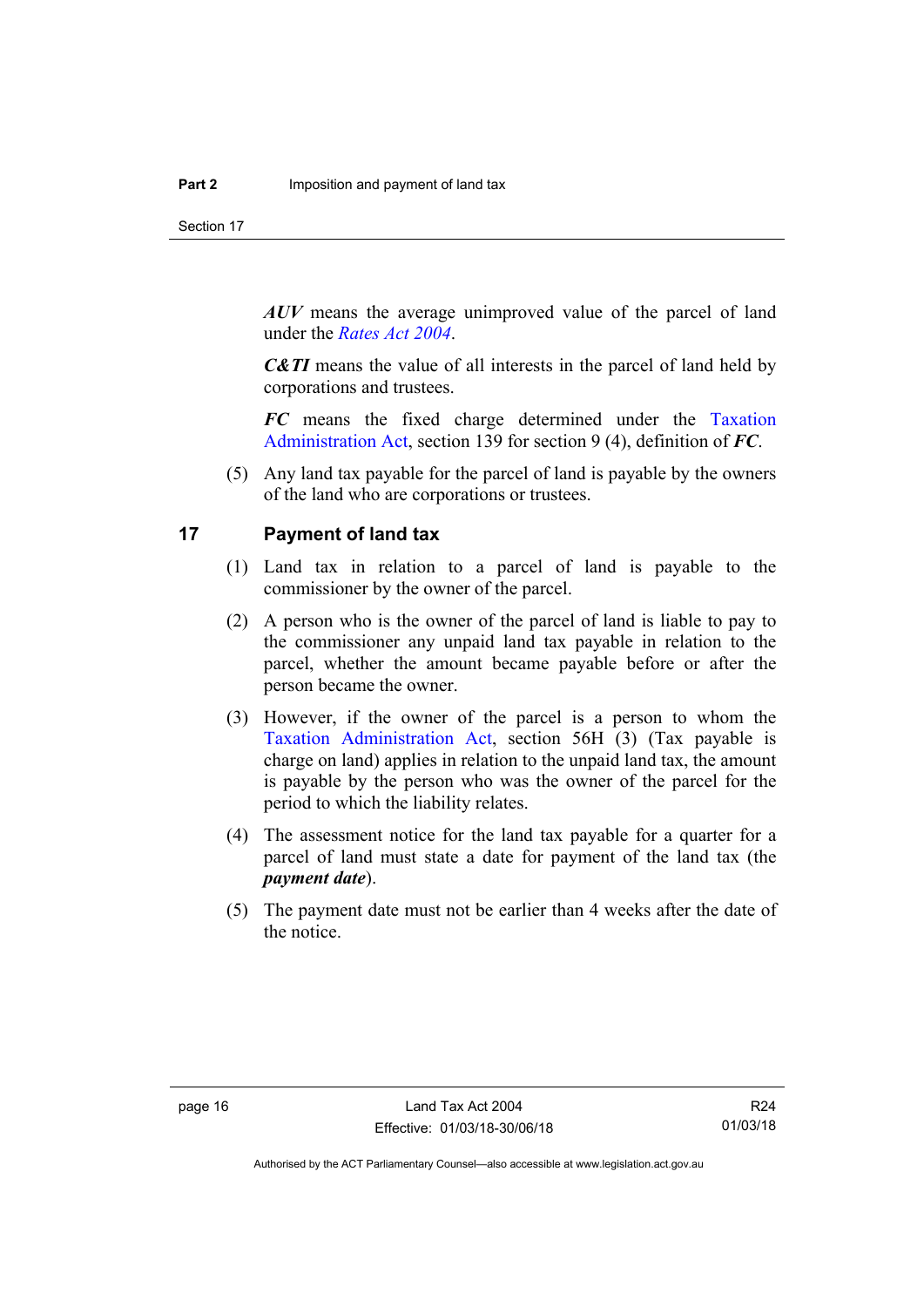- (6) A person may pay the land tax in relation to which an assessment notice has been given—
	- (a) if the amount payable is for a quarter and any arrears of land tax in relation to previous quarters have been paid in full—by paying, on or before the date for the payment of the land tax, the amount of the land tax; or
	- (b) if the amount payable is for part of a quarter—by paying the amount of the land tax on or before the payment date for the land tax; or
	- (c) by paying the amounts on the days that the person wishes, but so that the amount owing on the date for payment is paid no later than the date for payment.
- (7) In this section:

*assessment notice*, in relation to land tax, means a notice of assessment under the [Taxation Administration Act,](http://www.legislation.act.gov.au/a/1999-4/default.asp) section 14 in relation to the land tax.

### <span id="page-22-0"></span>**18 Land tax for part of quarter**

- (1) This section applies to a parcel of land if—
	- (a) the parcel starts or stops being rateable in the quarter; and
	- (b) land tax is payable for the parcel at any time during the quarter.
- (2) In working out the land tax payable for the parcel of land under section 9 (Imposition of land tax), the amount of land tax payable for the parcel for the quarter is the amount worked out in accordance with the following formula:

quarter days land tax otherwise payable for quarter  $\times$   $\frac{\text{taxable days}}{\text{ax}$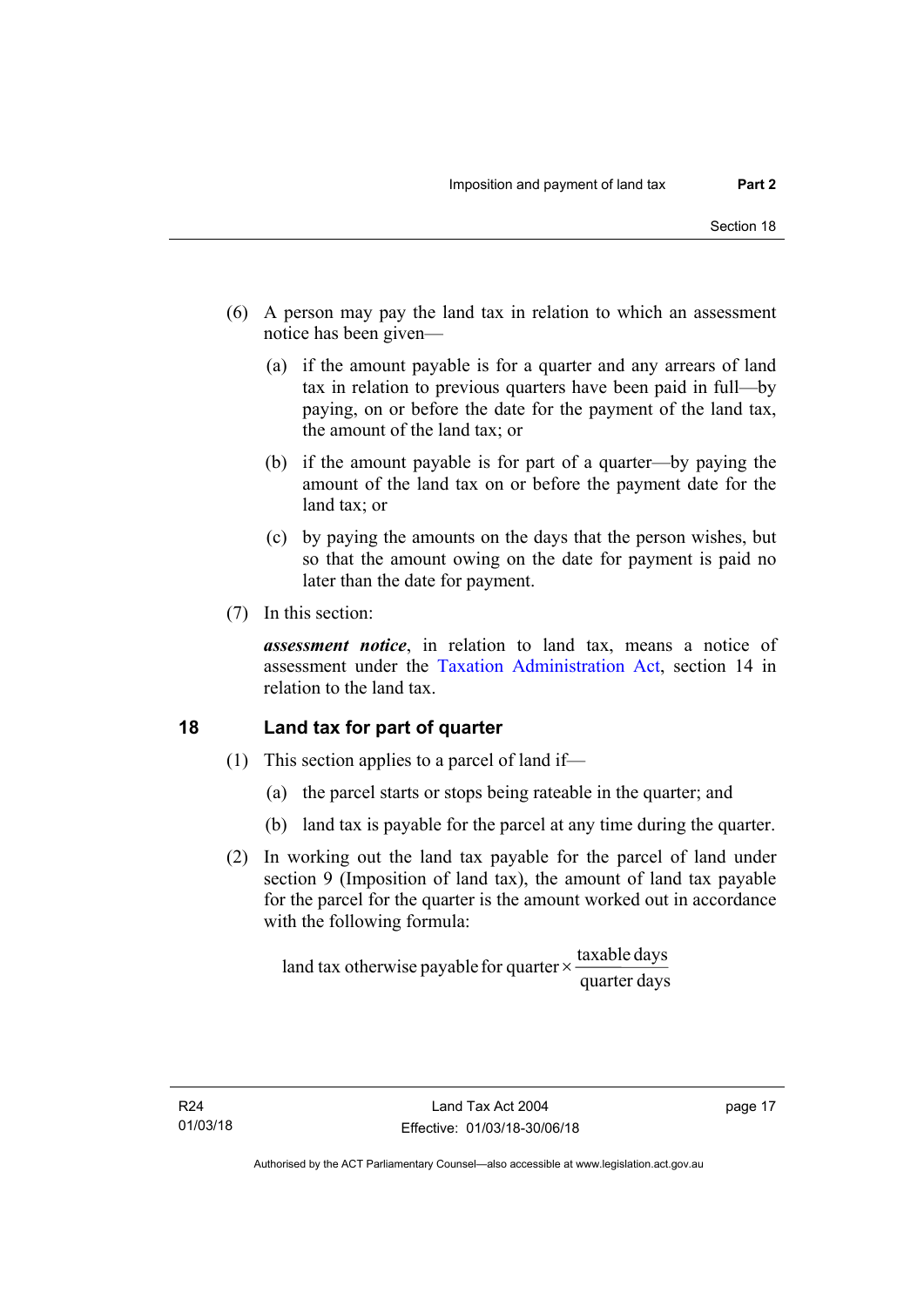(3) In subsection (2):

*taxable days* means the number of days in the quarter that the parcel of land was a rateable parcel.

*quarter days* means the number of days in the quarter.

page 18 Land Tax Act 2004 Effective: 01/03/18-30/06/18

R24 01/03/18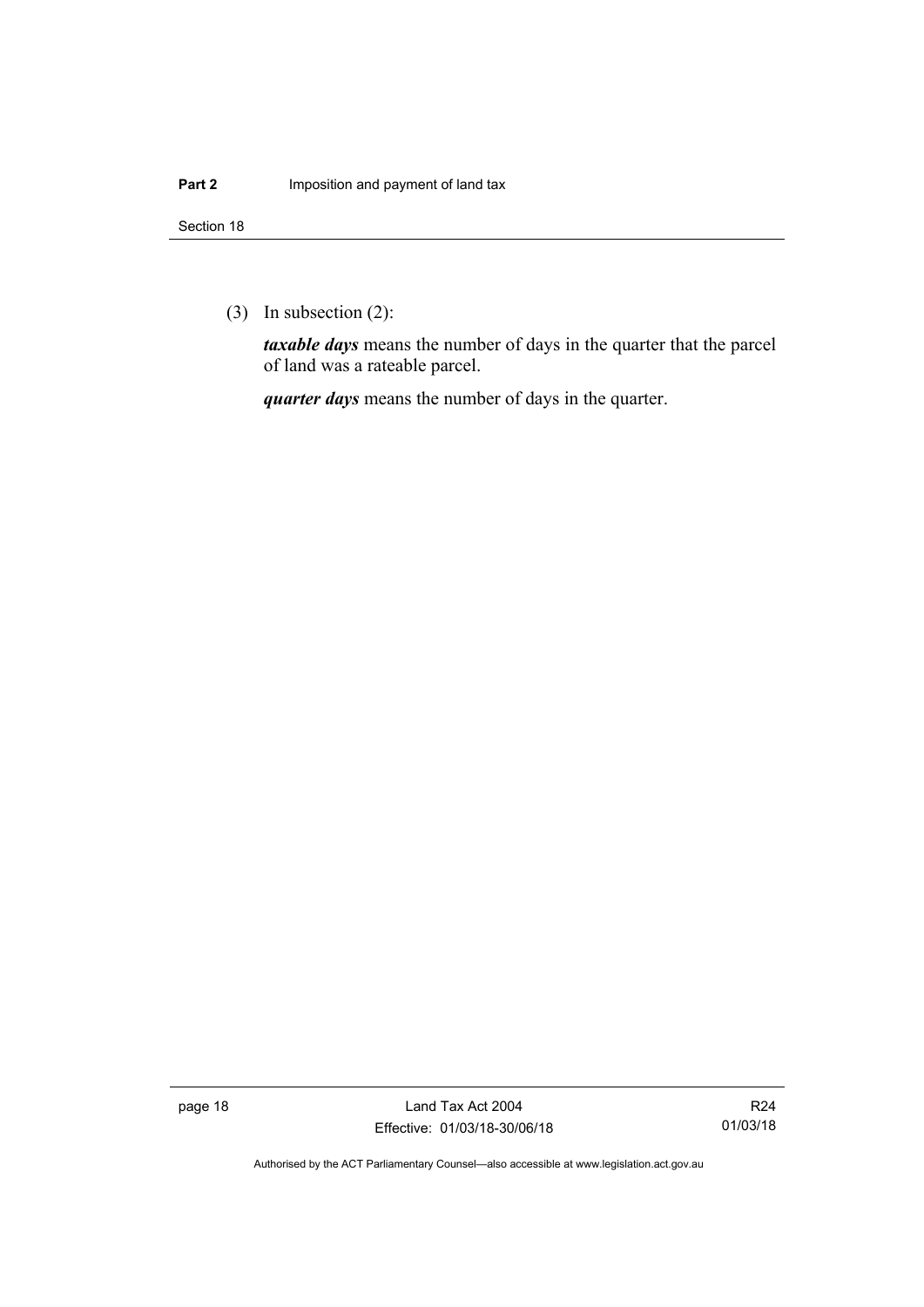## <span id="page-24-0"></span>**Part 3 Enforcement**

### <span id="page-24-1"></span>**19 Interest payable on overdue land tax**

- (1) Interest on an amount of unpaid overdue land tax is worked out—
	- (a) for each month that the amount remains unpaid; and
	- (b) on the 1st day of that month; and
	- (c) at the interest rate applying to that day; and
	- (d) on the total amount of overdue land tax that is unpaid on a day when the interest is worked out.
	- *Note* The Minister may determine an interest rate for this section under the [Taxation Administration Act,](http://www.legislation.act.gov.au/a/1999-4/default.asp) section 139.
- (2) For subsection (1) (a), if an amount remains unpaid for part of a month, interest is payable for the whole month.

#### **Example**

Fred's land tax is due on 15 August. He doesn't pay it until 5 October. Fred has to pay interest worked out for the overdue period from 16 August to 5 October. Because of the operation of s (2), Fred has to pay interest for the period from 16 August to 15 October. Interest for the month from 16 August to 15 September is at the rate applying on 16 August, which is the 1st day of the 1st month that the amount remains unpaid (see s (1)). Interest for the month from 16 September to 15 October is at the rate applying on 16 September, which is the 1st day of the 2nd month that the amount remains unpaid (see s (1)).

- *Note* An example is part of the Act, is not exhaustive and may extend, but does not limit, the meaning of the provision in which it appears (see [Legislation Act,](http://www.legislation.act.gov.au/a/2001-14) s 126 and s 132).
- (3) The [Taxation Administration Act,](http://www.legislation.act.gov.au/a/1999-4/default.asp) section 25 (Interest in relation to tax defaults) does not apply to unpaid overdue land tax.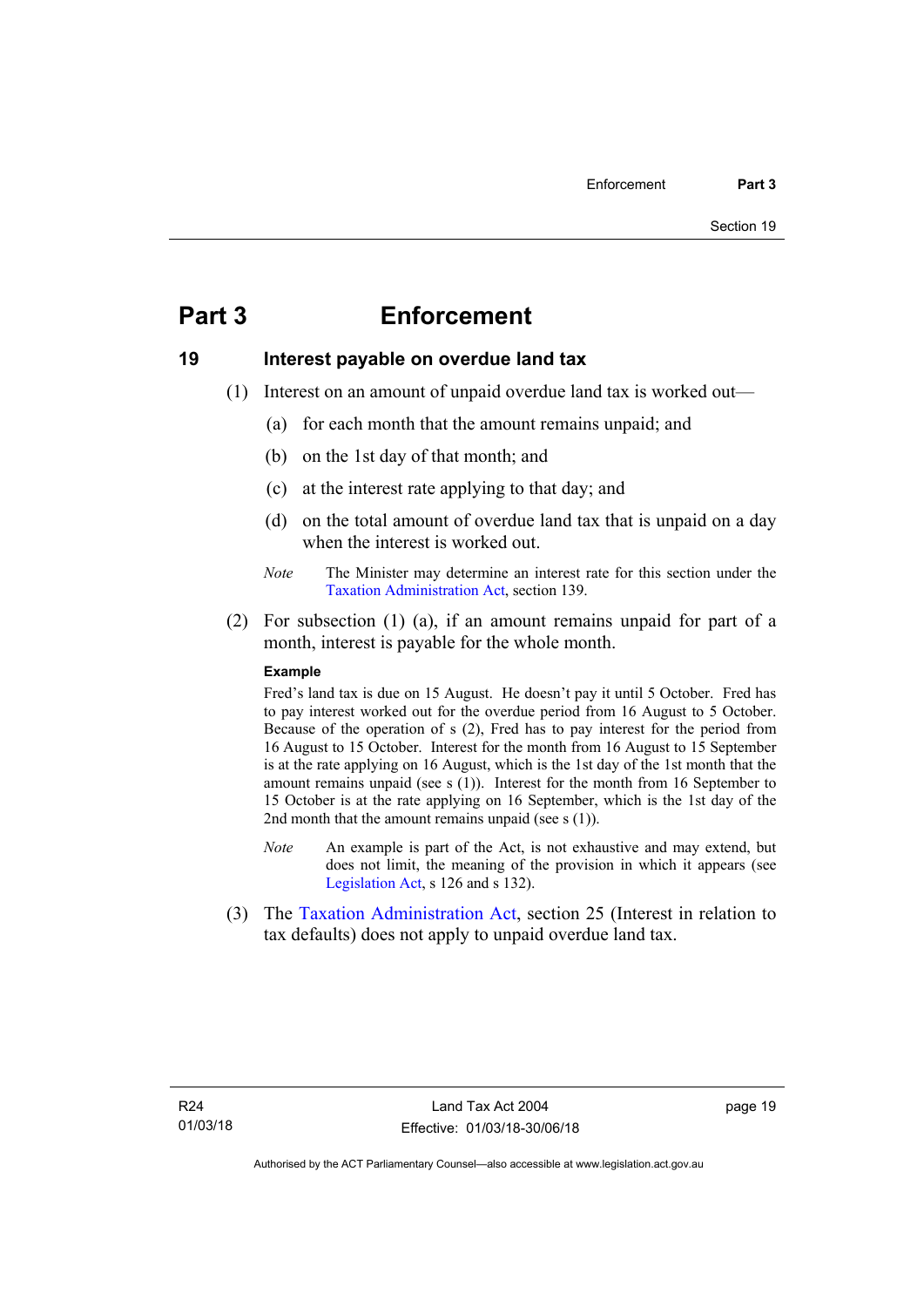#### **Part 3** Enforcement

Section 19A

### <span id="page-25-0"></span>**19A Interest and penalty tax payable on land tax if no disclosure**

- (1) This section applies if—
	- (a) land tax is imposed on a parcel of rateable land; and
	- (b) the owner of the parcel of land fails to comply with section 14 (Commissioner to be told if residential land rented) or section 14A (Commissioner to be told if residential land owned by an individual as trustee).
- (2) The owner is liable to pay interest on the amount of land tax from the end of 30 days after the 1st day of the 1st quarter for which the tax is imposed.
- (3) Interest on the amount of land tax is worked out—
	- (a) for each month that the amount is payable; and
	- (b) on the 1st day of that month; and
	- (c) at the interest rate applying to that day; and
	- (d) on the total amount of land tax that is payable on a day when the interest is worked out.
	- *Note* The Minister may determine an interest rate for this section under the [Taxation Administration Act,](http://www.legislation.act.gov.au/a/1999-4/default.asp) s 139.
- (4) For subsection (3) (a), if an amount of land tax is payable for part of a month, interest is payable for the whole month.
- (5) The [Taxation Administration Act,](http://www.legislation.act.gov.au/a/1999-4/default.asp) division 5.2 (Penalty tax) applies to the owner of the parcel of land as if—
	- (a) the owner's failure to comply with section 14 or section 14A were a tax default; and
	- (b) a reference to interest under division 5.1 were a reference to interest under this section; and

Authorised by the ACT Parliamentary Counsel—also accessible at www.legislation.act.gov.au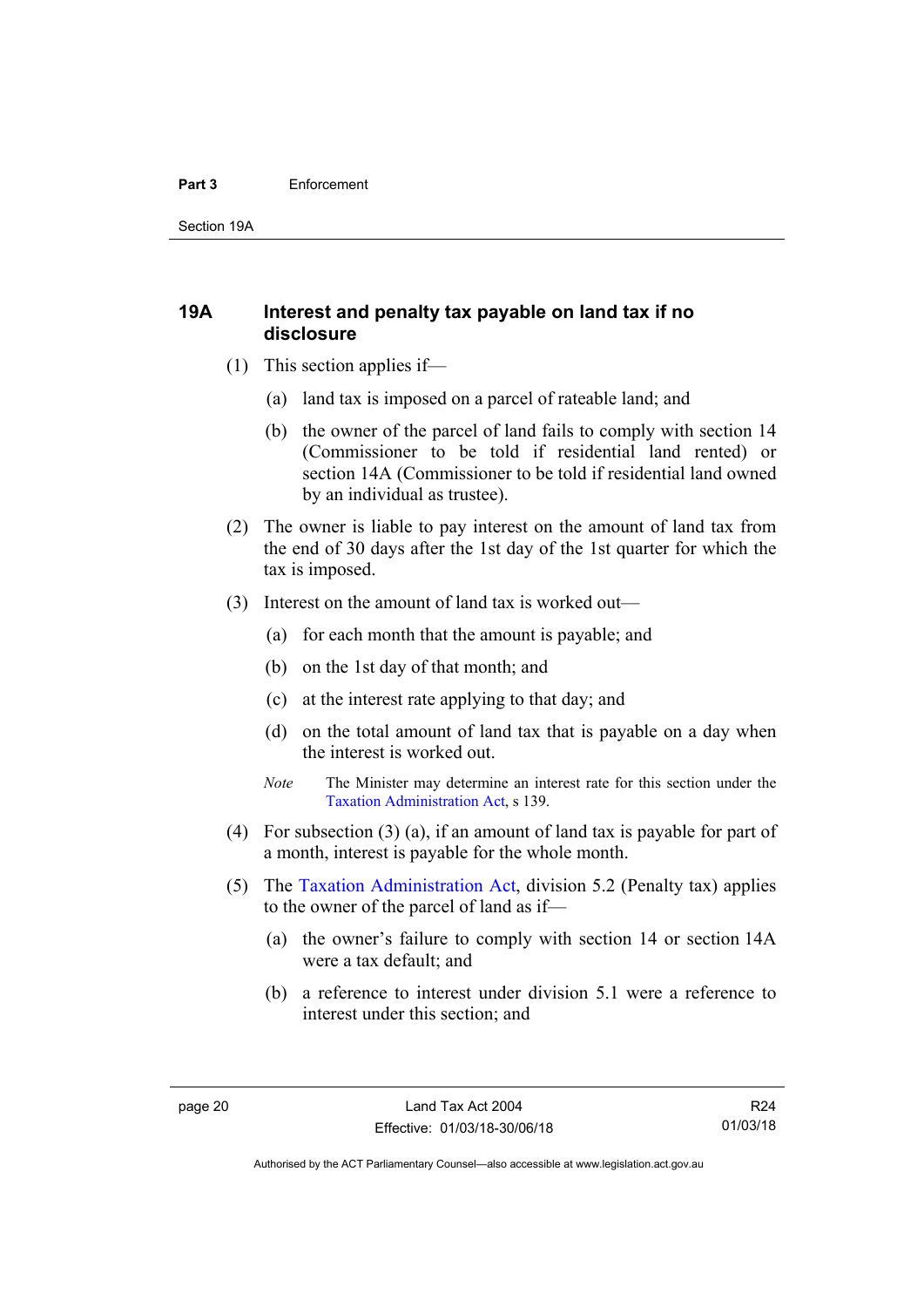- (c) a reference to the amount of tax unpaid were a reference to the amount of land tax payable.
- (6) This section applies to land tax imposed before or after the commencement of this section.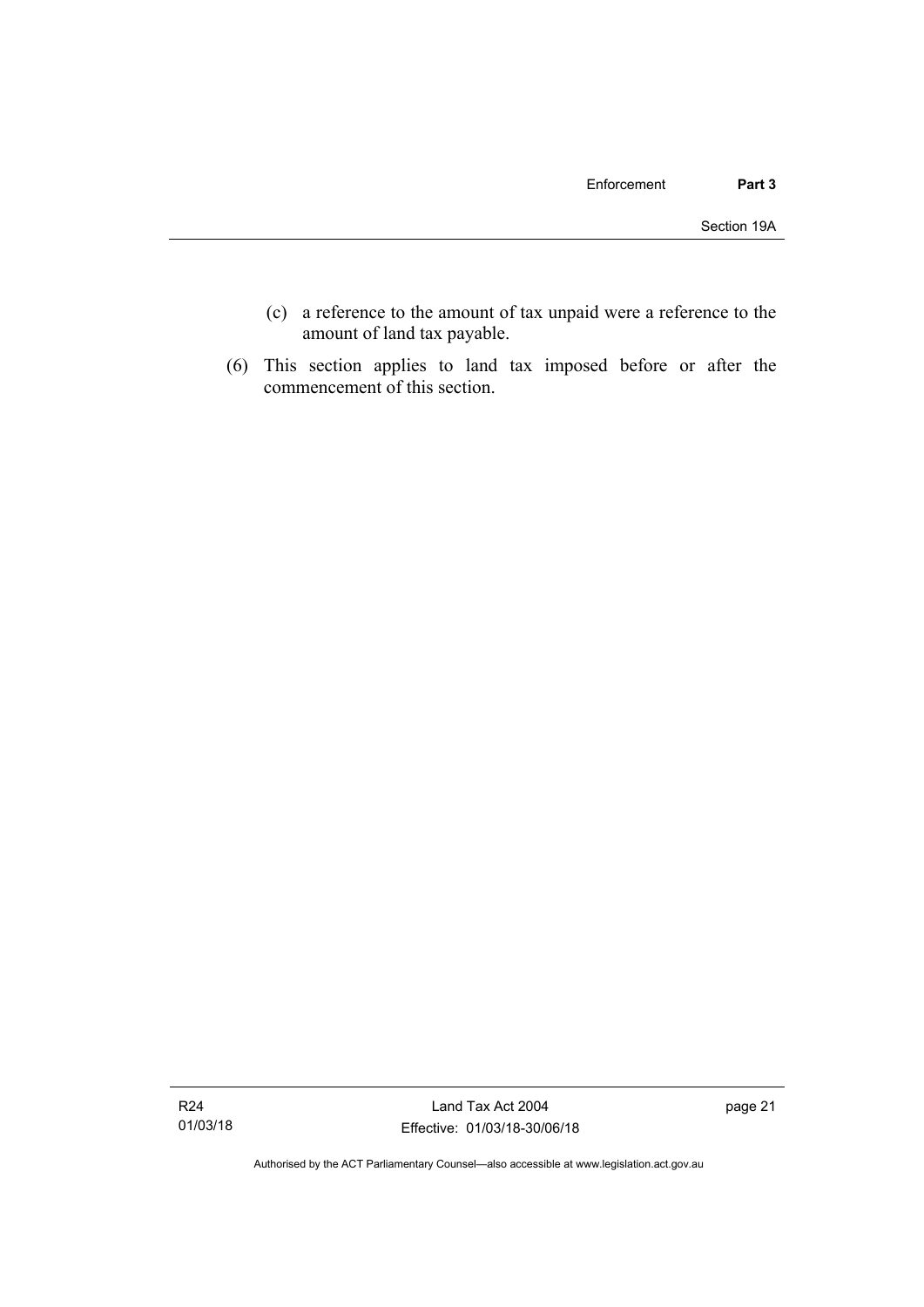#### **Part 4 Unit subdivisions**

Section 26

## <span id="page-27-0"></span>**Part 4 Unit subdivisions**

*Note* Section 9 imposes land tax on unit subdivisions.

<span id="page-27-1"></span>**26 Unit subdivisions** 

- (1) For this Act, if a parcel of land is a unit subdivision, the land making up the parcel is taken to continue to be a single parcel of land.
- (2) However, in the application of this Act to a unit subdivision—
	- (a) a reference to a parcel of land in relation to the assessment or payment of land tax is a reference to a unit; and
	- (b) a reference to the owner is—
		- (i) in relation to the assessment or payment of land tax—a reference to the unit owner; and
		- (ii) in relation to any other notice—a reference to the owners corporation.

### <span id="page-27-2"></span>**27 Unit subdivisions—land tax**

- (1) This section applies to a parcel of land that is a unit subdivision.
- (2) If land tax imposed for the parcel of land for the quarter when the units plan is registered is not paid before registration of the units plan, it is payable by the person who was the owner of the parcel on the day before the day when the units plan was registered.
- (3) On and after the 1st day of the next quarter after the day when the units plan is registered or, if it is registered on the 1st day of a quarter, on and after that day—
	- (a) any land tax imposed for the parcel of land is payable by the unit owners whose units are subject to land tax; and

R24 01/03/18

Authorised by the ACT Parliamentary Counsel—also accessible at www.legislation.act.gov.au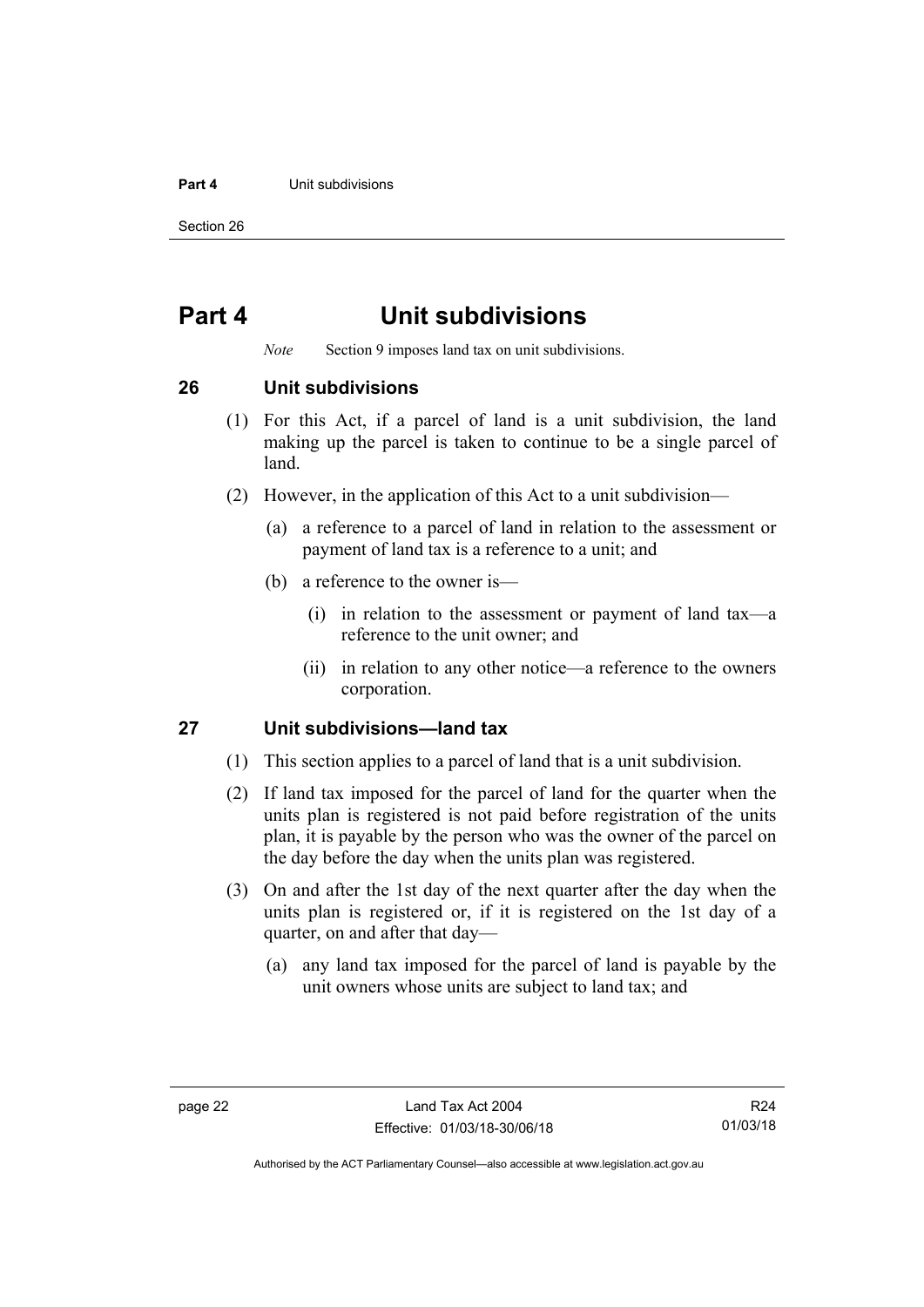- (b) the amount payable by each unit owner whose unit is subject to land tax is the amount worked out under subsection (4), (5) or (6), whichever applies; and
- (c) no land tax for the parcel is payable by the owners corporation.
- (4) If a unit that is part of a unit subdivision is owned by someone other than a corporation or trustee, and the unit contains multiple dwellings, and at least 1 of the dwellings is rented by a tenant—the amount worked out for the unit is as follows:

$$
(FC \times \frac{FA}{TFA}) + (AUVRUP \times \frac{UE}{TUER} \times \frac{FA}{TFA})
$$

 (5) If a unit that is part of a unit subdivision and that is not rented is owned by either a corporation or trustee, and another person who is neither a corporation nor a trustee—the amount worked out for the unit is as follows:

$$
(FC \times \frac{C&TI}{AI}) + (AUVRUP \times \frac{UE}{TUER} \times \frac{C&TI}{AI})
$$

 (6) If a unit is part of a unit subdivision, and subsections (4) and (5) do not apply—the amount worked out for the unit is as follows:

$$
FC + (AUVRUP \times \frac{UE}{TUER})
$$

(7) In this section:

*AI* means the value of all interests in the unit.

*AUV*—see section 9 (4).

*AUVRU* means the AUV of the parcel proportionate to the number of residential units in the parcel, worked out as follows:

$$
AUV \times \frac{TUER}{TUE}
$$

R24 01/03/18 page 23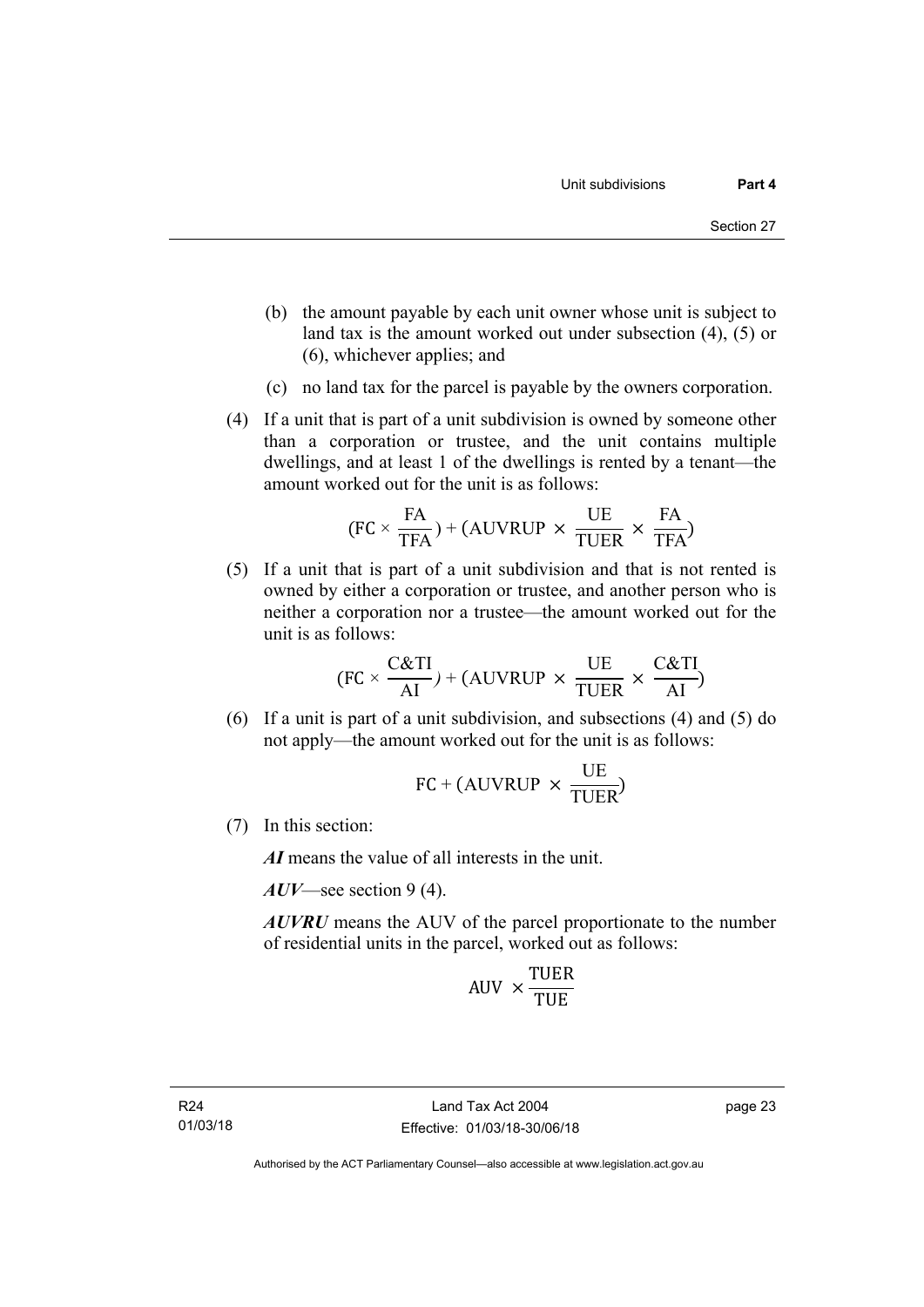Section 27

*AUVRUP* means the AUVRU adjusted by the applicable percentage rate, worked out as follows:

#### $AUVRU \times P$

*C&TI* means the value of all interests in the unit held by corporations and trustees.

*dwelling* does not include a garage, carport, garden shed, veranda, pergola, patio or any other structure not used for living in.

*FA* means the floor area of the dwelling that is rented.

*FC*—see section 9 (4).

*P*—see section 9 (4).

*residential unit* means a unit that is residential land.

*TFA* means the total floor area of the unit.

*TUE* means the unit entitlement of all the units in the units plan.

*TUER* means the total unit entitlement of all the residential units in the units plan.

*UE* means the unit entitlement of the unit.

*unit entitlement*—see the [Unit Titles Act](http://www.legislation.act.gov.au/a/2001-16/default.asp), section 8.

*units plan* means a units plan under the [Unit Titles Act,](http://www.legislation.act.gov.au/a/2001-16/default.asp) section 7.

R24 01/03/18

Authorised by the ACT Parliamentary Counsel—also accessible at www.legislation.act.gov.au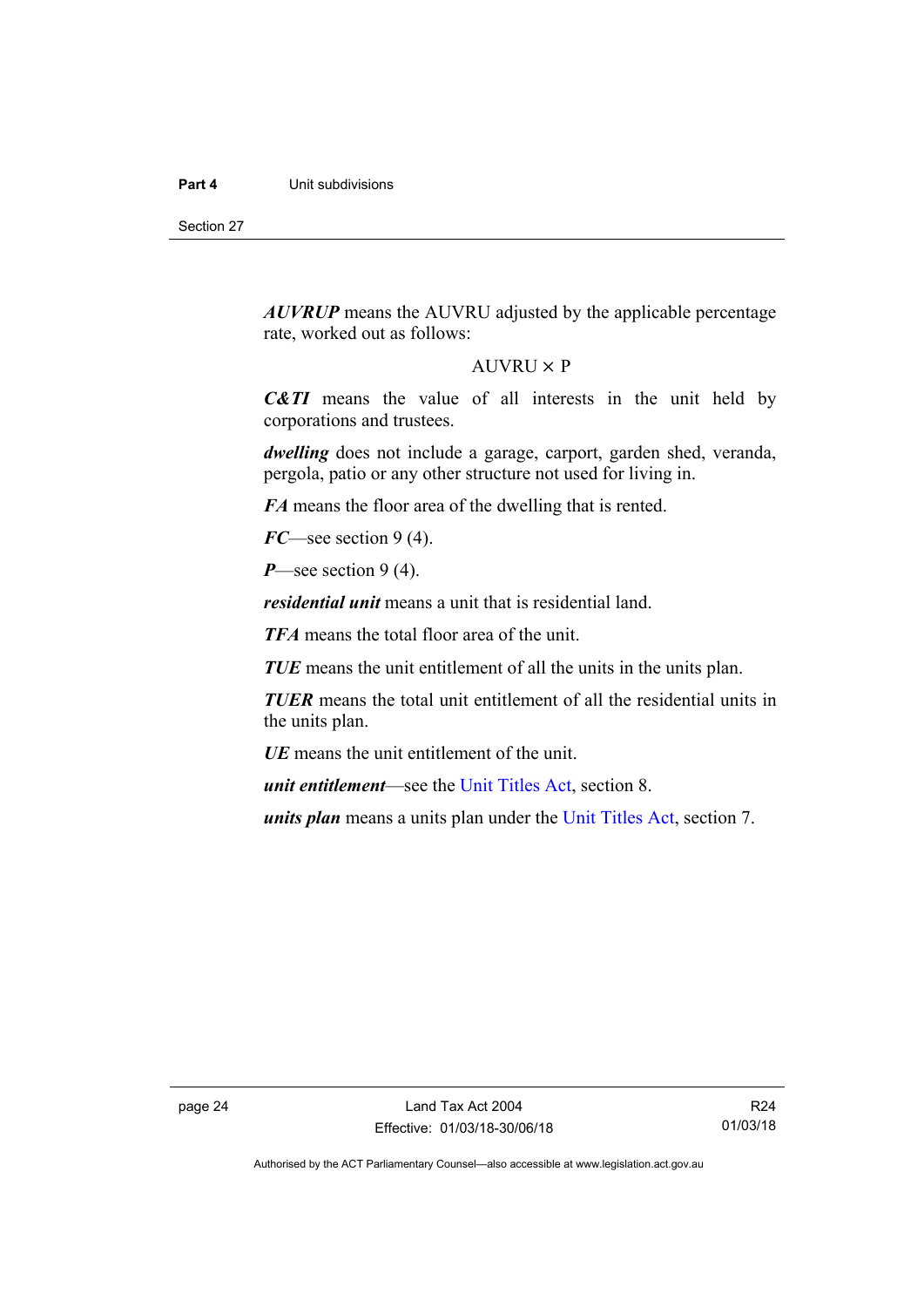## <span id="page-30-0"></span>**Part 5 Exemptions, remissions and certain interest payments**

### <span id="page-30-1"></span>**34 Exemption from land tax**

- (1) The Minister may exempt the owner of a parcel of land from payment of land tax owing for any period in relation to the parcel, or from payment of a stated part of the land tax.
- (2) An exemption is a notifiable instrument.

*Note* A notifiable instrument must be notified under the [Legislation Act](http://www.legislation.act.gov.au/a/2001-14).

- (3) The Minister may make guidelines for the exercise of a function under this section.
- (4) Guidelines are a disallowable instrument.
	- *Note* A disallowable instrument must be notified, and presented to the Legislative Assembly, under the [Legislation Act.](http://www.legislation.act.gov.au/a/2001-14)

#### <span id="page-30-2"></span>**35 Remission of land tax**

- (1) The Minister may remit the land tax, or part of the land tax, payable for a parcel of land if the Minister is satisfied that it is fair and reasonable in the circumstances.
- (2) The Minister may make guidelines for the exercise of a function under this section.
- (3) Guidelines are a disallowable instrument.
	- *Note* A disallowable instrument must be notified, and presented to the Legislative Assembly, under the [Legislation Act.](http://www.legislation.act.gov.au/a/2001-14)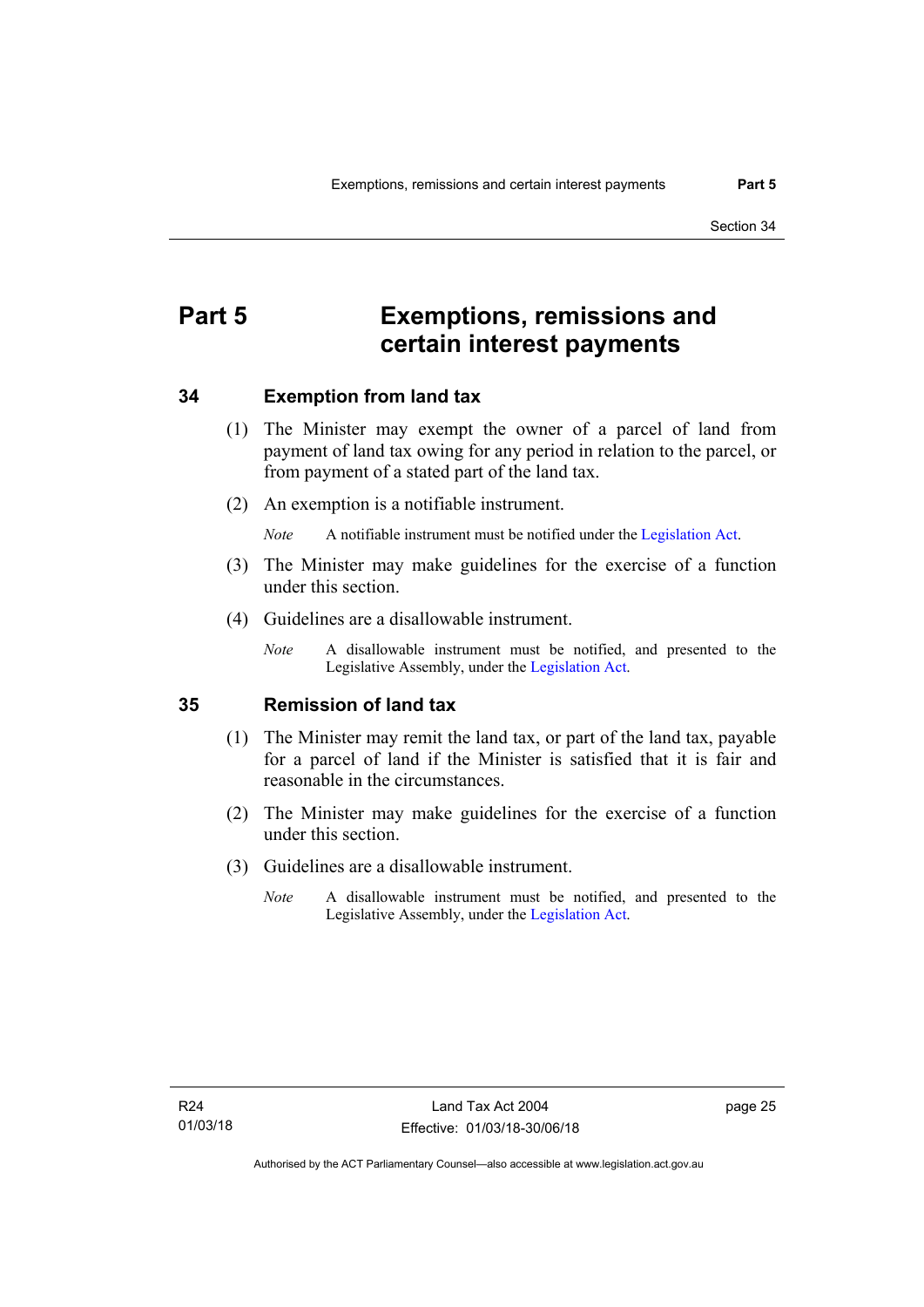### <span id="page-31-0"></span>**36 Remission of interest**

- (1) The commissioner may remit all or part of an amount of interest payable by a person in relation to land tax if the commissioner is satisfied that it is fair and reasonable having regard to—
	- (a) any circumstances that contributed to the delay in payment of the land tax; or
	- (b) any other relevant matter.
- (2) The Minister may make guidelines for the exercise of a function under this section.
- (3) Guidelines are a disallowable instrument.
	- *Note* A disallowable instrument must be notified, and presented to the Legislative Assembly, under the [Legislation Act.](http://www.legislation.act.gov.au/a/2001-14)

### <span id="page-31-1"></span>**37 Interest on refund**

- (1) This section applies if the commissioner is satisfied that—
	- (a) an assessment of land tax payable for a parcel of land has been wrongly made because of an administrative error; and
	- (b) because of the error, a person has overpaid land tax for the parcel.
- (2) The commissioner may pay interest to the owner of the parcel—
	- (a) at the market rate component determined under the [Taxation](http://www.legislation.act.gov.au/a/1999-4/default.asp)  [Administration Act](http://www.legislation.act.gov.au/a/1999-4/default.asp), section 26; and
	- (b) worked out from the date when the overpayment was made or a later date the commissioner considers appropriate.

R24 01/03/18

Authorised by the ACT Parliamentary Counsel—also accessible at www.legislation.act.gov.au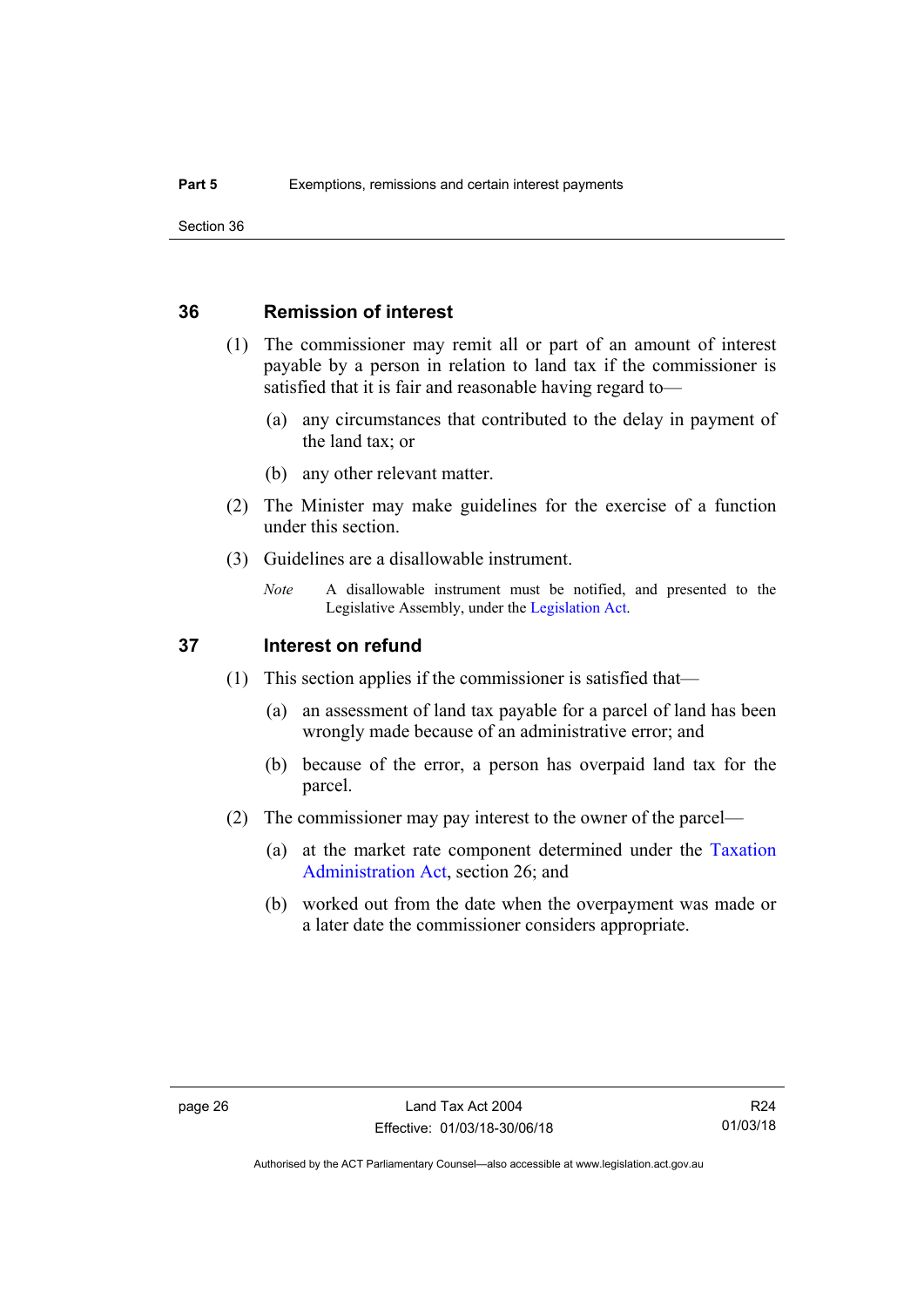## <span id="page-32-0"></span>**Part 6 Miscellaneous**

### <span id="page-32-1"></span>**38 Objections**

The following decisions of the commissioner are prescribed for the [Taxation Administration Act,](http://www.legislation.act.gov.au/a/1999-4/default.asp) section 100 (Objection):

- (a) a decision under section 13 (1) (b) to refuse to exempt a parcel of land from land tax on compassionate grounds;
- (b) a decision under section 13 (5) revoking an exemption given on compassionate grounds;
- (c) a decision under section 36 (1) to refuse to remit interest payable by a person in relation to land tax;
- (d) a decision under section 37 to refuse to pay interest on an overpayment or to pay interest other than from the date when the overpayment was made.
- *Note* Assessments are made under the Taxation Administration Act and objections may be made under that [Act](http://www.legislation.act.gov.au/a/1999-4/default.asp), s 100 (1) (a). For example, if a person is given an assessment for land tax and the person is dissatisfied with the assessment because land tax was not payable in relation to the parcel of land, the person may object under that paragraph.

### <span id="page-32-2"></span>**39 Review of decisions by ACAT**

- (1) This section applies to a determination by the commissioner of an objection to a decision mentioned in section 38 , other than a decision mentioned in section 38 (c).
- (2) The determination is prescribed for the [Taxation Administration](http://www.legislation.act.gov.au/a/1999-4/default.asp)  [Act](http://www.legislation.act.gov.au/a/1999-4/default.asp), section 107A (Meaning of *reviewable decision* etc—div 10.2).
	- *Note* Applications for review by the ACAT may be made in relation to a determination by the commissioner of a decision on an objection to an assessment.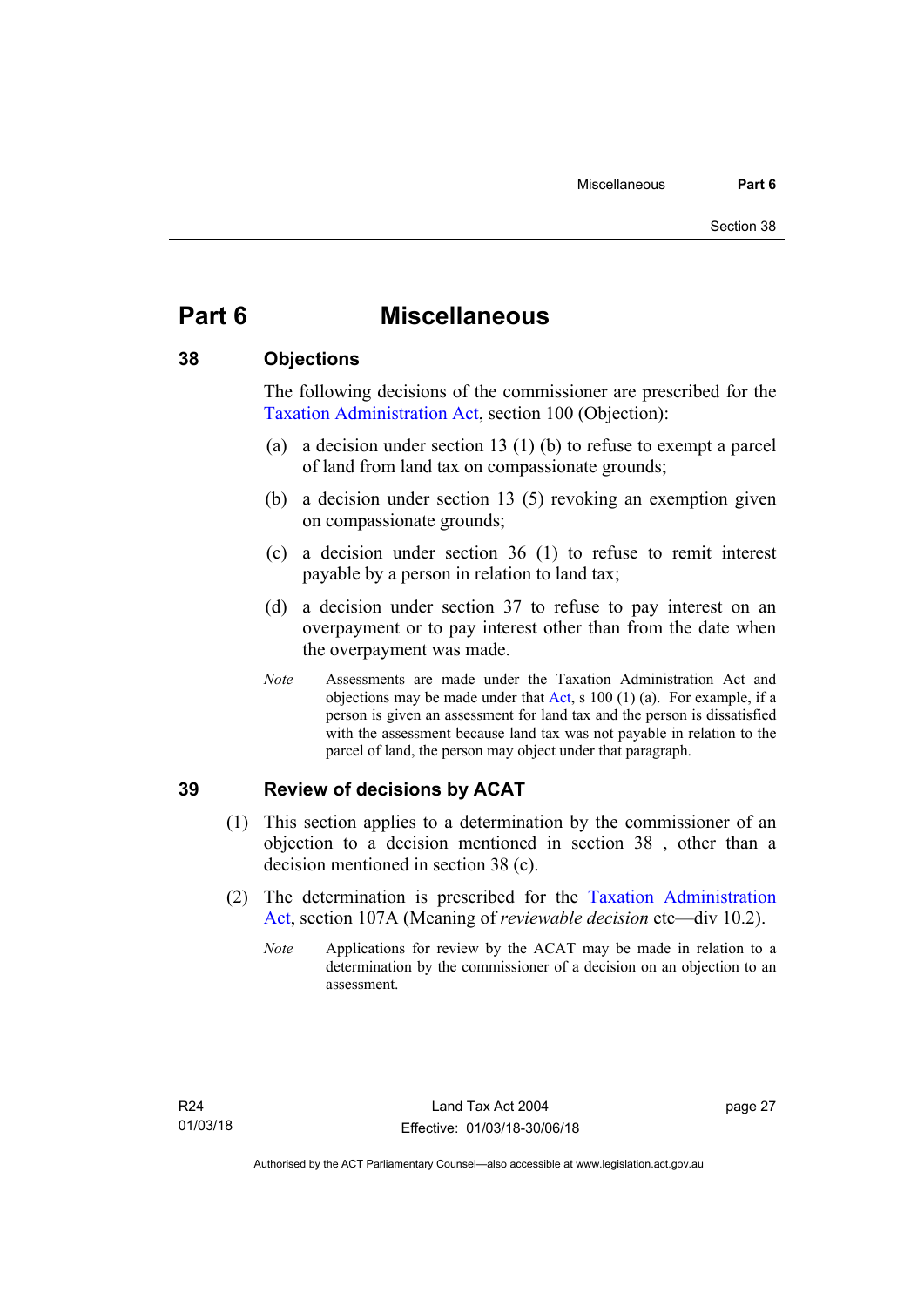#### **Part 6** Miscellaneous

### <span id="page-33-0"></span>**40 Working out amounts with fractions for Act**

- (1) If an amount worked out under this Act contains a fraction of a cent, the amount must be rounded to the nearest cent, with  $\frac{1}{2}$  a cent being disregarded.
- (2) However, in working out the average unimproved value under section 15 (3) (Multiple dwellings), section 16 (2) (Land partly owned by corporation or trustee) or section 27 (4), (5) or (6) (Unit subdivisions—land tax), any fraction of a dollar in the amount worked out must be disregarded.
- (3) The [Taxation Administration Act,](http://www.legislation.act.gov.au/a/1999-4/default.asp) section 123 (Adjustments of amounts) does not apply in working out an amount under this Act.

### <span id="page-33-1"></span>**41 Certificate of land tax and other charges**

- (1) A person may apply to the commissioner for a certificate of—
	- (a) the land tax assessed to be payable under this Act for a parcel of land for the current financial year; and
	- (b) the land tax and other amounts immediately payable to the commissioner under this Act in relation to the parcel.
	- *Note 1* A fee may be determined under s 43 for this provision.
	- *Note 2* If a form is approved under the [Taxation Administration Act](http://www.legislation.act.gov.au/a/1999-4/default.asp), s 139C for an application, the form must be used.
	- *Note 3* A single application form may be approved for this section and the *[Duties Act 1999](http://www.legislation.act.gov.au/a/1999-7)*, s 244, the *[Land Rent Act 2008](http://www.legislation.act.gov.au/a/2008-16)*, s 31 and the *[Rates](http://www.legislation.act.gov.au/a/2004-3)  [Act 2004](http://www.legislation.act.gov.au/a/2004-3)*, s 76 (see [Legislation Act](http://www.legislation.act.gov.au/a/2001-14), s 255 (7)).
- (2) The commissioner must give the applicant the certificate.
- (3) The certificate is conclusive proof for an honest buyer for value of the parcel of land of the matters certified.
	- *Note* The certificate may include a certificate of amounts payable under the *[Rates Act 2004](http://www.legislation.act.gov.au/a/2004-3)* in relation to the parcel (see [Legislation Act,](http://www.legislation.act.gov.au/a/2001-14) s 49).

R24 01/03/18

Authorised by the ACT Parliamentary Counsel—also accessible at www.legislation.act.gov.au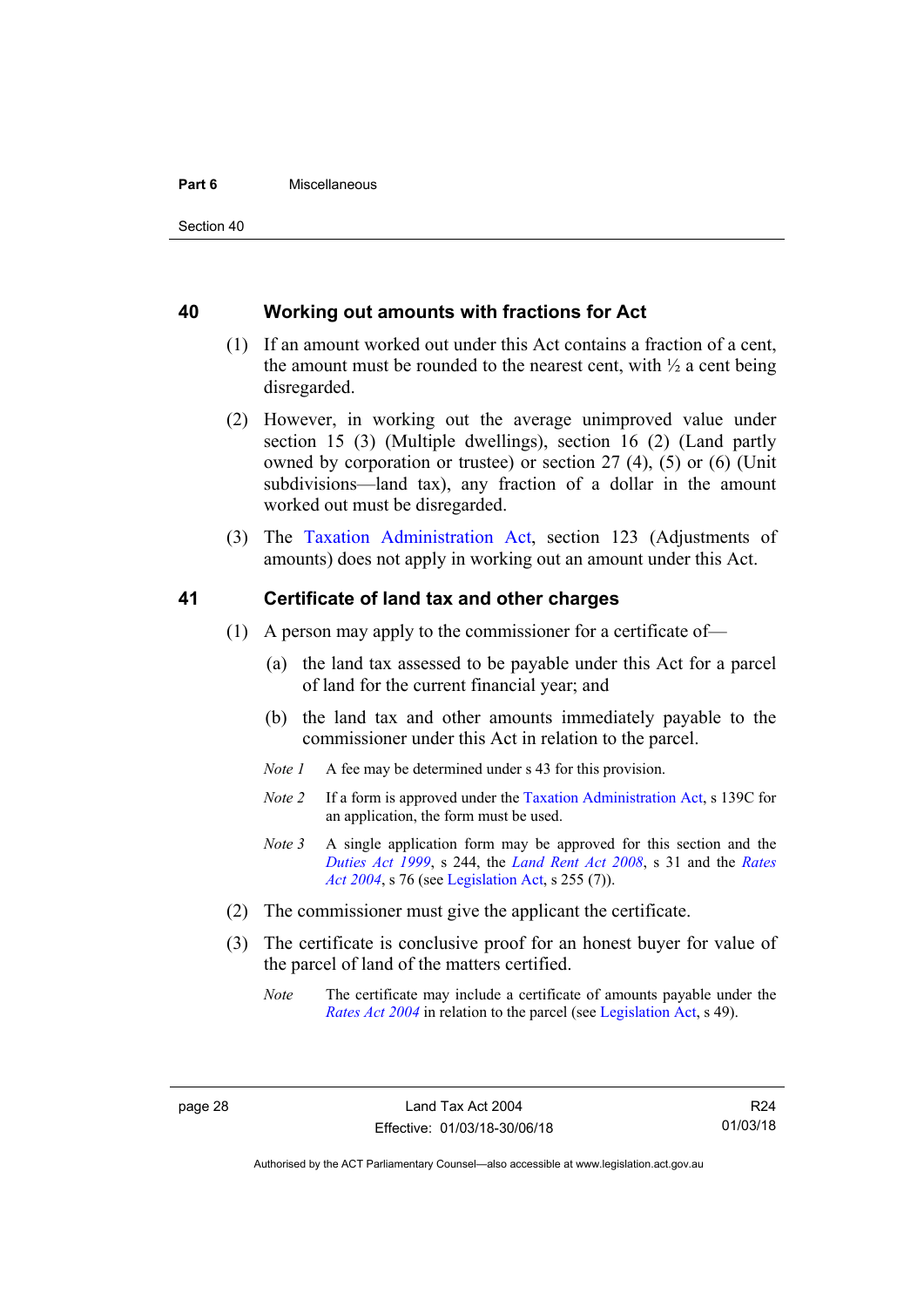(4) For this section, land tax and other amounts are taken to be payable immediately even if any necessary time after service of a notice has not ended.

### <span id="page-34-0"></span>**42 Statement of amounts payable and payments made**

- (1) A person may apply to the commissioner for a statement of—
	- (a) the amounts that became payable to the commissioner under this Act in relation to a parcel of land in a stated financial year; and
	- (b) the payments received by the commissioner in the financial year for amounts that became payable under this Act in relation to the parcel.
	- *Note 1* A fee may be determined under s 43 for this provision.
	- *Note 2* If a form is approved under the [Taxation Administration Act](http://www.legislation.act.gov.au/a/1999-4/default.asp), s 139C for an application, the form must be used.
	- *Note 3* A single application form may be approved for this section and the *[Rates Act 2004](http://www.legislation.act.gov.au/a/2004-3)*, s 77 (see [Legislation Act,](http://www.legislation.act.gov.au/a/2001-14) s 255 (7)).
- (2) The commissioner must give the applicant the statement.
	- *Note* The statement may include a statement of rates payable and received under the *[Rates Act 2004](http://www.legislation.act.gov.au/a/2004-3)* in relation to the parcel of land (see [Legislation Act,](http://www.legislation.act.gov.au/a/2001-14) s 49).

### <span id="page-34-1"></span>**43 Determination of fees**

- (1) The Minister may determine fees for this Act.
	- *Note* The [Legislation Act](http://www.legislation.act.gov.au/a/2001-14) contains provisions about the making of determinations and regulations relating to fees (see pt 6.3)
- (2) A determination is a disallowable instrument.
	- *Note* A disallowable instrument must be notified, and presented to the Legislative Assembly, under the [Legislation Act.](http://www.legislation.act.gov.au/a/2001-14)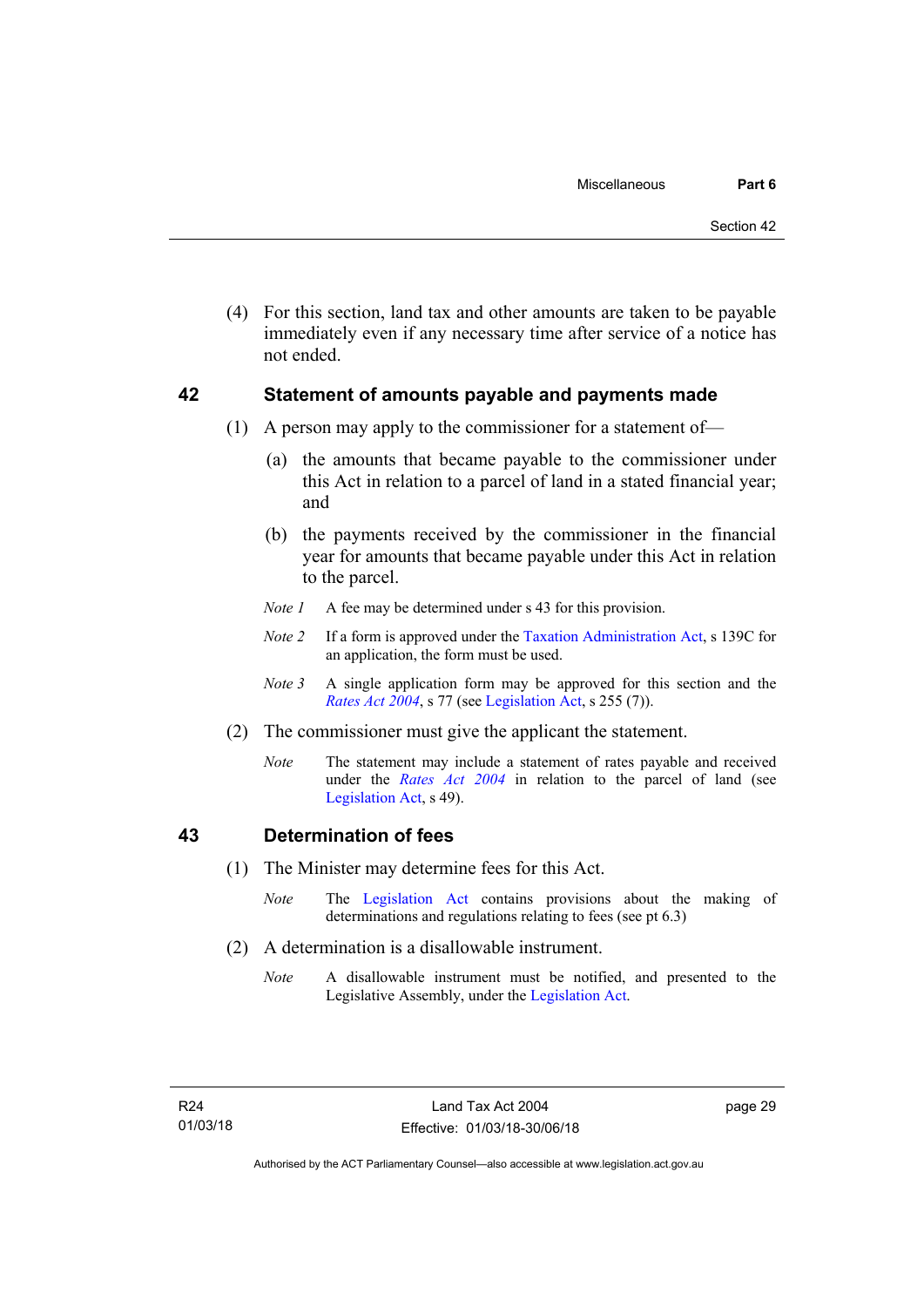#### Part 6 **Miscellaneous**

Section 44

### <span id="page-35-0"></span>**44 Regulation-making power**

The Executive may make regulations for this Act.

*Note* Regulations must be notified, and presented to the Legislative Assembly, under the [Legislation Act](http://www.legislation.act.gov.au/a/2001-14).

page 30 Land Tax Act 2004 Effective: 01/03/18-30/06/18

R24 01/03/18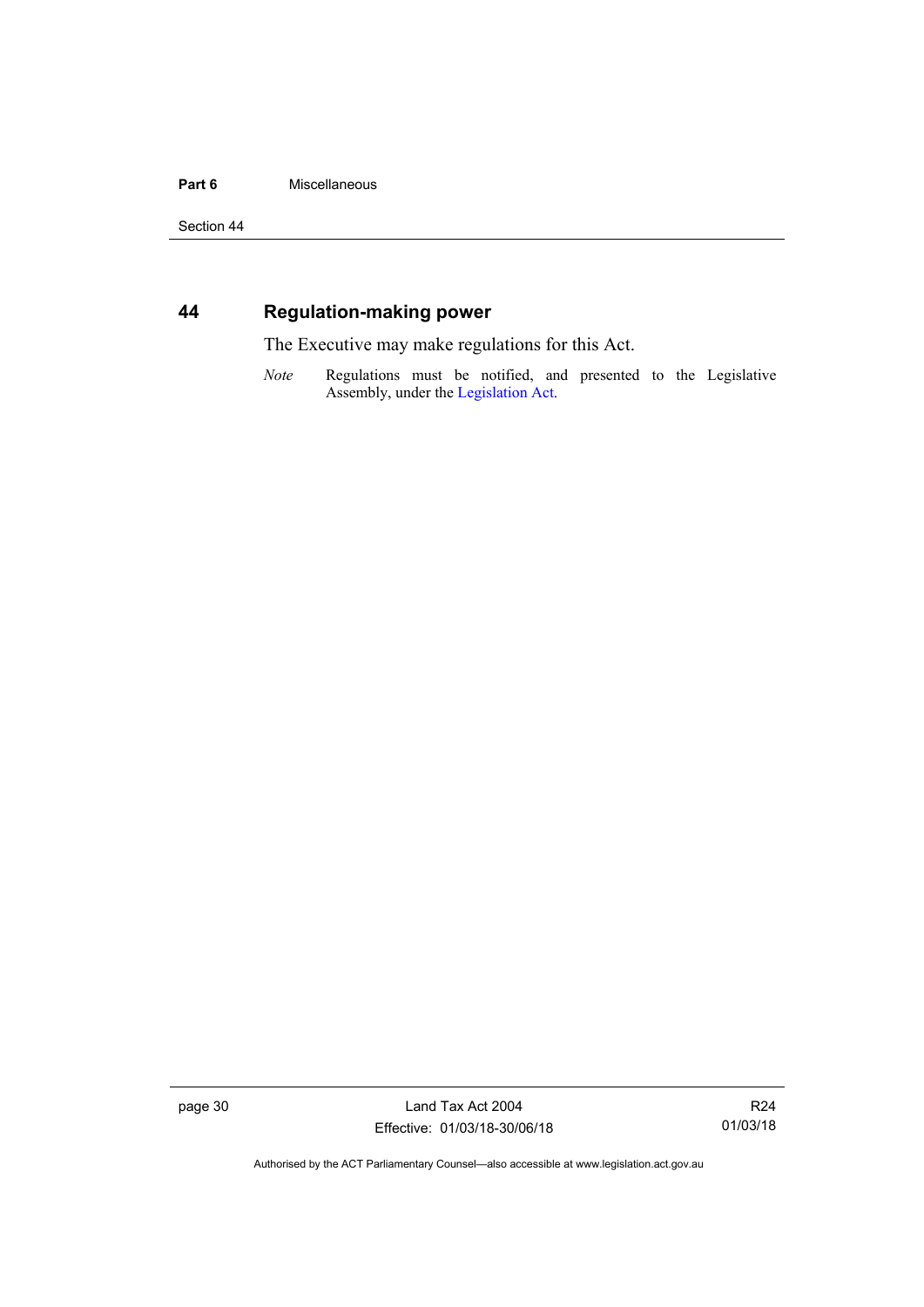## <span id="page-36-0"></span>**Dictionary**

(see s 3)

- *Note 1* The [Legislation Act](http://www.legislation.act.gov.au/a/2001-14) contains definitions and other provisions relevant to this Act.
- *Note 2* For example, the [Legislation Act](http://www.legislation.act.gov.au/a/2001-14), dict, pt 1 defines the following terms:
	- $\bullet$  ACAT
	- commissioner for revenue
	- corporation
	- financial year
	- function
	- interest
	- month
	- person (see s 160)
	- quarter
	- under.

*commissioner* means the commissioner for revenue.

*land sublease*—see the *[Planning and Development Act 2007](http://www.legislation.act.gov.au/a/2007-24)*, dictionary.

*land tax* includes—

- (a) penalty tax; and
- (b) the total of—
	- (i) the costs and expenses reasonably incurred by the Territory in attempting to recover the land tax; and
	- (ii) interest payable in relation to the land tax.

page 31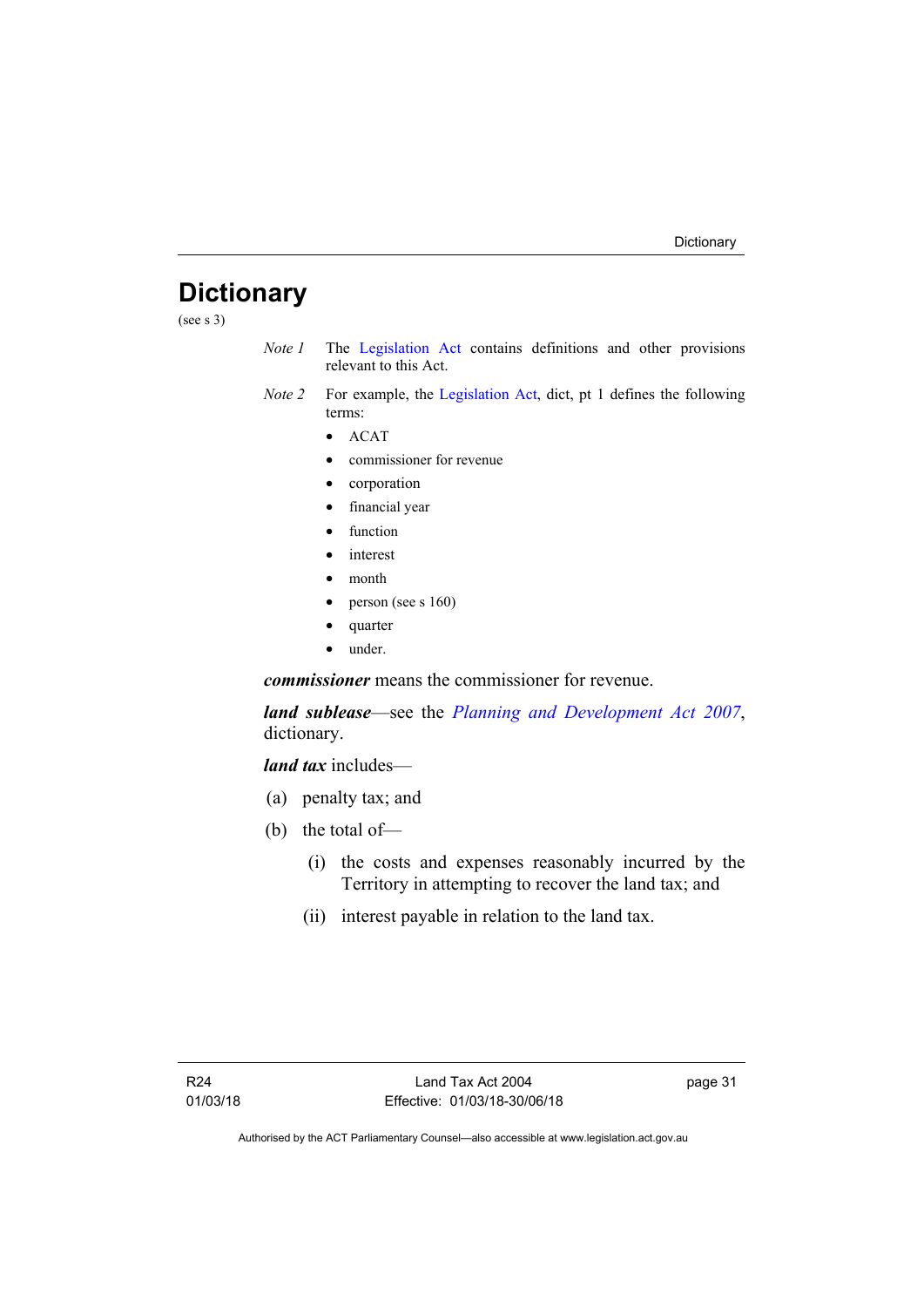*lease* means a lease from the Commonwealth or the Territory, and includes an agreement with the Commonwealth or the Territory—

- (a) for a lease of a parcel of land; or
- (b) for the tenancy or occupation of a parcel of land.

*owner*, of a parcel of land means—

- (a) the registered proprietor of an interest in the parcel (other than an interest in a lease granted by a person other than the Territory or the Commonwealth); or
- (b) if the registered proprietor has sold the interest to another person (the *new owner*) and the new owner is in possession of the parcel but not yet registered as the proprietor—the new owner; or
- (c) a mortgagee in possession of the parcel; or
- (d) a person holding the parcel under a sublease from the Territory, if the Territory holds the parcel under a lease from the Commonwealth; or
- (e) for a parcel held under a land sublease—the sublessee.

*owners corporation*—see the *[Unit Titles \(Management\)](http://www.legislation.act.gov.au/a/2011-41)  [Act 2011](http://www.legislation.act.gov.au/a/2011-41)*, dictionary.

*parcel* includes a part of a parcel of land that is separately held by an occupier, tenant, lessee or owner.

### *primary production* means—

- (a) production resulting directly from—
	- (i) cultivation of land; or
	- (ii) keeping animals for their sale, bodily produce or natural increase; or

R24 01/03/18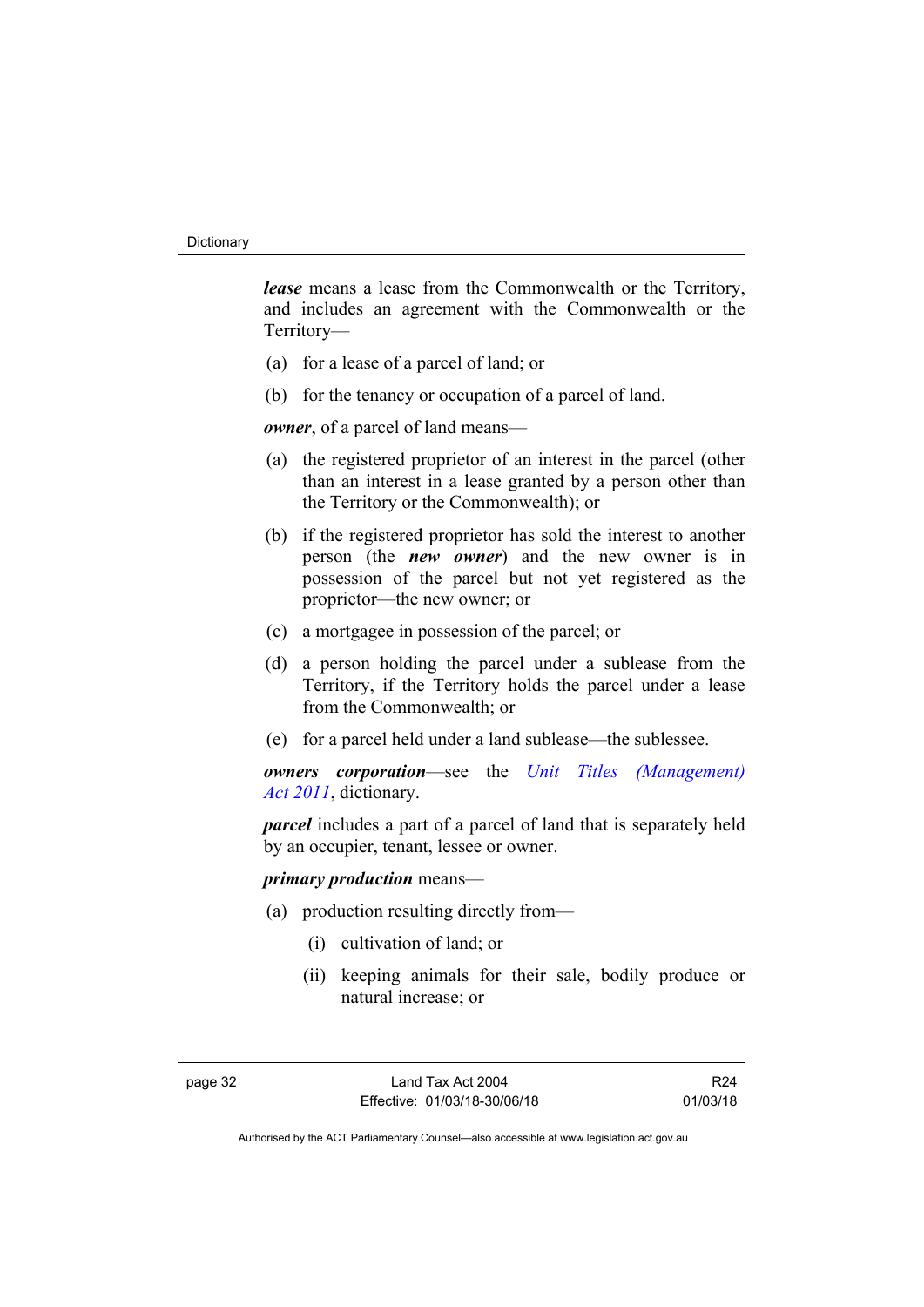- (iii) fishing operations; or
- (iv) forest operations; and
- (b) the manufacture of dairy produce by the person who produced the raw material used in that manufacture.

*rateable land*—see the *[Rates Act 2004](http://www.legislation.act.gov.au/a/2004-3)*, section 8.

*rates*—see the *[Rates Act 2004](http://www.legislation.act.gov.au/a/2004-3)*, dictionary.

*rent*, for part 2 (Imposition and payment of land tax)—see section 7.

*rented*, for part 2 (Imposition and payment of land tax)—see section 8.

*residential land* means—

- (a) rateable land leased for residential purposes only; or
- (b) rateable land leased for residential purposes and other purposes but used for residential purposes only; or
- (c) a parcel of rateable land included in the common property of a community title scheme under the *[Community Title](http://www.legislation.act.gov.au/a/2001-58)  [Act 2001](http://www.legislation.act.gov.au/a/2001-58)*, if—
	- (i) at least 1 parcel of land in the scheme is residential land under paragraph (a) or (b); and
	- (ii) no parcel of land in the scheme is leased for a commercial purpose.

*Taxation Administration Act* means the *[Taxation](http://www.legislation.act.gov.au/a/1999-4)  [Administration Act 1999](http://www.legislation.act.gov.au/a/1999-4)*.

*tenancy agreement*, for part 2 (Imposition and payment of land tax)—see section 7.

*tenant*, for part 2 (Imposition and payment of land tax)—see section 7.

page 33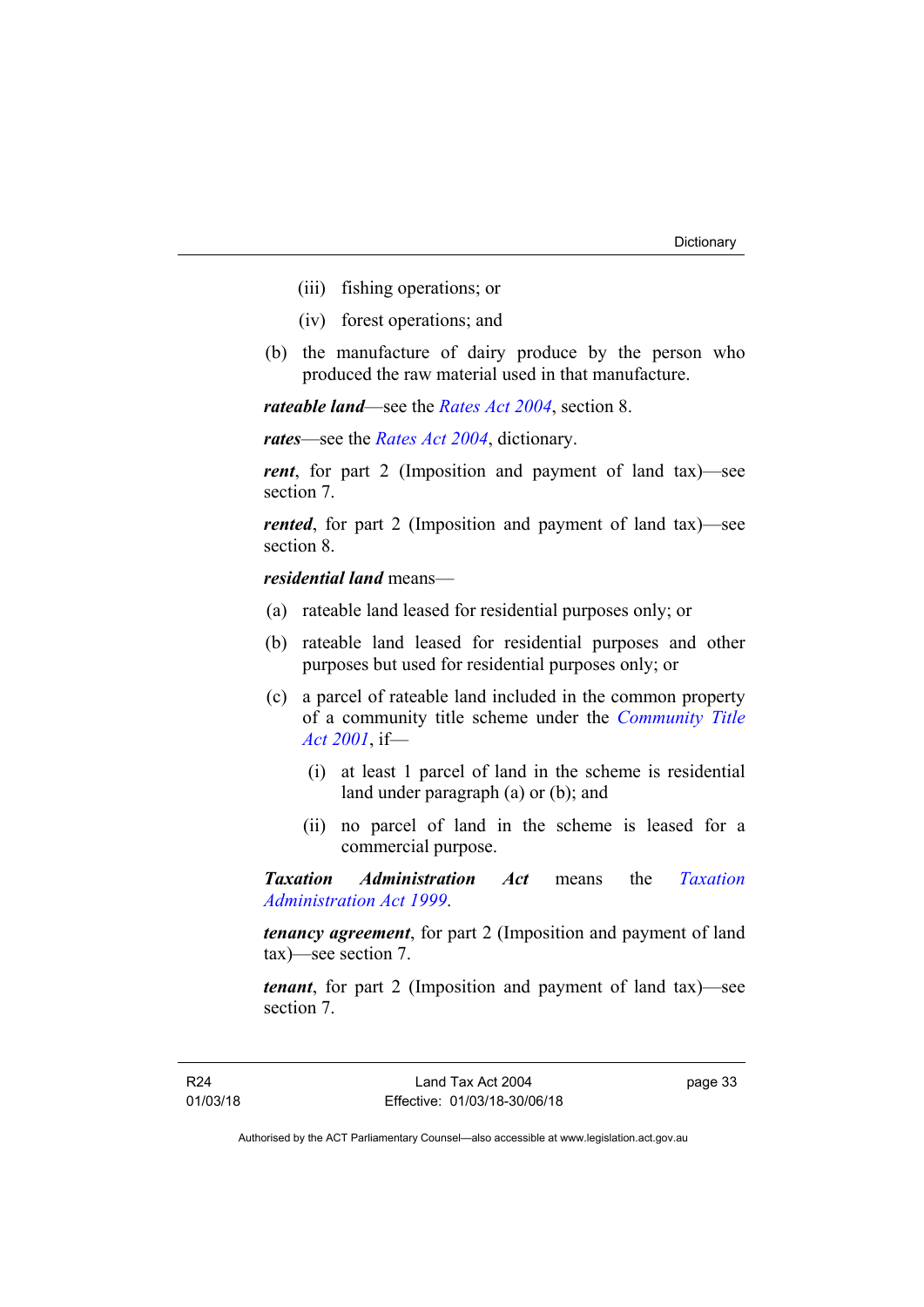*trustee*, for part 2 (Imposition and payment of land tax)—see section 7.

*unit* means a unit under the [Unit Titles Act,](http://www.legislation.act.gov.au/a/2001-16/default.asp) section 9.

*unit owner* means—

- (a) the registered proprietor of the lease of a unit; or
- (b) if the registered proprietor has sold the interest to another person (the *new owner*) and the new owner is in possession of the unit but not yet registered as the proprietor—the new owner.

*unit subdivision*—see the *[Rates Act 2004](http://www.legislation.act.gov.au/a/2004-3)*, dictionary.

*Unit Titles Act* means the *[Unit Titles Act 2001](http://www.legislation.act.gov.au/a/2001-16)*.

page 34 Land Tax Act 2004 Effective: 01/03/18-30/06/18

R24 01/03/18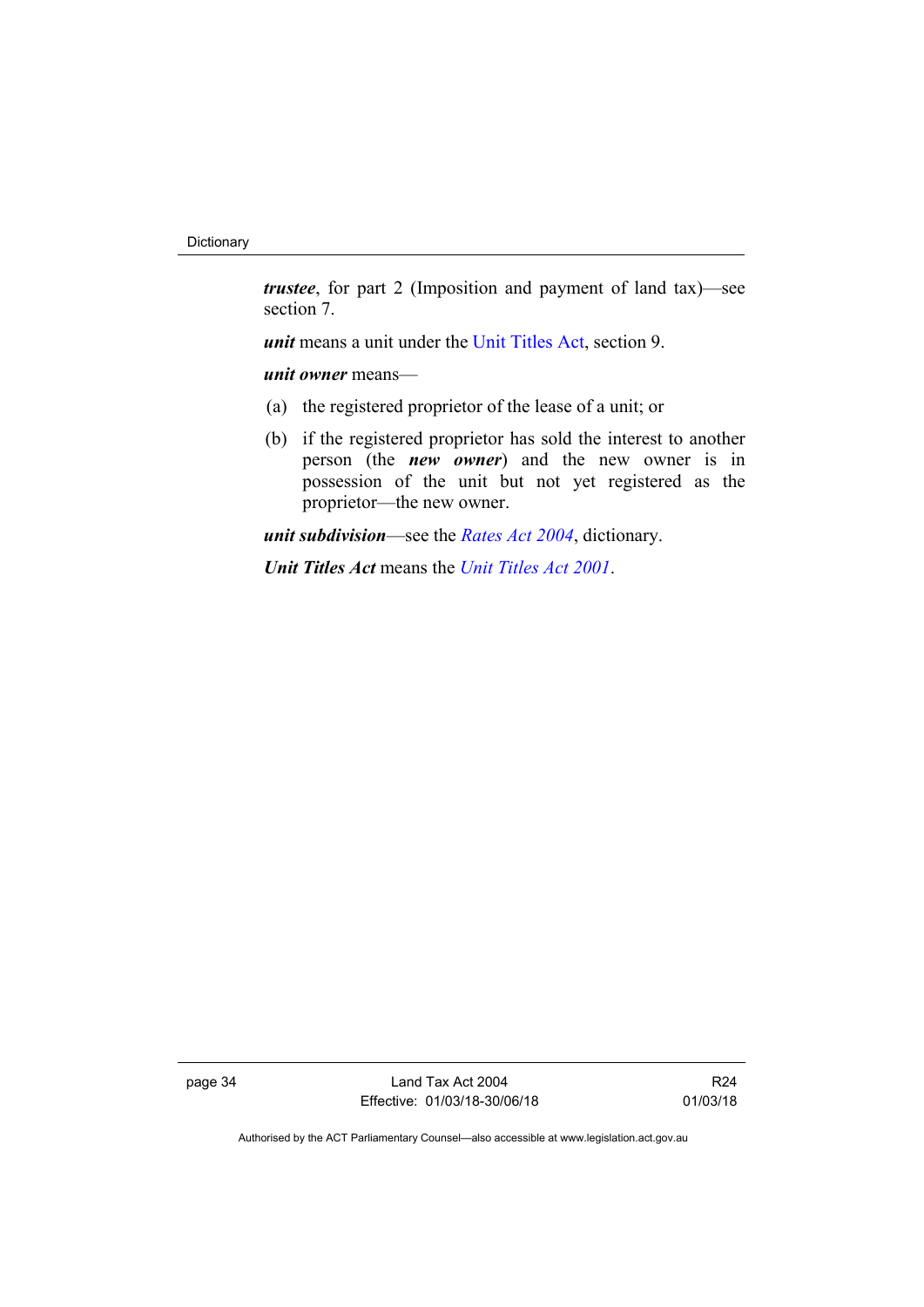### <span id="page-40-0"></span>**Endnotes**

### **1 About the endnotes**

Amending and modifying laws are annotated in the legislation history and the amendment history. Current modifications are not included in the republished law but are set out in the endnotes.

Not all editorial amendments made under the *[Legislation Act 2001](http://www.legislation.act.gov.au/a/2001-14)*, part 11.3 are annotated in the amendment history. Full details of any amendments can be obtained from the Parliamentary Counsel's Office.

Uncommenced amending laws are not included in the republished law. The details of these laws are underlined in the legislation history. Uncommenced expiries are underlined in the legislation history and amendment history.

If all the provisions of the law have been renumbered, a table of renumbered provisions gives details of previous and current numbering.

The endnotes also include a table of earlier republications.

| $A = Act$                                  | $NI = Notifiable$ instrument                |
|--------------------------------------------|---------------------------------------------|
| $AF =$ Approved form                       | $o = order$                                 |
| $am = amended$                             | om = omitted/repealed                       |
| $amdt = amendment$                         | $ord = ordinance$                           |
| $AR = Assembly resolution$                 | orig = original                             |
| $ch = chapter$                             | par = paragraph/subparagraph                |
| $CN =$ Commencement notice                 | pres = present                              |
| $def = definition$                         | $prev = previous$                           |
| $DI = Disallowable instrument$             | $(\text{prev})$ = previously                |
| $dict = dictionary$                        | $pt = part$                                 |
| disallowed = disallowed by the Legislative | $r = rule/subrule$                          |
| Assembly                                   | $reloc = relocated$                         |
| $div =$ division                           | $renum = renumbered$                        |
| $exp = expires/expired$                    | $R[X]$ = Republication No                   |
| $Gaz = gazette$                            | $R1$ = reissue                              |
| $h dq =$ heading                           | s = section/subsection                      |
| IA = Interpretation Act 1967               | $sch = schedule$                            |
| ins = inserted/added                       | $sdiv = subdivision$                        |
| $LA =$ Legislation Act 2001                | SL = Subordinate law                        |
| $LR =$ legislation register                | $sub =$ substituted                         |
| LRA = Legislation (Republication) Act 1996 | $underlining = whole or part not commenced$ |
| $mod = modified/modification$              | or to be expired                            |
|                                            |                                             |

### <span id="page-40-2"></span>**2 Abbreviation key**

R24 01/03/18

Land Tax Act 2004 Effective: 01/03/18-30/06/18 page 35

<span id="page-40-1"></span>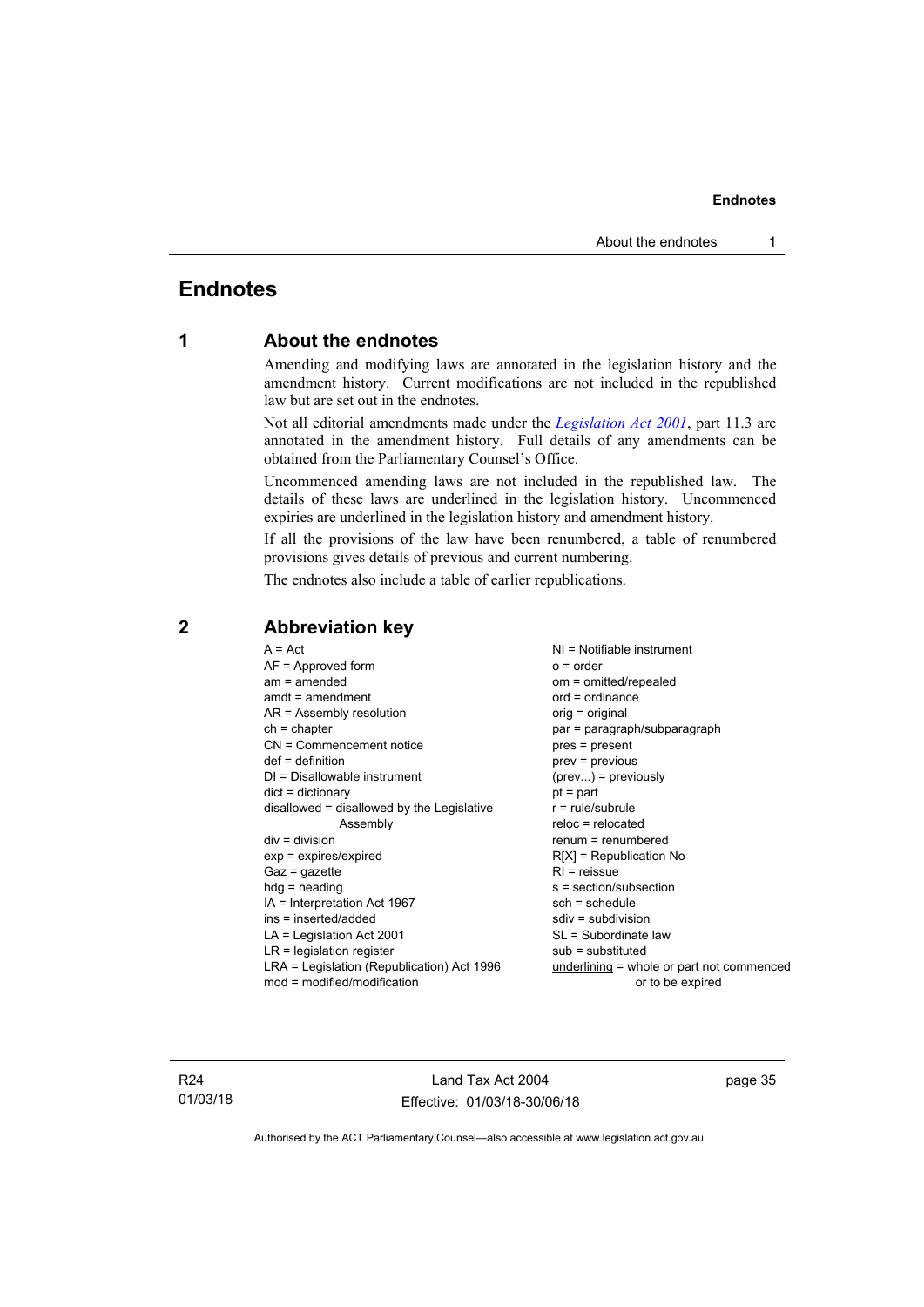3 Legislation history

### <span id="page-41-0"></span>**3 Legislation history**

#### **Land Tax Act 2004 A2004-4**

notified LR 18 February 2004 s 1, s 2 commenced 18 February 2004 (LA s 75 (1)) remainder commenced 1 July 2004 (s 2)

as amended by

#### **[Statute Law Amendment Act 2005](http://www.legislation.act.gov.au/a/2005-20) A2005-20 sch 3 pt 3.32**

notified LR 12 May 2005 s 1, s 2 taken to have commenced 8 March 2005 (LA s 75 (2)) sch 3 pt 3.32 commenced 2 June 2005 (s 2 (1))

### **[Revenue Legislation Amendment Act 2005](http://www.legislation.act.gov.au/a/2005-29) A2005-29 pt 3**

notified LR 28 June 2005 s 1, s 2 commenced 28 June 2005 (LA s 75 (1)) pt 3 commenced 29 June 2005 (s 2 (2))

#### **[Revenue Legislation Amendment Act 2006](http://www.legislation.act.gov.au/a/2006-19) A2006-19 pt 3**

notified LR 17 May 2006 s 1, s 2 commenced 17 May 2006 (LA s 75 (1)) pt 3 commenced 18 May 2006 (s 2 (3))

#### **[Housing Assistance Act 2007](http://www.legislation.act.gov.au/a/2007-8) A2007-8 sch 1 pt 1.5**

notified LR 10 May 2007 s 1, s 2 commenced 10 May 2007 (LA s 75 (1)) sch 1 pt 1.5 commenced 10 November 2007 (s 2 and LA s 79)

### **[Land Tax \(Interest and Penalty\) Amendment Act 2007](http://www.legislation.act.gov.au/a/2007-20) A2007-20**

notified LR 14 June 2007 s 1, s 2 commenced 14 June 2007 (LA s 75 (1)) remainder commenced 15 June 2007 (s 2)

#### **[Revenue Legislation Amendment Act 2007](http://www.legislation.act.gov.au/a/2007-21) A2007-21 pt 3**

notified LR 19 June 2007 s 1, s 2 commenced 19 June 2007 (LA s 75 (1)) pt 3 commenced 20 June 2007 (s 2)

R24 01/03/18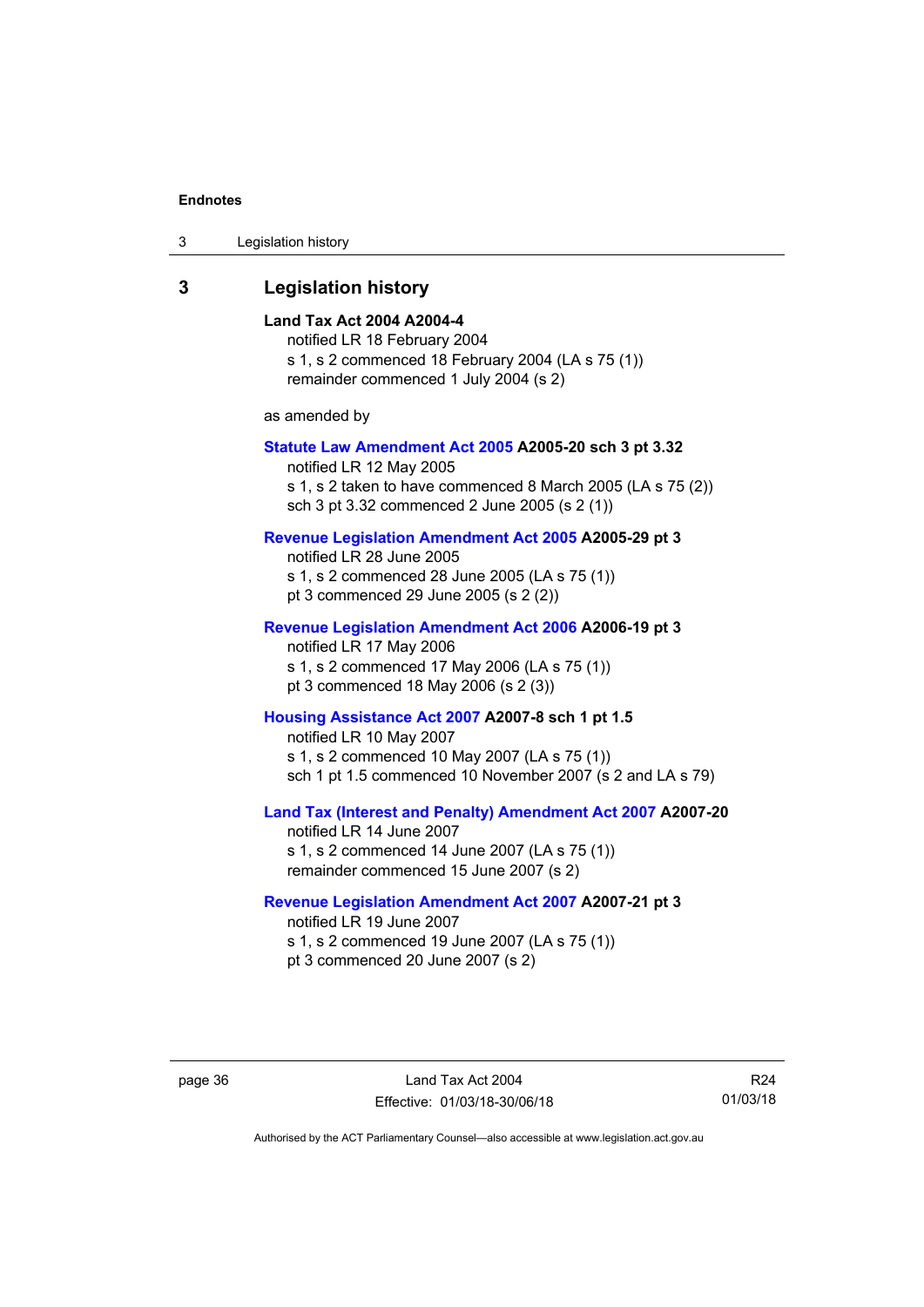Legislation history 3

#### **[Revenue Legislation \(Housing Affordability Initiatives\) Amendment](http://www.legislation.act.gov.au/a/2007-29)  [Act 2007](http://www.legislation.act.gov.au/a/2007-29) A2007-29 pt 3**

#### notified LR 2 October 2007

s 1, s 2 commenced 2 October 2007 (LA s 75 (1)) pt 3 commenced 3 October 2007 (s 2)

#### **[Land Rent Act 2008](http://www.legislation.act.gov.au/a/2008-16) A2008-16 sch 1 pt 1.1**

notified LR 30 June 2008 s 1, s 2 commenced 30 June 2008 (LA s 75 (1))

sch 1 pt 1.1 commenced 1 July 2008 (s 2 and [CN2008-10\)](http://www.legislation.act.gov.au/cn/2008-10/default.asp)

#### **[ACT Civil and Administrative Tribunal Legislation Amendment](http://www.legislation.act.gov.au/a/2008-37)**

#### **[Act 2008 \(No 2\)](http://www.legislation.act.gov.au/a/2008-37) A2008-37 sch 1 pt 1.62**

notified LR 4 September 2008

s 1, s 2 commenced 4 September 2008 (LA s 75 (1)) sch 1 pt 1.62 commenced 2 February 2009 (s 2 (1) and see [ACT Civil](http://www.legislation.act.gov.au/a/2008-35)  [and Administrative Tribunal Act 2008](http://www.legislation.act.gov.au/a/2008-35) A2008-35, s 2 (1) and [CN2009-2](http://www.legislation.act.gov.au/cn/2009-2/default.asp))

#### **[Rates and Land Tax Legislation Amendment Act 2009](http://www.legislation.act.gov.au/a/2009-52) A2009-52 pt 2**

notified LR 18 December 2009 s 1, s 2 commenced 18 December 2009 (LA s 75 (1)) pt 2 commenced 1 January 2010 (s 2)

#### **[Land Tax Amendment Act 2011](http://www.legislation.act.gov.au/a/2011-33) A2011-33**

notified LR 1 September 2011 s 1, s 2 commenced 1 September 2011 (LA s 75 (1)) remainder commenced 2 September 2011 (s 2)

#### **[Unit Titles \(Management\) Act 2011](http://www.legislation.act.gov.au/a/2011-41) A2011-41 sch 5 pt 5.5**

notified LR 3 November 2011 s 1, s 2 commenced 3 November 2011 (LA s 75 (1)) sch 5 pt 5.5 commenced 30 March 2012 (s 2 and [CN2012-6\)](http://www.legislation.act.gov.au/cn/2012-6/default.asp)

#### **[Rates and Land Tax Legislation Amendment Act 2012](http://www.legislation.act.gov.au/a/2012-37) A2012-37 pt 2**

notified LR 18 June 2012 s 1, s 2 commenced 18 June 2012 (LA s 75 (1)) pt 2 commenced 1 July 2012 (s 2)

R24 01/03/18

Land Tax Act 2004 Effective: 01/03/18-30/06/18 page 37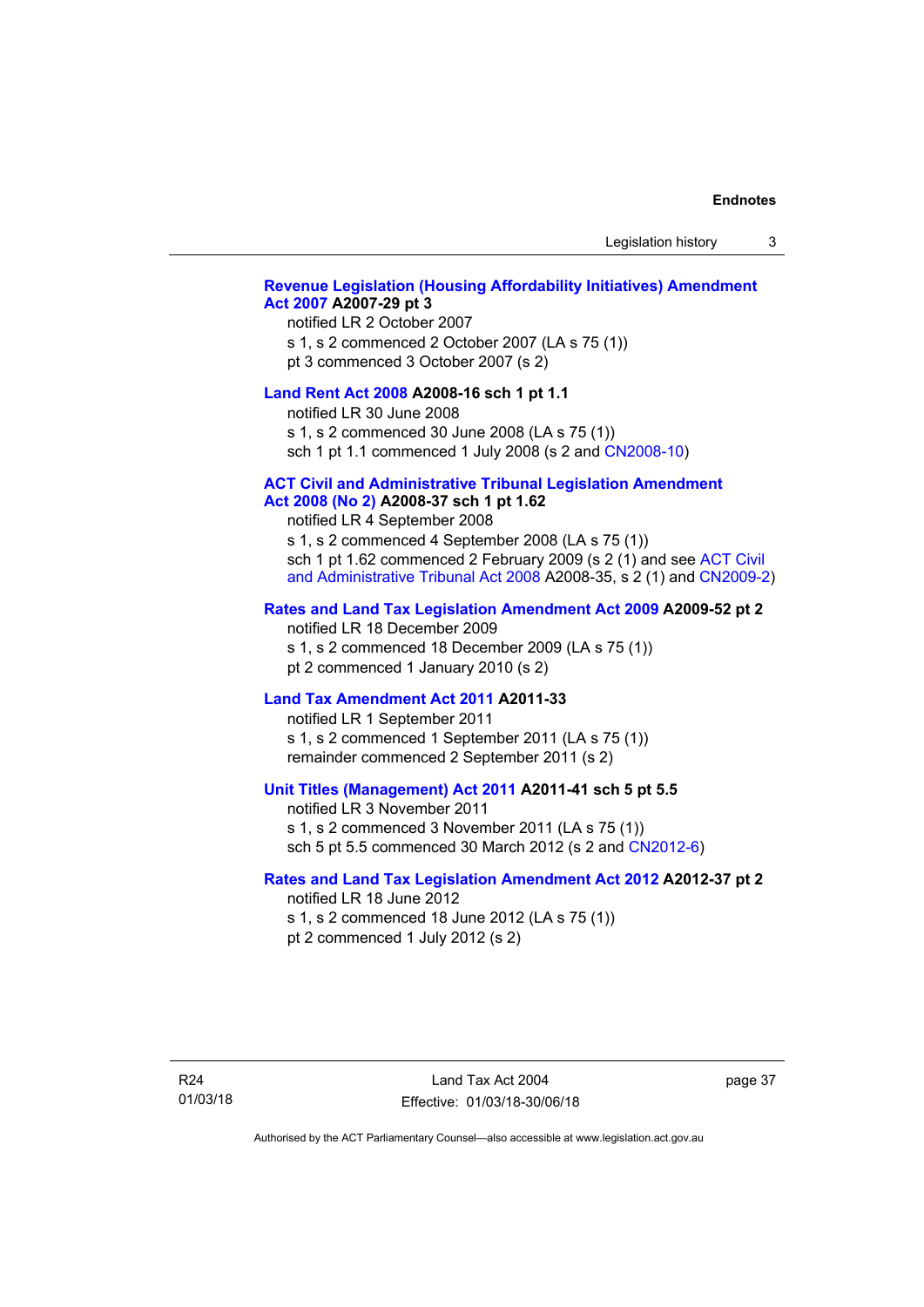| 3 | Legislation history |  |
|---|---------------------|--|
|---|---------------------|--|

**[Revenue Legislation \(Tax Reform\) Amendment Act 2013](http://www.legislation.act.gov.au/a/2013-17) A2013-17 sch 1 pt 1.1**  notified LR 22 May 2013 s 1, s 2 commenced 22 May 2013 (LA s 75 (1)) sch 1 pt 1.1 commenced 23 May 2013 (s 2) **[Land Tax Amendment Act 2014](http://www.legislation.act.gov.au/a/2014-36) A2014-36**  notified LR 22 August 2014 s 1, s 2 commenced 22 August 2014 (LA s 75 (1)) remainder commenced 1 October 2014 (s 2) **[Statute Law Amendment Act 2014 \(No 2\)](http://www.legislation.act.gov.au/a/2014-44) A2014-44 sch 3 pt 3.7**  notified LR 5 November 2014 s 1, s 2 commenced 5 November 2014 (LA s 75 (1)) sch 3 pt 3.7 commenced 19 November 2014 (s 2) **[Planning and Development \(University of Canberra and Other](http://www.legislation.act.gov.au/a/2015-19)  [Leases\) Legislation Amendment Act 2015](http://www.legislation.act.gov.au/a/2015-19) A2015-19 pt 10**  notified LR 11 June 2015 s 1, s 2 commenced 11 June 2015 (LA s 75 (1)) pt 10 commenced 1 July 2015 (s 2 and [CN2015-9\)](http://www.legislation.act.gov.au/cn/2015-9/default.asp) **[Revenue Legislation Amendment Act 2015](http://www.legislation.act.gov.au/a/2015-49/default.asp) A2015-49 pt 5**  notified LR 24 November 2015 s 1, s 2 commenced 24 November 2015 (LA s 75 (1)) pt 5 commenced 25 November 2015 (s 2) **[Revenue Legislation Amendment Act 2017](http://www.legislation.act.gov.au/a/2017-1/default.asp) A2017-1 sch 1 pt 1.4**  notified LR 22 February 2017 s 1, s 2 commenced 22 February 2017 (LA s 75 (1)) sch 1 pt 1.4 commenced 18 September 2017 (s 2 (1) and [CN2017-5\)](http://www.legislation.act.gov.au/cn/2017-5/default.asp) **[Co-operatives National Law \(ACT\) Act 2017](http://www.legislation.act.gov.au/a/2017-8/default.asp) A2017-8 sch 2 pt 2.3**  notified LR 4 April 2017 s 1, s 2 commenced 4 April 2017 (LA s 75 (1)) sch 2 pt 2.3 commenced 1 May 2017 (s 2) **[Revenue Legislation Amendment Act 2017 \(No 2\)](http://www.legislation.act.gov.au/a/2017-11/default.asp) A2017-11 pt 3**  notified LR 16 May 2017 s 1, s 2 commenced 16 May 2017 (LA s 75 (1)) pt 3 commenced 1 July 2017 (s 2)

page 38 Land Tax Act 2004 Effective: 01/03/18-30/06/18

R24 01/03/18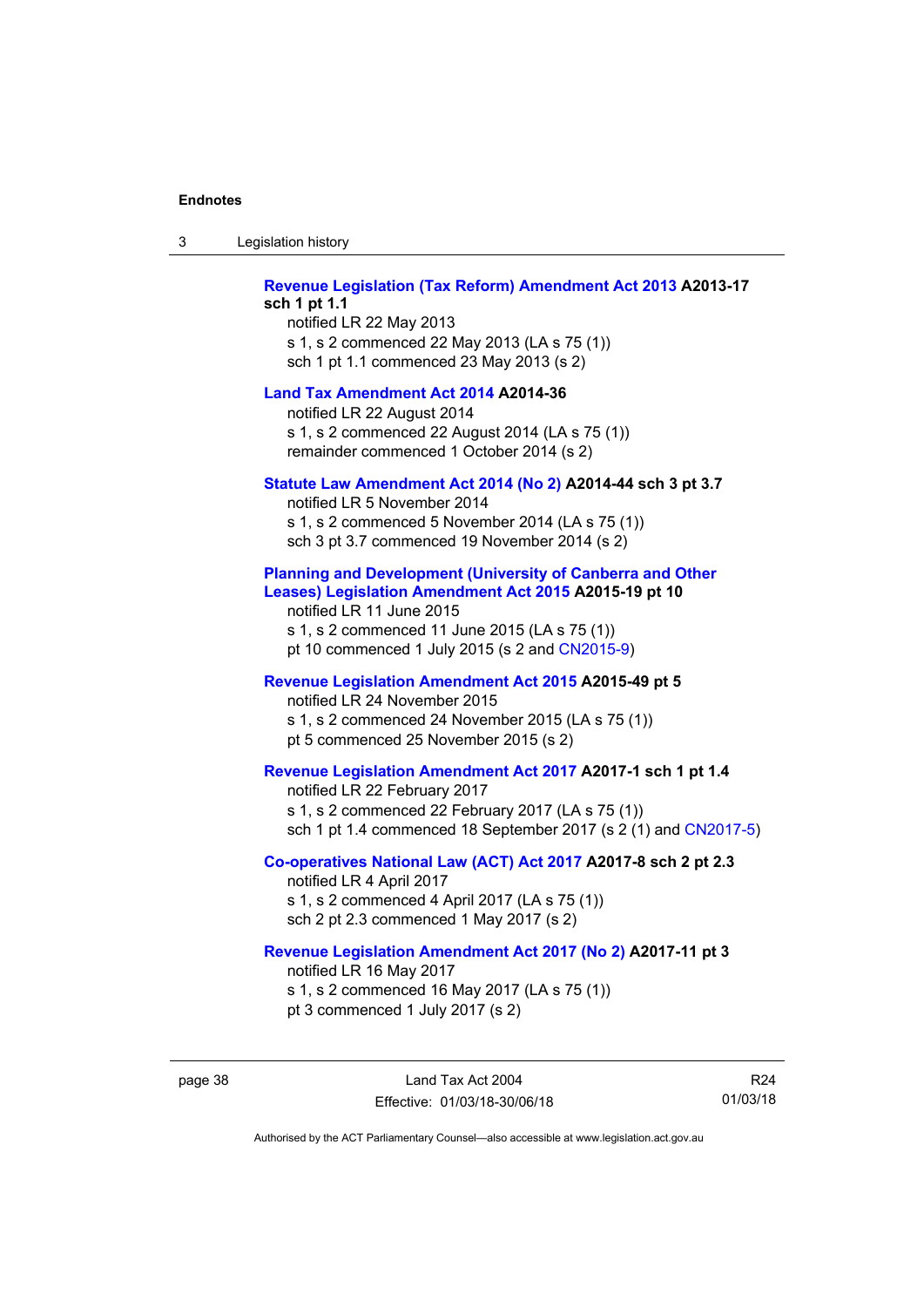Legislation history 3

### **[Revenue Legislation Amendment Act 2018](http://www.legislation.act.gov.au/a/2018-2/default.asp) A2018-2 sch 1 pt 1.5**

notified LR 28 February 2018 s 1, s 2 commenced 28 February 2018 (LA s 75 (1)) sch 1 pt 1.5 commenced 1 March 2018 (s 2)

Land Tax Act 2004 Effective: 01/03/18-30/06/18 page 39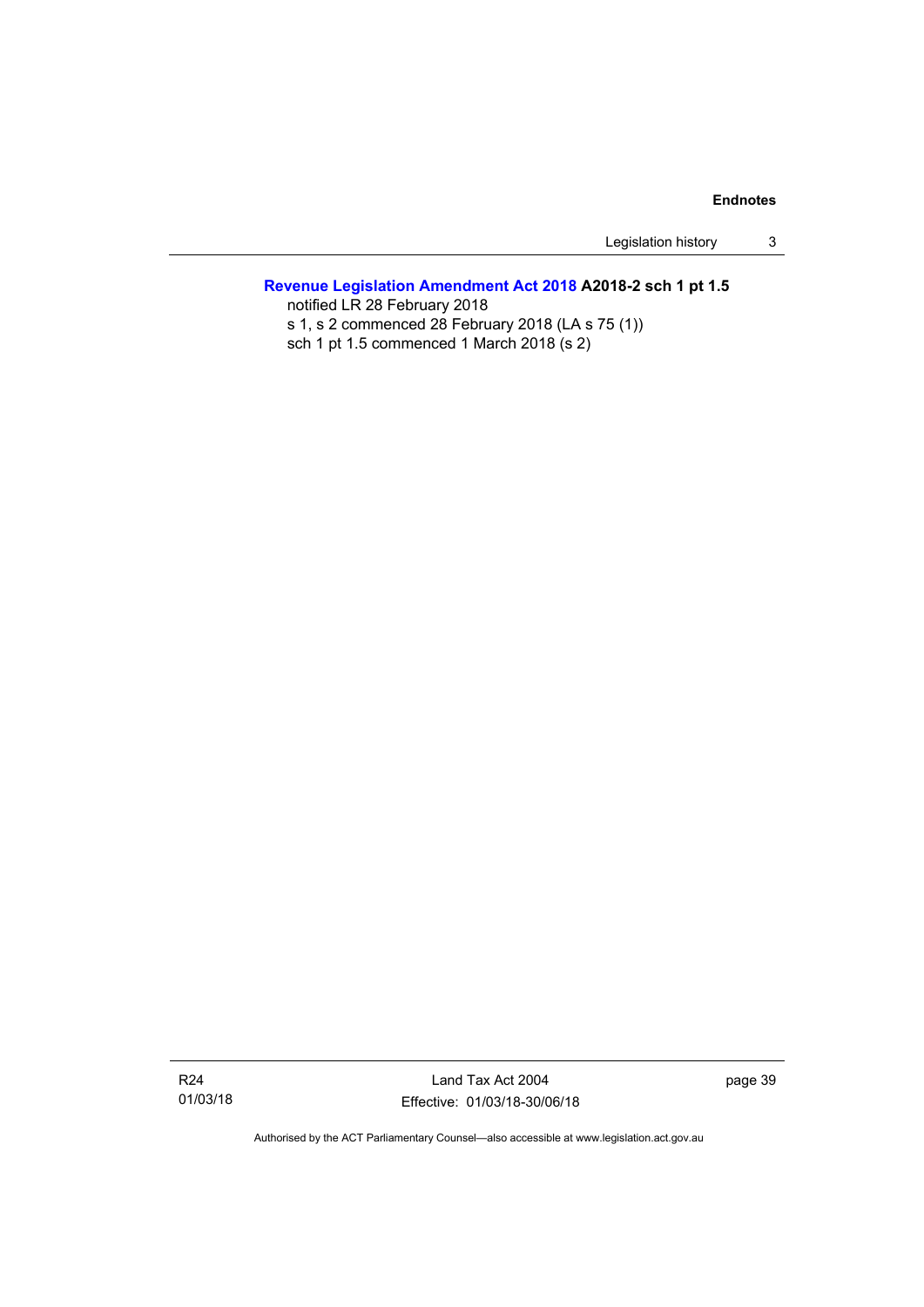4 Amendment history

#### <span id="page-45-0"></span>**4 Amendment history**

```
Commencement 
s 2 om LA s 89 (4) 
Imposition of land tax 
s 9 am A2005-29 s 11; A2013-17 amdt 1.1, amdt 1.2; A2014-36
                 s 4, s 5; A2017-11 s 10 
Land exempted from s 9 generally 
s 10 am A2007-29 s 14; pars renum R8 LA; A2007-8 amdt 1.11; 
                 A2014-44 amdt 3.30 
Land exempted from land tax 
s 11 am A2015-49 s 24; A2017-8 amdt 2.4 
Commissioner to be told if residential land rented 
s 14 sub A2009-52 \leq 4Commissioner to be told if residential land owned by an individual as trustee 
s 14A ins A2011-33 s 4
Multiple dwellings 
s 15 am A2005-29 s 12; A2014-36 s 6, s 7; ss renum R17 LA 
Land partly owned by corporation or trustee 
s 16 am A2005-29 s 13; A2014-36 s 8, s 9; ss renum R17 LA 
Payment of land tax 
s 17 am A2007-21 s 9; ss renum R7 LA; A2014-44 amdt 3.31; 
                 A2018-2 amdt 1.14 
Land tax for part of quarter 
s 18 am A2005-29 s 14; A2015-49 s 25 
Interest payable on overdue land tax 
s 19 am A2014-44 amdt 3.32
Interest and penalty tax payable on land tax if no disclosure 
s 19A ins A2007-20 s 4
                 am A2014-44 amdt 3.32; A2015-49 ss 26-28 
Charge of land tax on rateable land 
s 20 om A2015-49 s 29 
Notice of land tax in arrears 
s 21 om A2015-49 s 29 
Unoccupied land—letting for unpaid land tax 
s 22 om A2015-49 s 29 
Entitlement to possession of land held by commissioner 
s 23 om A2015-49 s 29
```
page 40 Land Tax Act 2004 Effective: 01/03/18-30/06/18

R24 01/03/18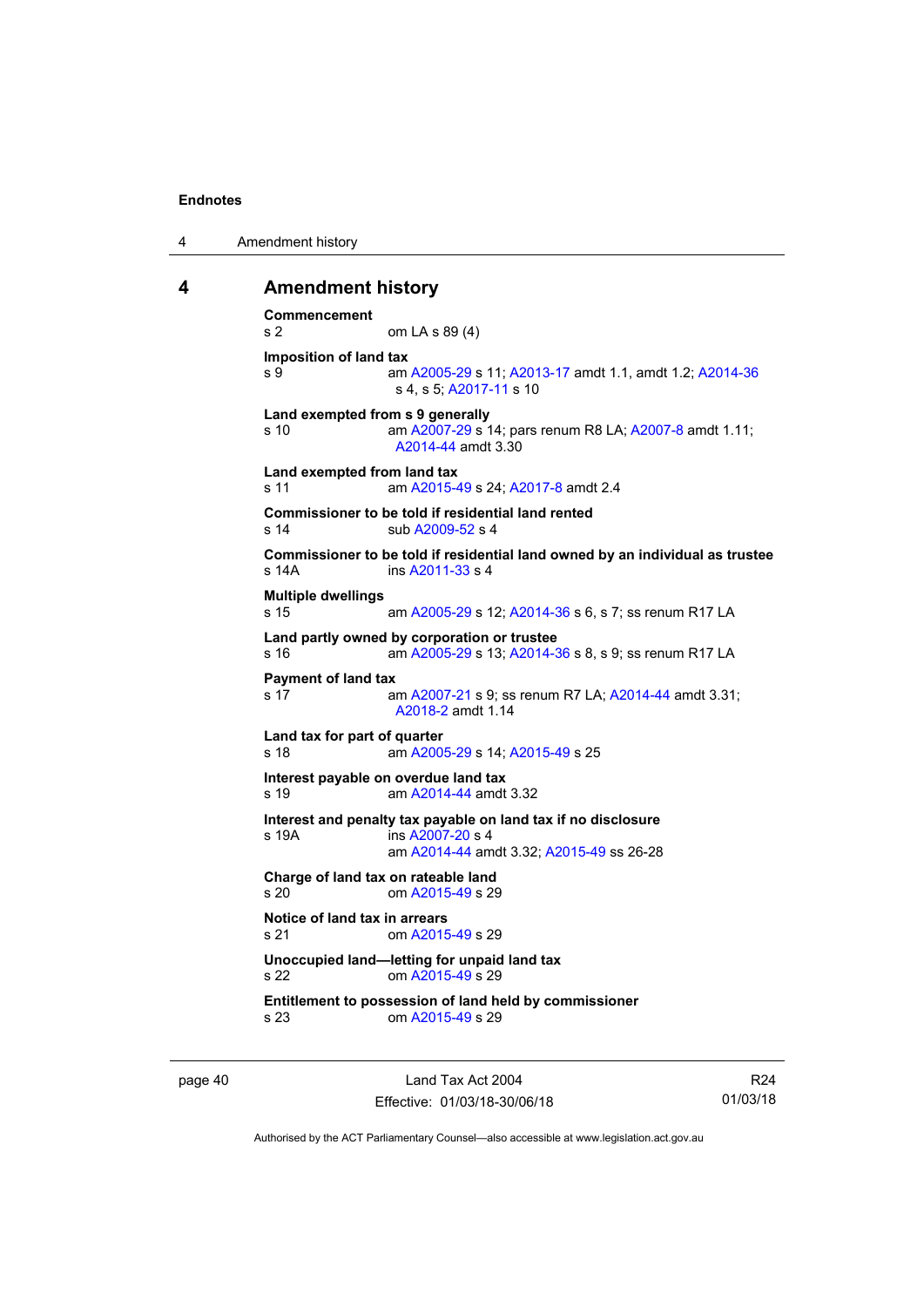Amendment history 4

**Sale of land for nonpayment of land tax**<br>
s 24 sub A2006-19 s 20 sub [A2006-19](http://www.legislation.act.gov.au/a/2006-19) s 20 am [A2008-16](http://www.legislation.act.gov.au/a/2008-16) amdt 1.1, amdt 1.2 om [A2015-49](http://www.legislation.act.gov.au/a/2015-49/default.asp) s 29 **Application may relate to more than 1 parcel**  s 25 am [A2006-19](http://www.legislation.act.gov.au/a/2006-19) s 21 om [A2015-49](http://www.legislation.act.gov.au/a/2015-49/default.asp) s 29 **Application of Act to unit subdivisions**  om [A2013-17](http://www.legislation.act.gov.au/a/2013-17) amdt 1.3 **Unit subdivisions—land tax**  s 27 am [A2005-20](http://www.legislation.act.gov.au/a/2005-20) amdt 3.185; [A2014-36](http://www.legislation.act.gov.au/a/2014-36) s 10; [A2017-11](http://www.legislation.act.gov.au/a/2017-11/default.asp) s 11, 12 **Certain proposed unit subdivisions**  div 4.2 hdg om [A2013-17](http://www.legislation.act.gov.au/a/2013-17) amdt 1.4 **Meaning of** *qualifying parcel of land* **for div 4.2**  s 28 om [A2013-17](http://www.legislation.act.gov.au/a/2013-17) amdt 1.4 **When div 4.2 applies to parcel of land**  s 29 om [A2013-17](http://www.legislation.act.gov.au/a/2013-17) amdt 1.4 **Imposition of land tax—qualifying parcels of land**  s 30 am [A2005-29](http://www.legislation.act.gov.au/a/2005-29) s 15 om [A2013-17](http://www.legislation.act.gov.au/a/2013-17) amdt 1.4 **End of application of div 4.2**  s 31 om [A2013-17](http://www.legislation.act.gov.au/a/2013-17) amdt 1.4 **Reassessment—completion of development**  om [A2013-17](http://www.legislation.act.gov.au/a/2013-17) amdt 1.4 **Reassessment—noncompletion of development**  s 33 om [A2013-17](http://www.legislation.act.gov.au/a/2013-17) amdt 1.4 **Exemption from land tax**  s 34 am [A2014-44](http://www.legislation.act.gov.au/a/2014-44) amdt 3.33 **Interest on refund**  s 37 am [A2005-29](http://www.legislation.act.gov.au/a/2005-29) s 16 **Objections** s 38 am [A2015-49](http://www.legislation.act.gov.au/a/2015-49/default.asp) s 30; pars renum R20 LA **Review of decisions by ACAT**  s 39 sub [A2008-37](http://www.legislation.act.gov.au/a/2008-37) amdt 1.286 am [A2015-49](http://www.legislation.act.gov.au/a/2015-49/default.asp) s 31 **Working out amounts with fractions for Act**  am [A2017-11](http://www.legislation.act.gov.au/a/2017-11/default.asp) s 13

R24 01/03/18

Land Tax Act 2004 Effective: 01/03/18-30/06/18 page 41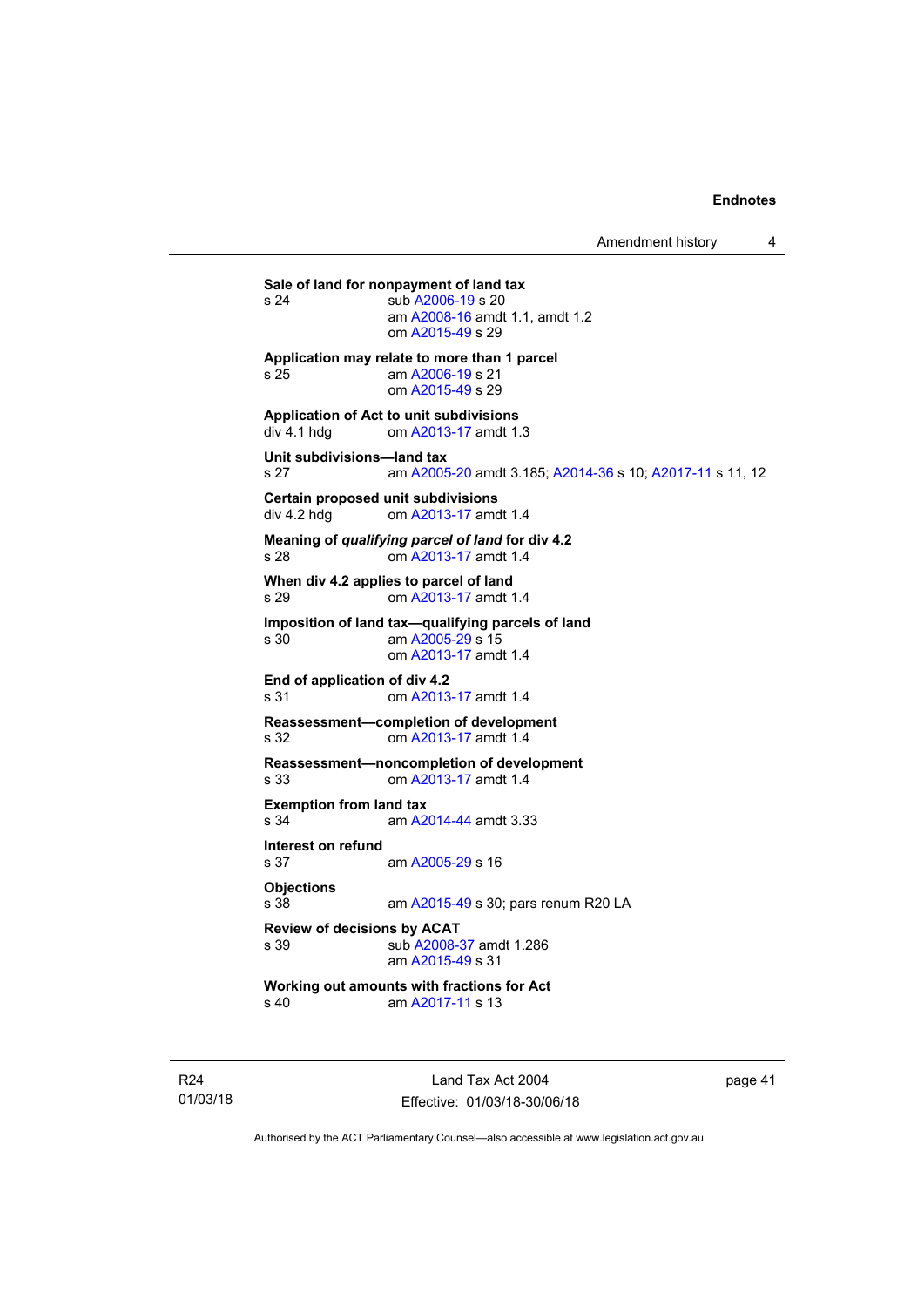| 4 | Amendment history |
|---|-------------------|
|---|-------------------|

**Certificate of land tax and other charges**  s 41 am [A2008-16](http://www.legislation.act.gov.au/a/2008-16) amdt 1.3; [A2017-1](http://www.legislation.act.gov.au/a/2017-1/default.asp) amdt 1.101 **Determination of fees**<br>s 43 am am [A2014-44](http://www.legislation.act.gov.au/a/2014-44) amdt 3.34 **Transitional**  exp 1 July 2005 (s 57) **Meaning of** *repealed Act* **for pt 7**  s 45 exp 1 July 2005 (s 57) **Special provision for period to 30 June 1987**  exp 1 July 2005 (s 57) **Meaning of** *assessment* s 47 exp 1 July 2005 (s 57) **Land tax payable under repealed Act**  s 48 exp 1 July 2005 (s 57) **Land to which repealed Act, pt 4A applied**  s 49 exp 1 July 2005 (s 57) **Right to object if no objection lodged**  s 50 exp 1 July 2005 (s 57) **Objections lodged under repealed Act**  s 51 exp 1 July 2005 (s 57) **Applications for review if no application lodged**  s 52 exp 1 July 2005 (s 57) **Application for review if application lodged**  s 53 exp 1 July 2005 (s 57) **Notice of land tax in arrears**  s 54 exp 1 July 2005 (s 57) **Statements under s 42**  s 55 exp 1 July 2005 (s 57) **Modification of pt 7's operation**  s 56 exp 1 July 2005 (s 57) **Expiry of pt 7**  s 57 exp 1 July 2005 (s 57)

page 42 Land Tax Act 2004 Effective: 01/03/18-30/06/18

R24 01/03/18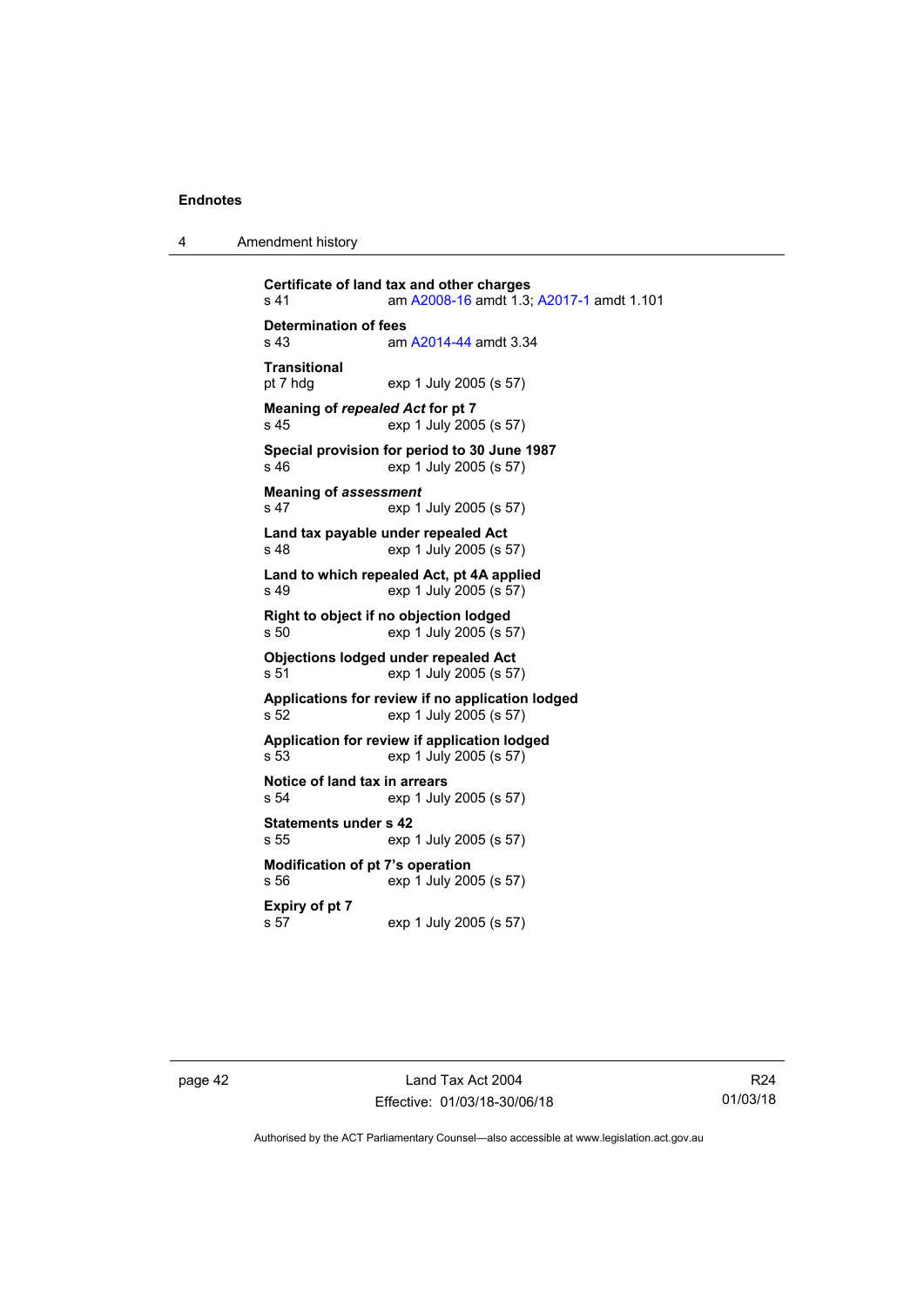|                   | Amendment history                                                                                                                                                                                               |  |
|-------------------|-----------------------------------------------------------------------------------------------------------------------------------------------------------------------------------------------------------------|--|
| <b>Dictionary</b> |                                                                                                                                                                                                                 |  |
| dict              | am A2008-37 amdt 1.287; A2014-44 amdt 3.35<br>def assessment notice om A2014-44 amdt 3.36<br>def <i>land sublease</i> ins $A2015-19$ s 52<br>def owner am $A2009-52$ s 5, pars renum R12 LA;<br>$A2015-19$ s 53 |  |
|                   | def owners corporation sub A2011-41 amdt 5.9<br>def qualifying parcel of land om A2013-17 amdt 1.5<br>def residential land sub A2012-37 s 4<br>def <i>rural land</i> sub $A2012-37$ s 4                         |  |
|                   | om A2014-44 amdt 3.37<br>def <i>unit</i> owner sub $A2009-52$ s 6                                                                                                                                               |  |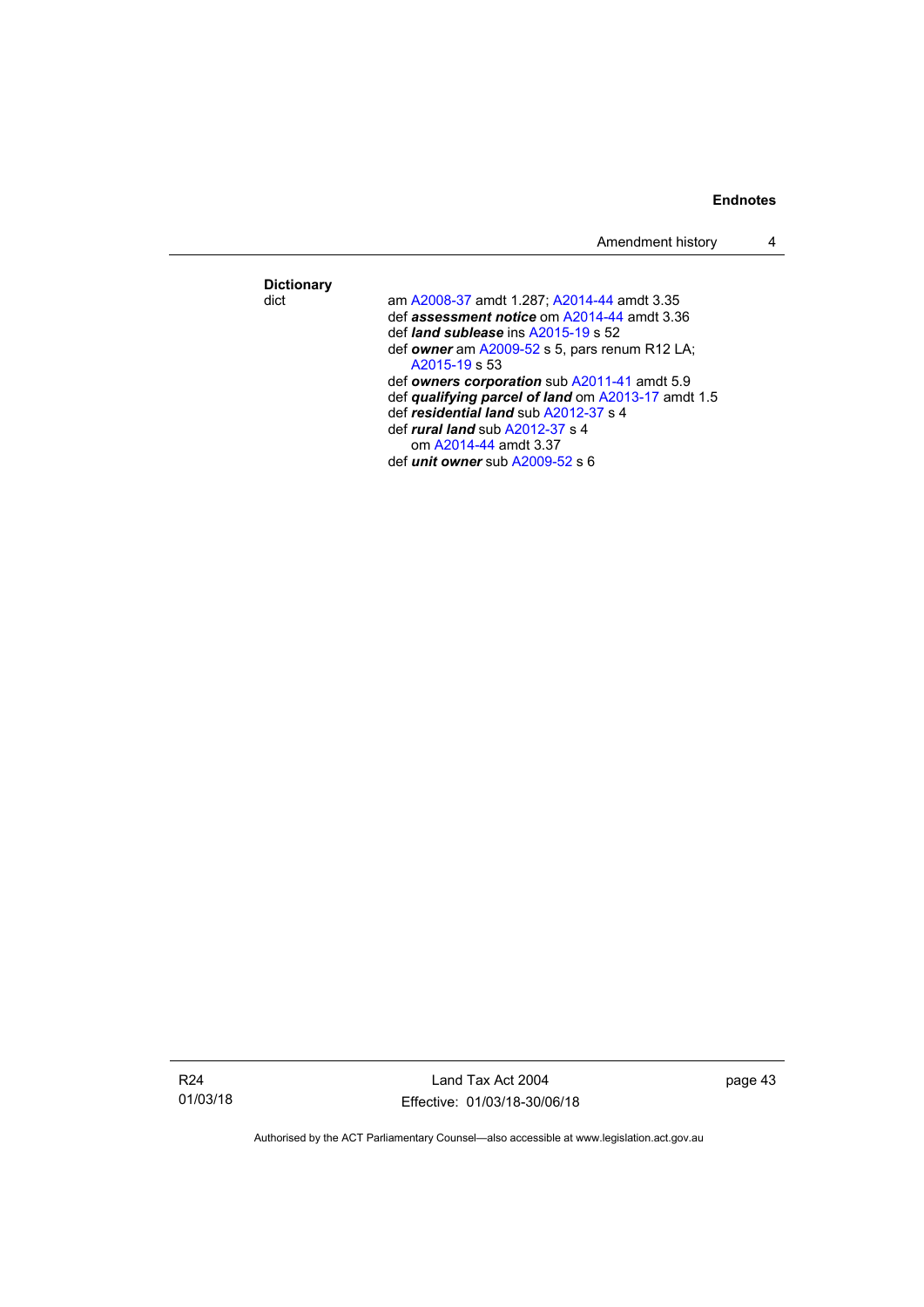5 Earlier republications

### <span id="page-49-0"></span>**5 Earlier republications**

Some earlier republications were not numbered. The number in column 1 refers to the publication order.

Since 12 September 2001 every authorised republication has been published in electronic pdf format on the ACT legislation register. A selection of authorised republications have also been published in printed format. These republications are marked with an asterisk (\*) in column 1. Electronic and printed versions of an authorised republication are identical.

| <b>Republication</b><br>No and date | <b>Effective</b>            | Last<br>amendment<br>made by | <b>Republication</b><br>for |
|-------------------------------------|-----------------------------|------------------------------|-----------------------------|
| R <sub>1</sub><br>1 July 2004       | 1 July 2004-<br>1 June 2005 | not amended                  | new Act                     |
| R <sub>2</sub>                      | 2 June 2005-                | A2005-20                     | amendments by               |
| 2 June 2005                         | 28 June 2005                |                              | A2005-20                    |
| R <sub>3</sub>                      | 29 June 2005-               | A2005-29                     | amendments by               |
| 29 June 2005                        | 1 July 2005                 |                              | A2005-29                    |
| R <sub>4</sub><br>2 July 2005       | 2 July 2005-<br>17 May 2006 | A2005-29                     | commenced expiry            |
| R <sub>5</sub>                      | 18 May 2006-                | A2006-19                     | amendments by               |
| 18 May 2006                         | 14 June 2007                |                              | A2006-19                    |
| R <sub>6</sub>                      | 15 June 2007-               | A2007-20                     | amendments by               |
| 15 June 2007                        | 19 June 2007                |                              | A2007-20                    |
| R7                                  | 20 June 2007-               | A2007-21                     | amendments by               |
| 20 June 2007                        | 2 Oct 2007                  |                              | A2007-21                    |
| R <sub>8</sub>                      | 3 Oct 2007-                 | A2007-29                     | amendments by               |
| 3 Oct 2007                          | 9 Nov 2007                  |                              | A2007-29                    |
| R <sub>9</sub>                      | 10 Nov 2007-                | A2007-29                     | amendments by               |
| 10 Nov 2007                         | 30 June 2008                |                              | A2007-8                     |
| R <sub>10</sub>                     | 1 July 2008-                | A2008-16                     | amendments by               |
| 1 July 2008                         | 1 Feb 2009                  |                              | A2008-16                    |
| R <sub>11</sub>                     | 2 Feb 2009-                 | A2008-37                     | amendments by               |
| 2 Feb 2009                          | 31 Dec 2009                 |                              | A2008-37                    |
| R <sub>12</sub> <sup>*</sup>        | 1 Jan 2010-                 | A2009-52                     | amendments by               |
| 1 Jan 2010                          | 1 Sept 2011                 |                              | A2009-52                    |

page 44 Land Tax Act 2004 Effective: 01/03/18-30/06/18

R24 01/03/18